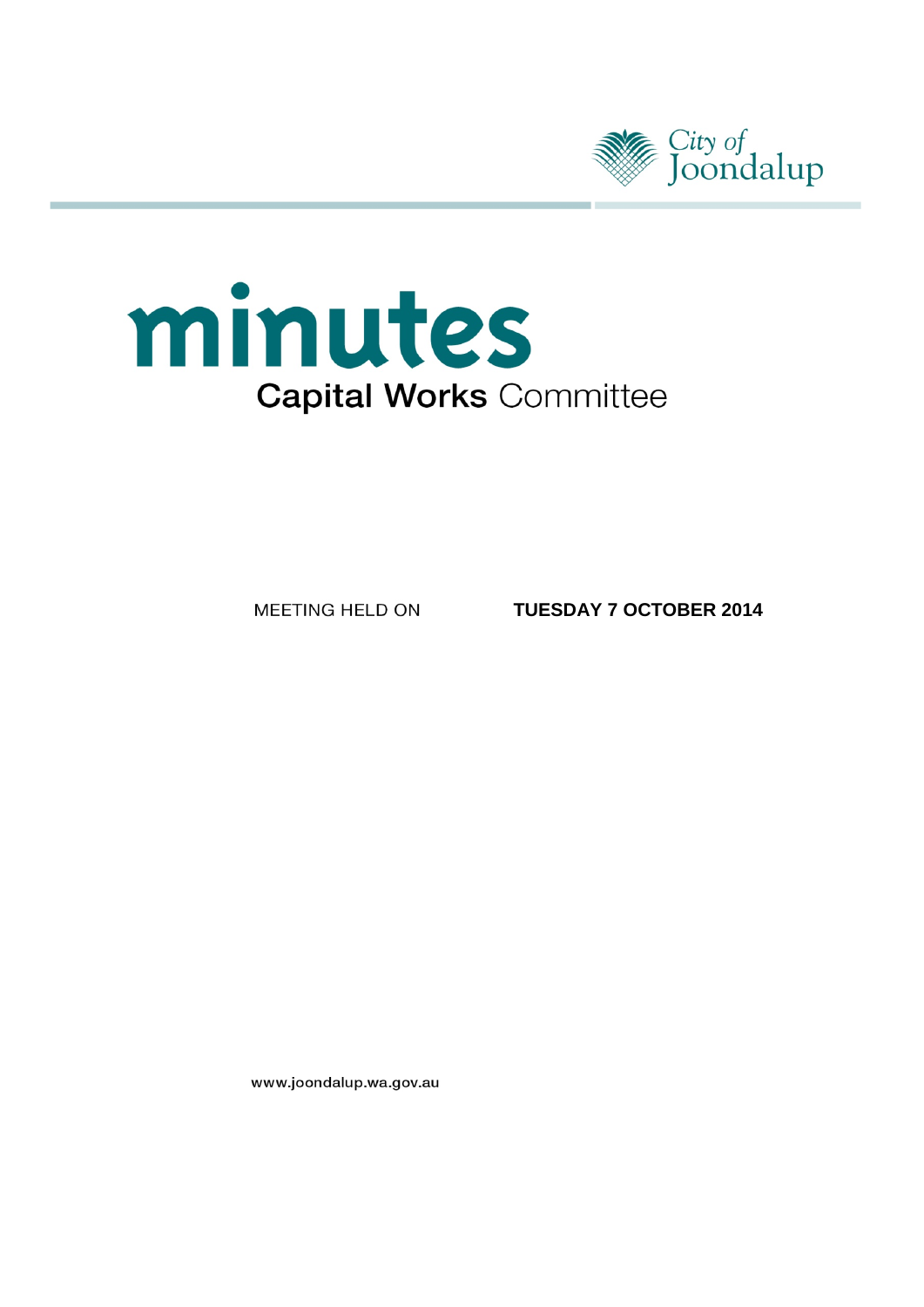# **TABLE OF CONTENTS**

| Item No.       | <b>Title</b>                                                                                | Page No. |
|----------------|---------------------------------------------------------------------------------------------|----------|
|                | <b>Declaration of Opening</b>                                                               | 3        |
|                | <b>Declarations of Interest</b>                                                             | 3        |
|                | Apologies/Leave of absence                                                                  | 4        |
|                | <b>Confirmation of Minutes</b>                                                              | 4        |
|                | Announcements by the Presiding Member without discussion                                    | 4        |
|                | Identification of matters for which the meeting may be closed to<br>the public              | 4        |
|                | <b>Petitions and deputations</b>                                                            | 4        |
|                | <b>Reports</b>                                                                              | 4        |
| $\mathbf{1}$   | Update on 2014-15 Capital Works Program - [102496]                                          | 5        |
| $\overline{2}$ | Bi-Monthly Capital Works Project Reports - [102496]                                         | 8        |
| 3              | Lane 5 Sorrento - Construction of Laneway between Clontarf Street<br>and Lane $1 - [77530]$ | 12       |
| 4              | Proposed Stairway at Whitfords Nodes Park, Hillarys - [02656]                               | 22       |
| 5              | Utilisation of Sumps as Car Parks - [42666]                                                 | 28       |
| 6              | 2015-16 and 2016-17 Community Facility Refurbishment Projects -<br>[07174]                  | 36       |
| $\overline{7}$ | Change of Meeting Date - Capital Works Committee - [102496]                                 | 50       |
|                | <b>Urgent Business</b>                                                                      | 53       |
|                | Motions of which previous notice has been given                                             | 53       |
|                | <b>Requests for Reports for future consideration</b>                                        | 53       |
|                | <b>Closure</b>                                                                              | 53       |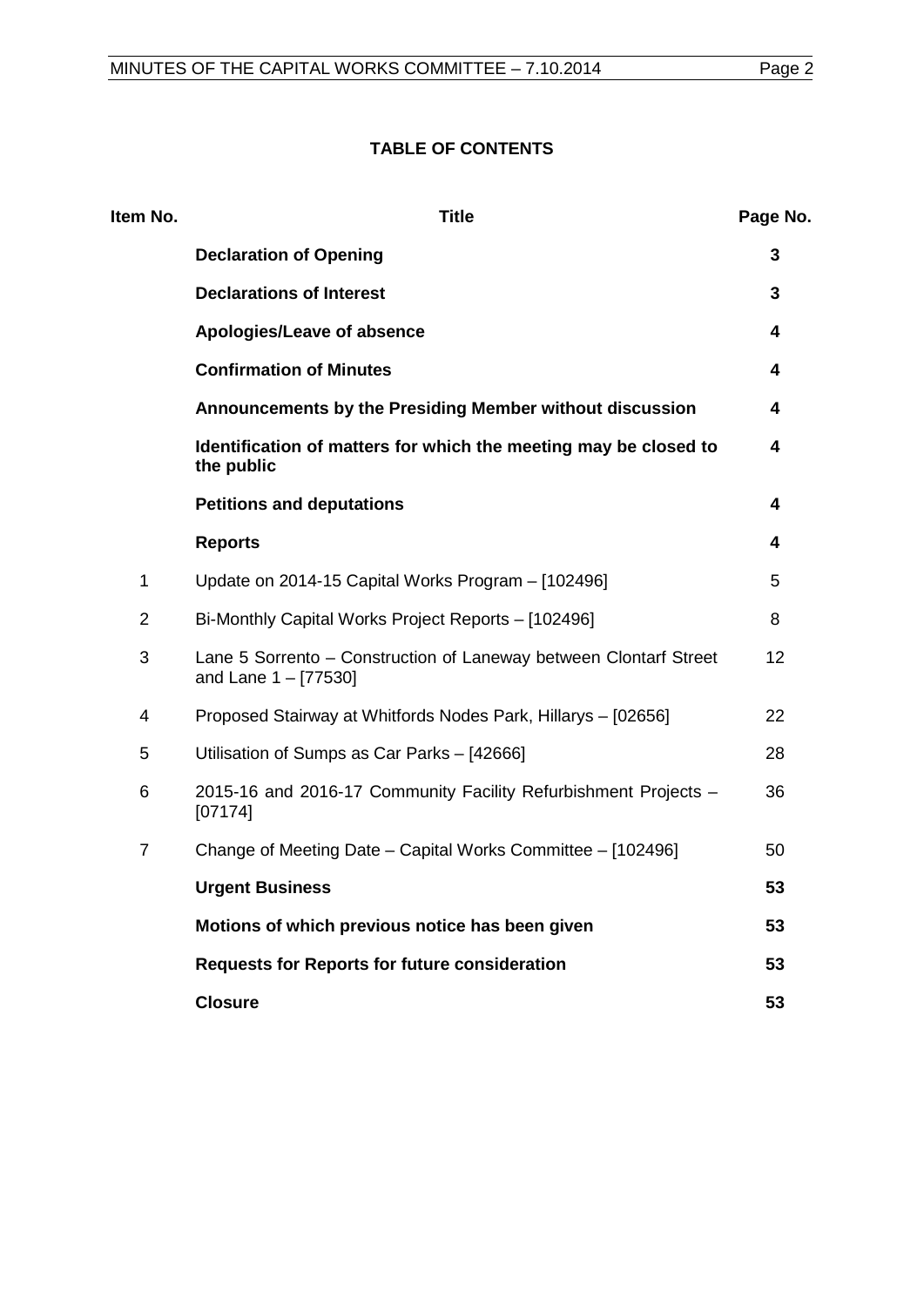# **CITY OF JOONDALUP**

#### **MINUTES OF THE CAPITAL WORKS COMMITTEE MEETING HELD IN CONFERENCE ROOM 2, JOONDALUP CIVIC CENTRE, BOAS AVENUE, JOONDALUP ON TUESDAY 7 OCTOBER 2014.**

### **ATTENDANCE**

#### **Committee Members**

| Cr Kerry Hollywood        | <b>Presiding Member</b>        |                                                |
|---------------------------|--------------------------------|------------------------------------------------|
| <b>Mayor Troy Pickard</b> |                                | arrived at 5.47pm                              |
| Cr Geoff Amphlett, JP     |                                |                                                |
| Cr Brian Corr             |                                | arrived at 5.46pm                              |
| Cr Teresa Ritchie, JP     |                                |                                                |
| Cr Philippa Taylor        | <b>Deputy Presiding Member</b> | arrived at 5.47pm                              |
| Cr John Chester           |                                | deputising for Cr Philippa Taylor until 5.47pm |
|                           |                                |                                                |

#### **Observers**

Cr John Chester *from 5.47pm absent from 6.31pm to 6.34pm*

#### **Officers**

| Mr Mike Tidy      | <b>Director Corporate Services</b>         |
|-------------------|--------------------------------------------|
| Mr Nico Claassen  | <b>Director Infrastructure Services</b>    |
| Mr Mike Smith     | Manager Leisure and Cultural Services      |
| Mr Mike Hamling   | <b>Manager Operation Services</b>          |
| Mr Brad Sillence  | <b>Manager Governance</b>                  |
| Mr Andrew Murphy  | Manager Infrastructure Management Services |
| Mr John Byrne     | Governance Coordinator                     |
| Mrs Dawn Anderson | Governance Officer                         |
|                   |                                            |

### <span id="page-2-0"></span>**DECLARATION OF OPENING**

The Presiding Member declared the meeting open at 5.45pm.

### <span id="page-2-1"></span>**DECLARATIONS OF INTEREST**

#### **Disclosures of Financial / Proximity Interest**

Nil.

#### **Disclosures of interest affecting impartiality**

<span id="page-2-2"></span>Nil.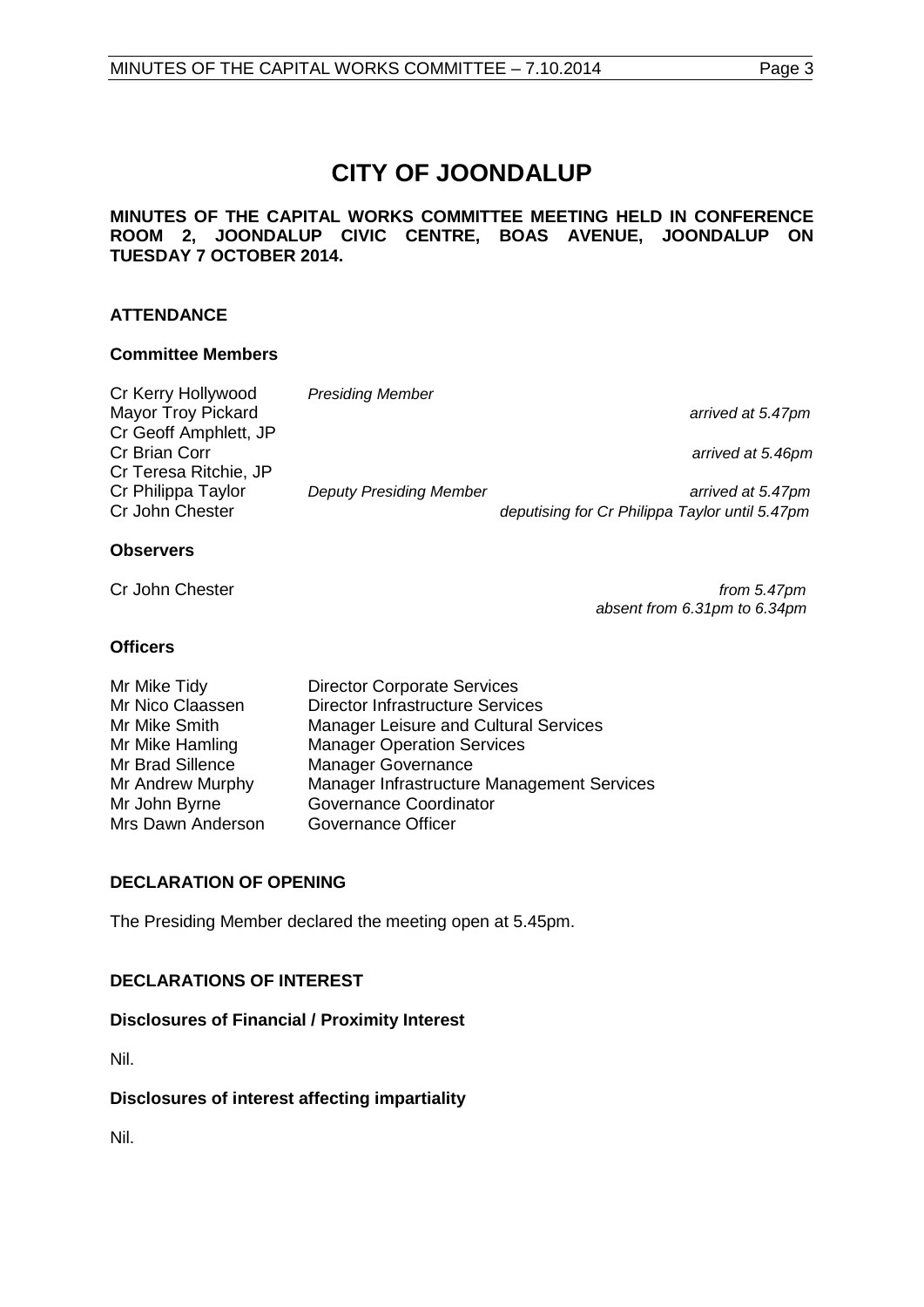#### **APOLOGIES/LEAVE OF ABSENCE**

#### **Apology:**

Cr Christine Hamilton-Prime.

#### **Leave of Absence Previously Approved:**

| Cr Tom McLean, JP                  | 17 September to 10 October 2014 inclusive;   |
|------------------------------------|----------------------------------------------|
| Cr John Chester                    | 1 to 7 October 2014 inclusive;               |
| Cr Liam Gobbert                    | 4 October to 11 October 2014 inclusive;      |
| <b>Cr Christine Hamilton-Prime</b> | 5 November to 20 November 2014 inclusive;    |
|                                    | 6 December 2014 to 5 January 2015 inclusive; |
| Cr Teresa Ritchie, JP              | 6 November to 14 November 2014 inclusive.    |

#### <span id="page-3-0"></span>**CONFIRMATION OF MINUTES**

#### MINUTES OF THE CAPITAL WORKS COMMITTEE HELD 5 AUGUST 2014

**MOVED Cr Amphlett, SECONDED Cr Ritchie that the minutes of the meeting of the Capital Works Committee held on 5 August 2014 be confirmed as a true and correct record.**

#### **The Motion was Put and CARRIED (4/0)**

**In favour of the Motion:** Crs Hollywood, Amphlett, Chester and Ritchie.

### <span id="page-3-1"></span>**ANNOUNCEMENTS BY THE PRESIDING MEMBER WITHOUT DISCUSSION**

Nil.

#### <span id="page-3-2"></span>**IDENTIFICATION OF MATTERS FOR WHICH THE MEETING MAY BE CLOSED TO THE PUBLIC**

In accordance with Clause 5.2 of the City's *Meeting Procedures Local Law 2013*, this meeting was not open to the public.

### <span id="page-3-4"></span><span id="page-3-3"></span>**PETITIONS AND DEPUTATIONS**

Nil.

*Cr Corr entered the meeting at 5.46pm.*

*Mayor Pickard and Cr Taylor entered the meeting at 5.47pm.*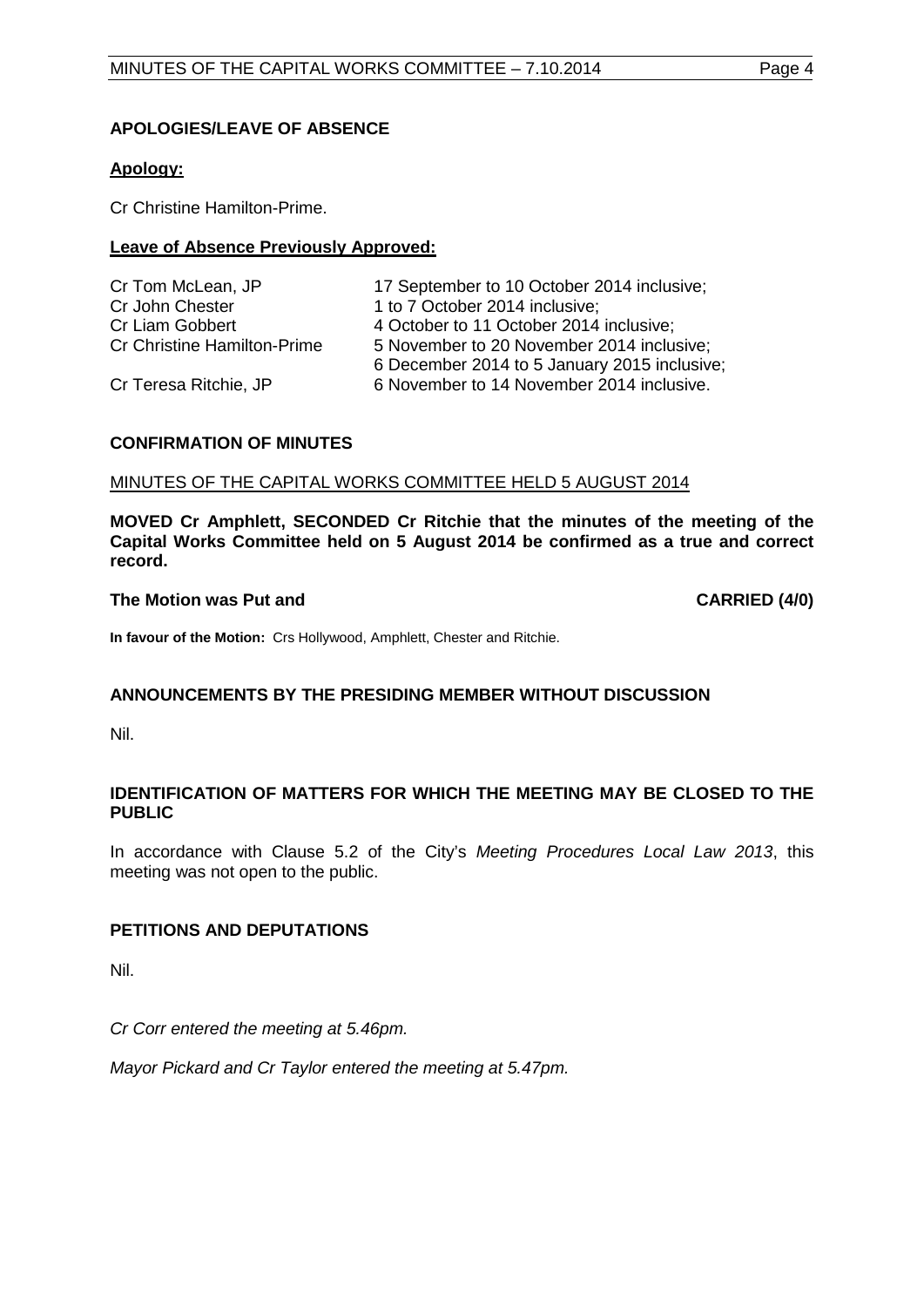#### **REPORTS**

# <span id="page-4-0"></span>**ITEM 1 UPDATE ON 2014-15 CAPITAL WORKS PROGRAM WARD** All **RESPONSIBLE** Mr Nico Claassen<br> **DIRECTOR** Mr Infrastructure Server **Infrastructure Services FILE NUMBER** 102496 **ATTACHMENT** Attachment 1 Capital Works Project Report 2014-15 **AUTHORITY / DISCRETION** Information - includes items provided to Council for information purposes only that do not require a decision of Council (that is for 'noting').

#### **PURPOSE**

For the Capital Works Committee to note the update on the *2014-15 Capital Works Program*.

#### **EXECUTIVE SUMMARY**

The Capital Works Project Report for the 2014-15 program, as at 22 September 2014 is attached (Attachment 1 refers).

*It is therefore recommended that the Capital Works Committee NOTES the report on the Capital Works Projects for 2014-15 as at 22 September 2014, forming Attachment 1 to this Report.*

#### **BACKGROUND**

At its meeting held on 15 May 2012 (CJ094-05/12 refers), Council resolved in part, to establish a Capital Works Committee to:

- *oversee the monthly progress of the City's annual Capital Works Program and review of the City's Five Year Capital Works Program*
- *oversee the long term planning of major capital works projects not being the role of a Council Committee established for such purposes*
- *consider recommendations to modify the City's Capital Works.*

#### **DETAILS**

The Capital Works Project Report for the 2014-15 program as at 22 September 2014, is provided at Attachment 1.

#### **Issues and options considered**

Not applicable.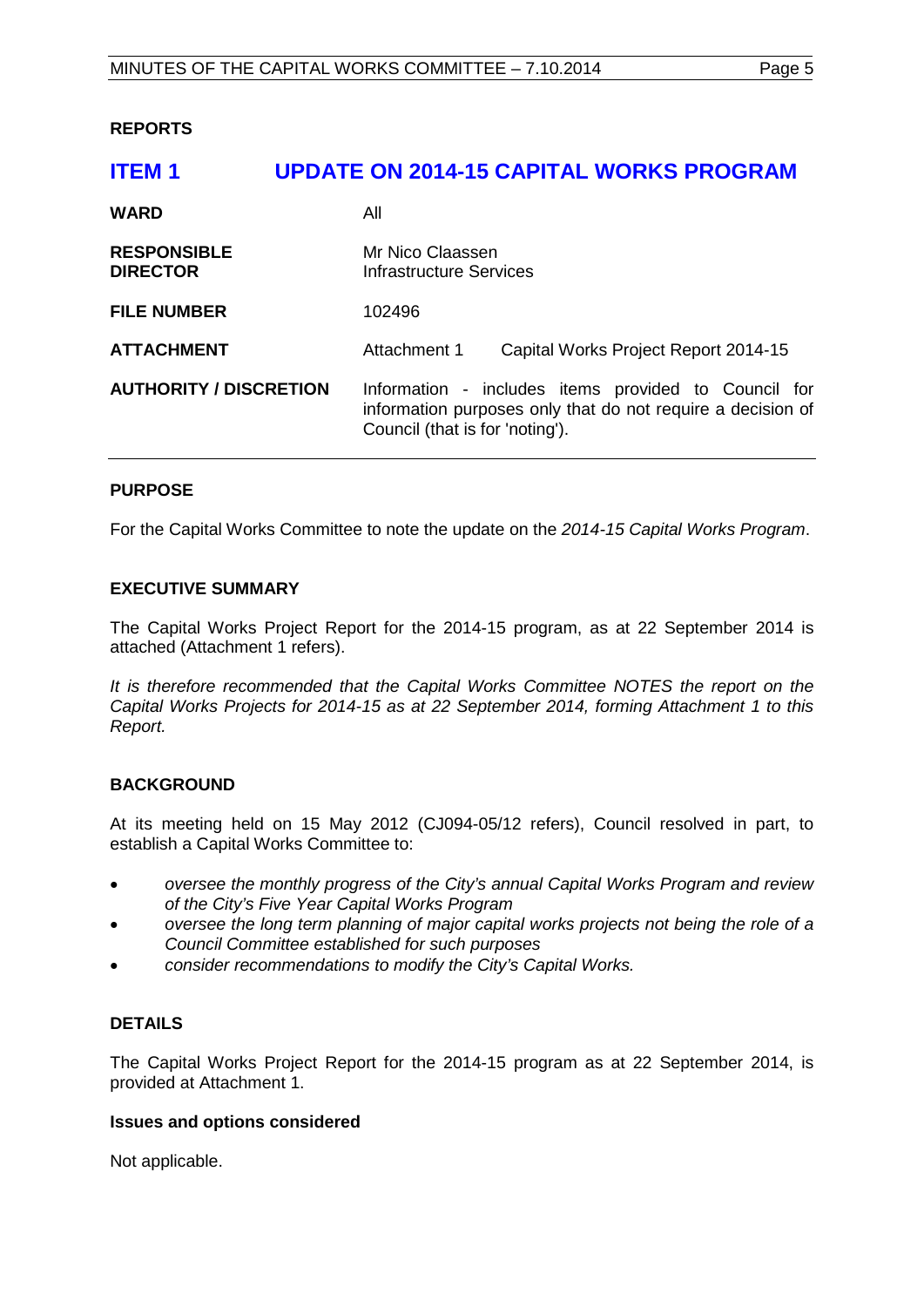#### **Legislation / Strategic Community Plan / policy implications**

**Legislation** Sections 5.17 and 6.8 of the *Local Government Act 1995.*

A committee cannot make decisions, on behalf of the Council, that require an absolute majority decision (section 5.17 of the *Local Government Act 1995)*, in which case, and in accordance with Section 6.8 of the *Local Government Act 1995,* includes approving expenditure not included in the City's Annual Budget. The Capital Works Committee could only recommend to the Council to approve or modify capital works projects.

#### **Strategic Community Plan**

- **Key theme** Financial Sustainability.
- **Objective** Major project delivery.
- **Strategic initiative** Not applicable.
- **Policy** Not applicable.

#### **Risk management considerations**

Not applicable.

#### **Financial / budget implications**

Not applicable.

#### **Regional significance**

Not applicable.

#### **Sustainability implications**

Not applicable.

#### **Consultation**

Not applicable.

#### **COMMENT**

The Capital Works Project Report for the 2014-15 program provides an update on the capital works activities undertaken as at 22 September 2014.

#### **VOTING REQUIREMENTS**

Simple Majority.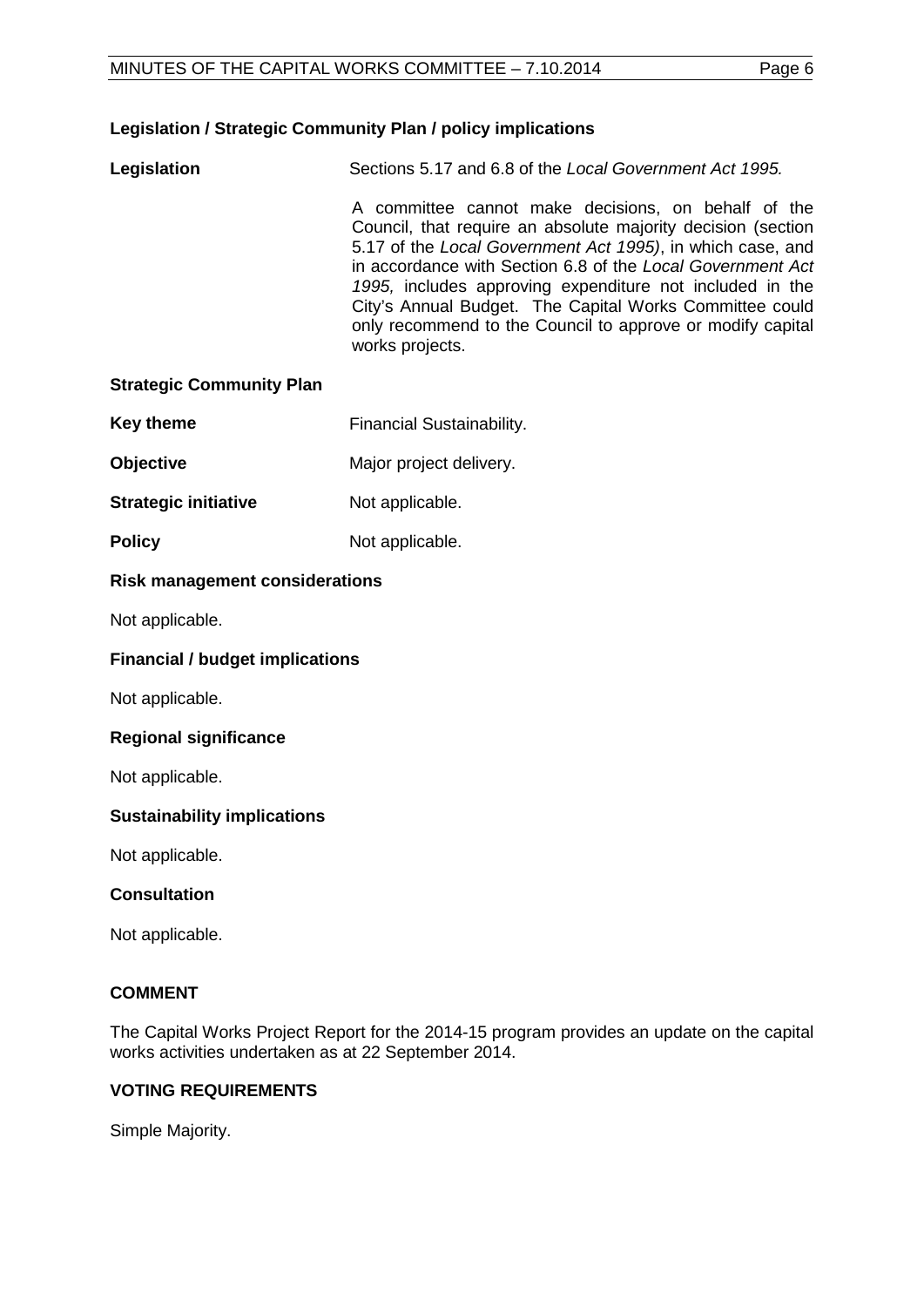**MOVED Cr Ritchie, SECONDED Cr Amphlett that the Capital Works Committee NOTES the Report on the Capital Works projects for 2014-15 as at 22 September 2014, forming Attachment 1 to this Report.**

#### **The Motion was Put and CARRIED (6/0)**

**In favour of the Motion:** Cr Hollywood, Mayor Pickard, Crs Amphlett, Corr, Ritchie and Taylor.

*Appendix 1 refers*

*[To access this attachment on electronic document, click here:Attach1agnCWC071014.pdf](http://www.joondalup.wa.gov.au/files/committees/CWOC/2014/Attach1agnCWC071014.pdf)*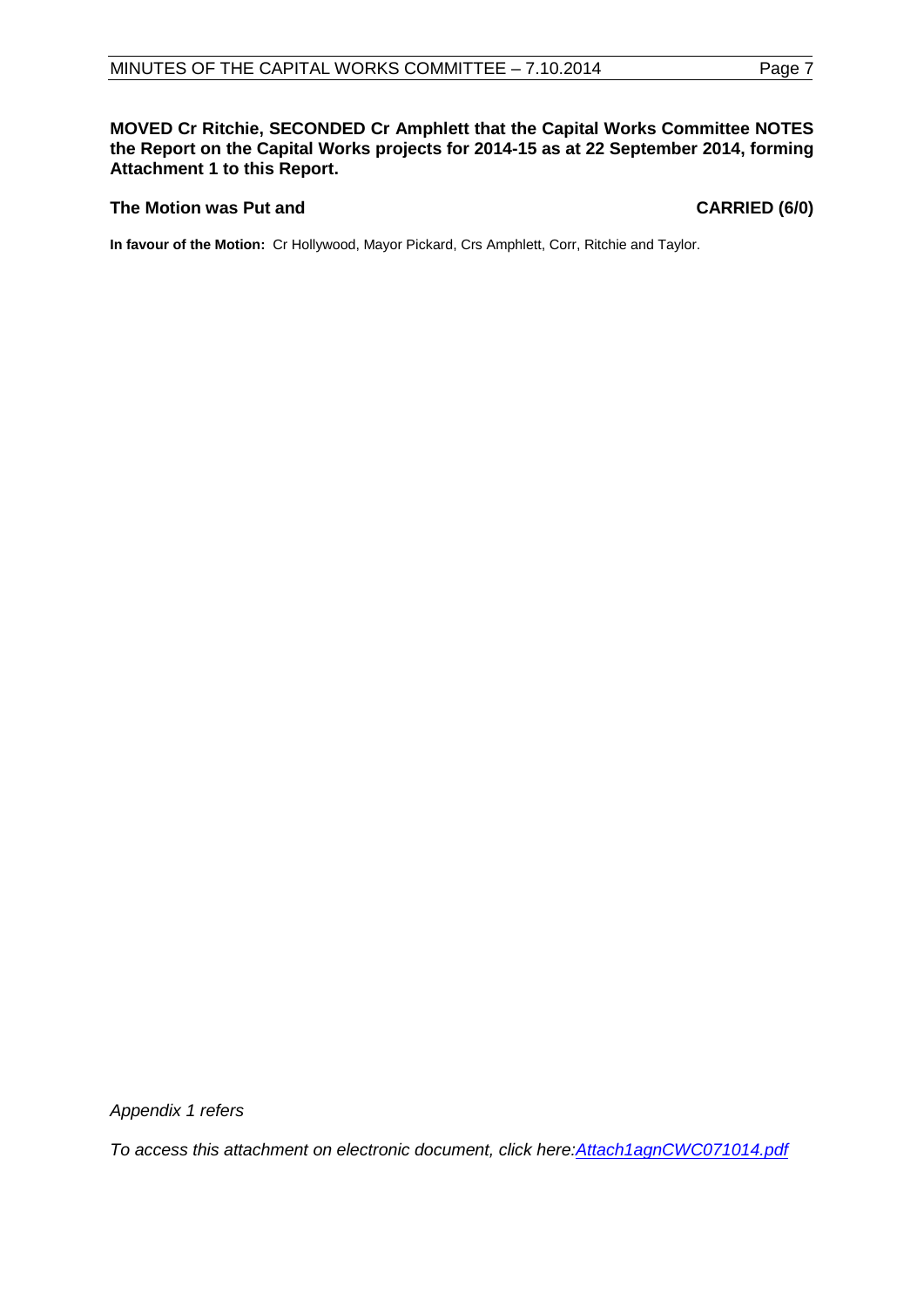# <span id="page-7-0"></span>**ITEM 2 BI-MONTHLY CAPITAL WORKS PROJECT REPORTS**

| WARD | All |
|------|-----|
|      |     |

| <b>RESPONSIBLE</b><br><b>DIRECTOR</b> | Mr Nico Claassen<br><b>Infrastructure Services</b>                                                                                                                                                                                                 |                                                                                                                                                                                                                                                                                                                                                                                                                                                                                                                                                             |  |  |
|---------------------------------------|----------------------------------------------------------------------------------------------------------------------------------------------------------------------------------------------------------------------------------------------------|-------------------------------------------------------------------------------------------------------------------------------------------------------------------------------------------------------------------------------------------------------------------------------------------------------------------------------------------------------------------------------------------------------------------------------------------------------------------------------------------------------------------------------------------------------------|--|--|
| <b>FILE NUMBER</b>                    | 102496, 101515                                                                                                                                                                                                                                     |                                                                                                                                                                                                                                                                                                                                                                                                                                                                                                                                                             |  |  |
| <b>ATTACHMENT</b>                     | Attachment 1<br>Attachment 2<br>Attachment 3<br>Attachment 4<br>Attachment 5<br>Attachment 6<br>Attachment 7<br>Attachment 8<br>Attachment 9<br>Attachment 10<br>Attachment 11<br>Attachment 12<br>Attachment 13<br>Attachment 14<br>Attachment 15 | Broadbeach/Flinders Park upgrades<br>Seacrest Park floodlighting<br>Iluka District Open Space - sports<br>lighting upgrade<br><b>Entry Statements Joondalup Drive</b><br>Shenton Avenue landscaping<br>Ocean Reef Road dualling<br>Whitfords Avenue dualling<br>Joondalup City Centre lighting<br>Iluka Sports Centre refurbishment<br><b>Bramston Park facility</b><br>Multi-storey car park - Boas Avenue<br>Marmion Angling & Aquatic Club parking<br>Synthetic hockey project Warwick<br>Delamere Park construction<br>Otago Park – sump beautification |  |  |
| <b>AUTHORITY / DISCRETION</b>         | Information - includes items provided to Council for<br>information purposes only that do not require a decision of<br>Council (that is for 'noting').                                                                                             |                                                                                                                                                                                                                                                                                                                                                                                                                                                                                                                                                             |  |  |

#### **PURPOSE**

For the Capital Works Committee to note the bi-monthly project status reports for capital works projects.

#### **EXECUTIVE SUMMARY**

At the Capital Works Committee meeting held on 5 August 2014 the Committee determined which capital works project reports were required and the frequency of reporting. The bi-monthly project reports are attached (Attachments 1-15 refer).

*It is therefore recommended that the Capital Works Committee NOTES the:*

- *1 bi-monthly capital works project reports forming Attachments 1-15 to this Report;*
- *2 completion of the Entry Statements – Joondalup Drive project, the Shenton Avenue*  landscaping project and the Delamere Park construction project and that no further *status reports will be provided.*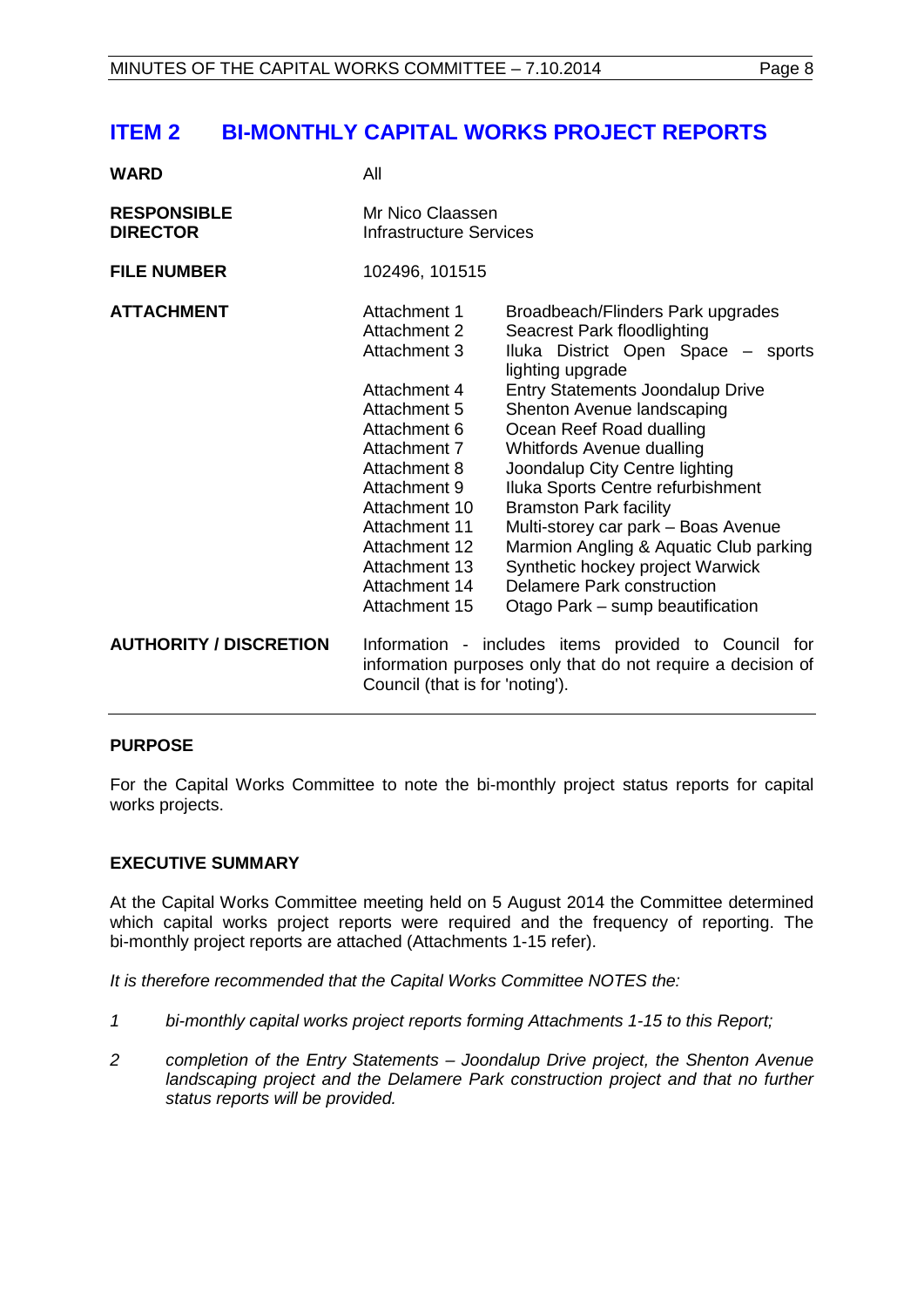#### **BACKGROUND**

At its meeting held on 5 August 2014 the Capital Works Committee requested that the following project reports from the *2014-15 Capital Works Program* be provided on a bi-monthly basis:

- Broadbeach/Flinders Park upgrades.
- Seacrest Park floodlighting.
- Iluka District Open Space sports lighting upgrade.
- Entry Statements Joondalup Drive.
- Shenton Avenue landscaping.
- Ocean Reef Road dualling.
- Whitfords Avenue dualling.
- Joondalup City Centre lighting.
- Iluka Sports Centre refurbishment.
- Bramston Park facility.
- Multi-storey car park Boas Avenue.
- Marmion Angling & Aquatic Club parking.
- Synthetic hockey project Warwick.
- Delamere Park construction.
- Otago Park sump beautification.

#### **DETAILS**

A summary of the projects and their current status is detailed in the bi-monthly project reports forming Attachments 1-15 to this Report.

The following projects which required a bi-monthly project report have now been completed and no further reports will be presented to the Capital Works Committee:

- Entry Statements Joondalup Drive.
- Shenton Avenue landscaping.
- Delamere Park construction.

#### **Issues and options considered**

Not applicable.

#### **Legislation / Strategic Community Plan / policy implications**

**Legislation** Sections 5.17 and 6.80 of the *Local Government Act 1995.*

A committee cannot make decisions, on behalf of the Council, that require an absolute majority decision (section 5.17 of the *Local Government Act 1995)*, in which case, and in accordance with Section 6.8 of the *Local Government Act 1995,* includes approving expenditure not included in the City's Annual Budget. The Capital Works Committee could only recommend to the Council to approve or modify capital works projects.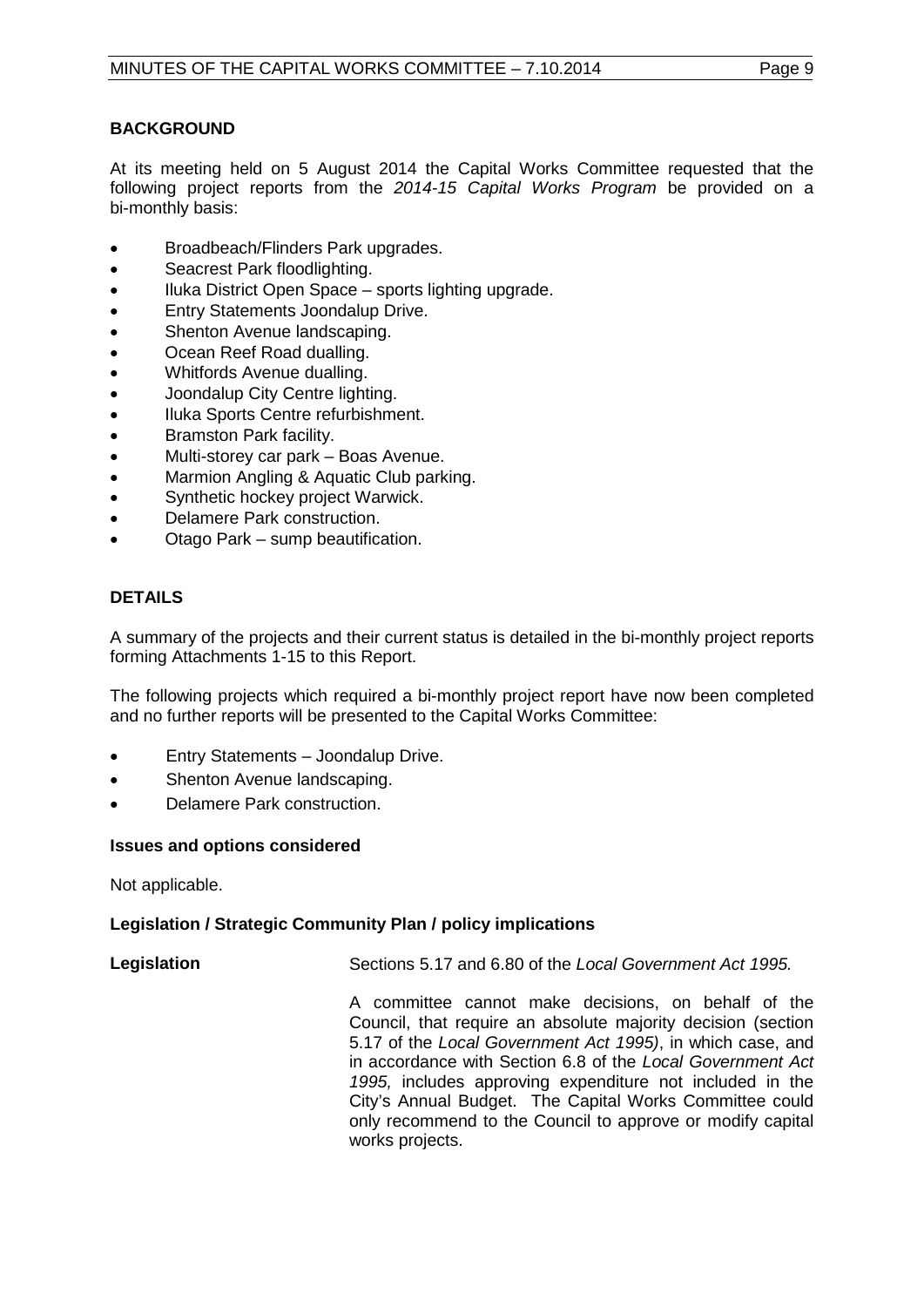#### **Strategic Community Plan**

| <b>Key theme</b> | <b>Financial Sustainability.</b> |
|------------------|----------------------------------|
|------------------|----------------------------------|

**Objective** Major project delivery.

**Strategic initiative** Not applicable.

**Policy** Not applicable.

#### **Risk management considerations**

Not applicable.

### **Financial / budget implications**

Not applicable.

#### **Regional significance**

Not applicable.

#### **Sustainability implications**

Not applicable.

#### **Consultation**

Not applicable.

### **COMMENT**

The attached capital works project reports provide an update on the activities undertaken in the last two months.

### **VOTING REQUIREMENTS**

Simple Majority.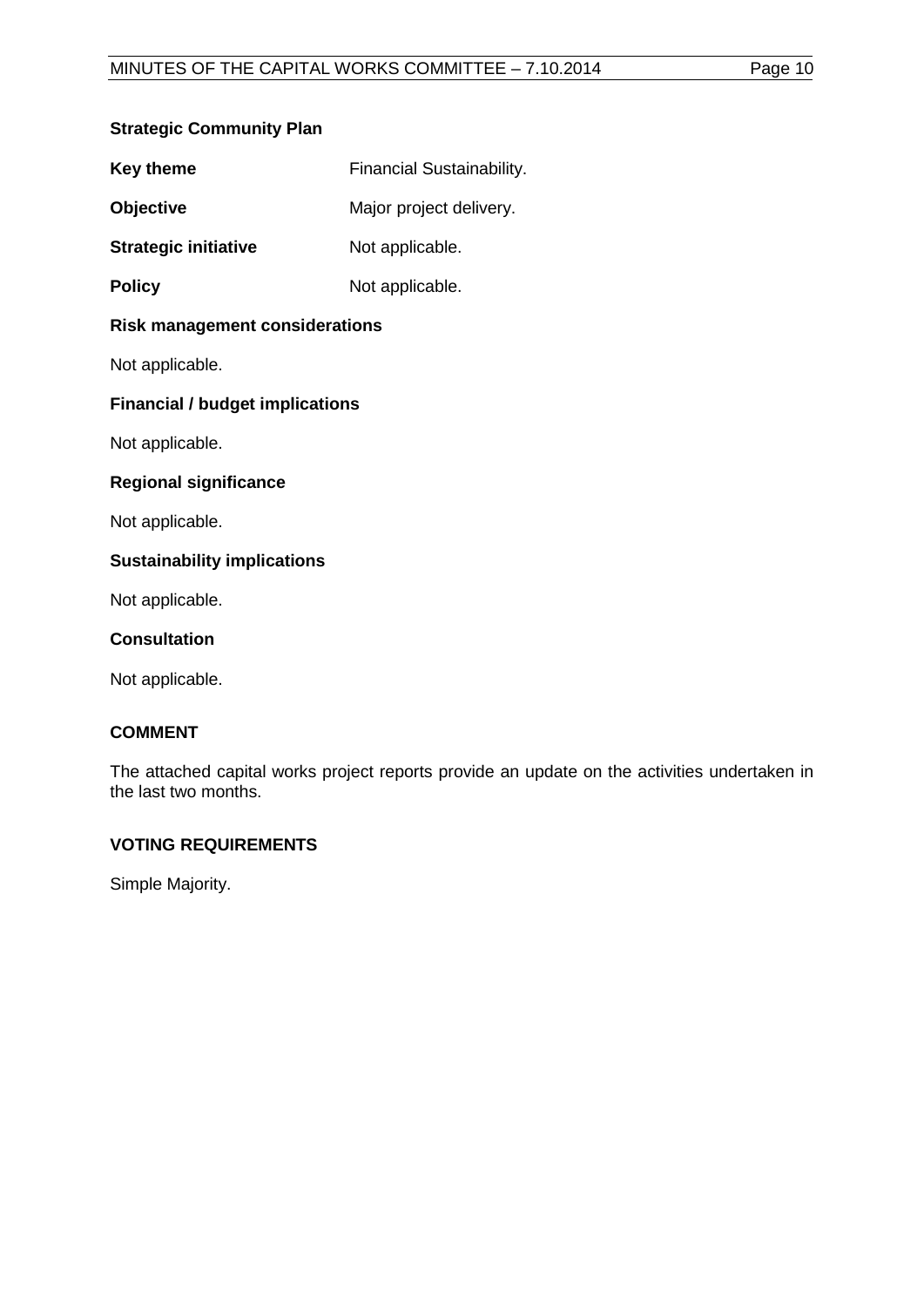**MOVED Cr Amphlett, SECONDED Mayor Pickard that the Capital Works Committee NOTES the:** 

- **1 bi-monthly capital works project reports forming Attachments 1-15 to this Report;**
- **2 completion of the Entry Statements Joondalup Drive project, the Shenton Avenue landscaping project and the Delamere Park construction project and that no further status reports will be provided.**

#### **The Motion was Put and CARRIED (6/0)**

**In favour of the Motion:** Cr Hollywood, Mayor Pickard, Crs Amphlett, Corr, Ritchie and Taylor.

*Appendix 2 refers*

<span id="page-10-0"></span>*[To access this attachment on electronic document, click here:Attach2agnCWC070914.pdf](http://www.joondalup.wa.gov.au/files/committees/CWOC/2014/Attach2agnCWC070914.pdf)*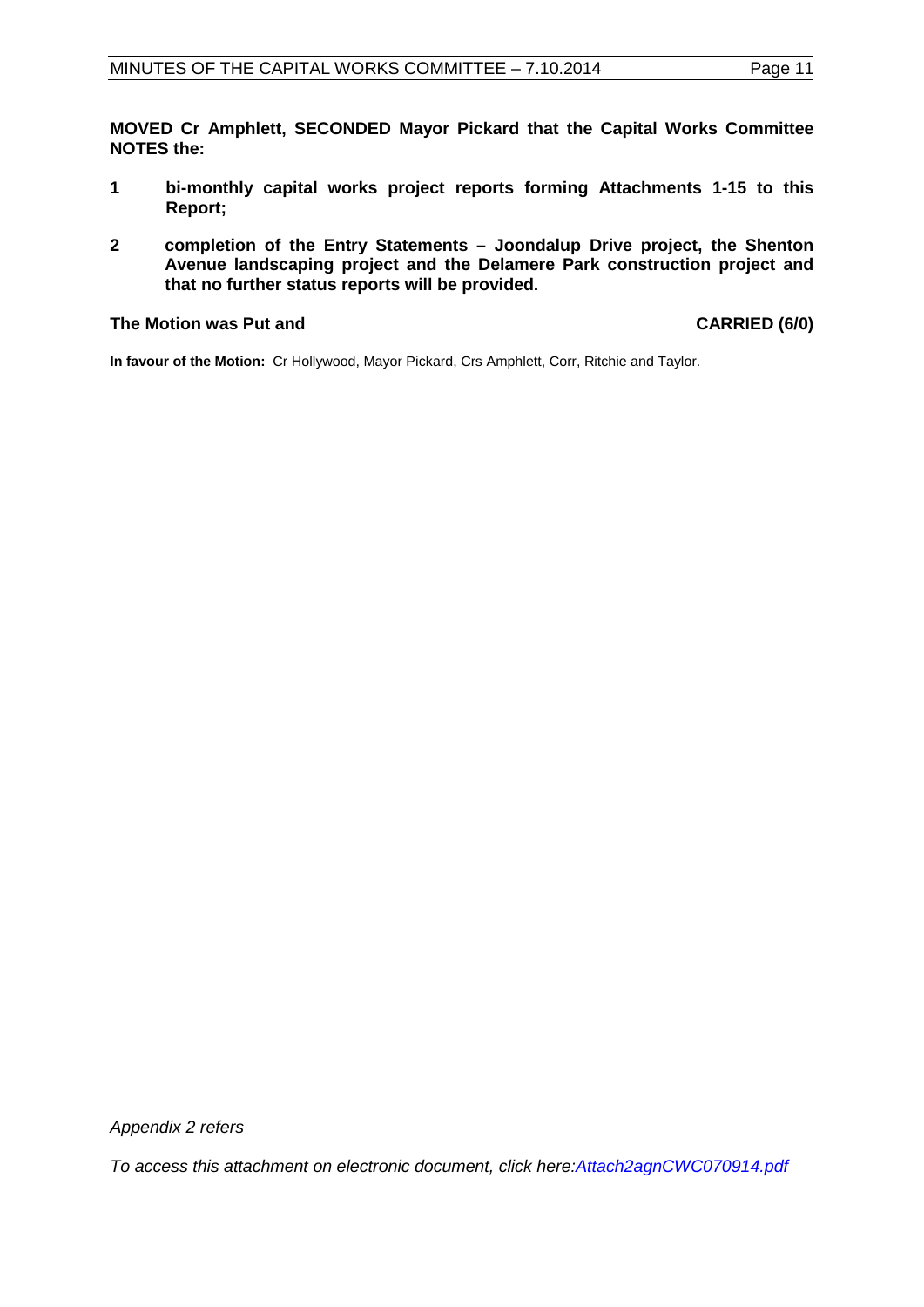| <b>ITEM 3</b> |               | LANE 5 SORRENTO - CONSTRUCTION OF   |  |  |
|---------------|---------------|-------------------------------------|--|--|
|               |               | LANEWAY BETWEEN CLONTARF STREET AND |  |  |
|               | <b>LANE 1</b> |                                     |  |  |

| <b>WARD</b>                           | South-West                                                                                                                                                                                       |                                                                                                                                |  |  |
|---------------------------------------|--------------------------------------------------------------------------------------------------------------------------------------------------------------------------------------------------|--------------------------------------------------------------------------------------------------------------------------------|--|--|
| <b>RESPONSIBLE</b><br><b>DIRECTOR</b> | Mr Nico Claassen<br>Infrastructure Services                                                                                                                                                      |                                                                                                                                |  |  |
| <b>FILE NUMBER</b>                    | 77530                                                                                                                                                                                            |                                                                                                                                |  |  |
| <b>ATTACHMENT</b>                     | Attachment 1<br>Attachment 2<br>Attachment 3                                                                                                                                                     | Preliminary Concept - Lane 5 extension<br>Preliminary Concept - long section<br><b>Preliminary Concept - land requirements</b> |  |  |
| <b>AUTHORITY / DISCRETION</b>         | Executive – The substantial direction setting and oversight<br>role of Council, such as adopting plans and reports,<br>accepting tenders, directing operations, setting and<br>amending budgets. |                                                                                                                                |  |  |

#### **PURPOSE**

For Council to note the potential benefits, costs and technical constraints required to construct the opening of Lane 5 in Sorrento, between the existing built Lane 1 and Clontarf Street and to consider whether or not to instigate a Capital Works Project to open up Lane 5, Sorrento.

#### **EXECUTIVE SUMMARY**

The City has received requests via Elected Members and budget discussions to open up Lane 5, Sorrento to improve access for vehicles. This report outlines the costs to construct a portion of Lane 5 Sorrento, between Lane 1 and Clontarf Street and considers the relevant technical constraints that affect construction and overall cost for the project.

*It is therefore recommended that Council:*

- *1 NOTES the potential benefits, estimated costs and technical constraints required to construct Lane 5, Sorrento between the existing built Lane 1 and Clontarf Street as detailed in this Report;*
- *2 DOES NOT SUPPORT listing for consideration a project to open Lane 5, Sorrento in the current Five Year Capital Works Program due to the high cost and limited benefit of the project;*
- *3 SUPPORTS the retention of the Lane 5 at 100, 102 and 104B West Coast Drive, Sorrento in public ownership to allow for future changes to the laneway;*
- *4 PLACES a note on the property file noting the need for a truncation at the intersection of Lane 1 and Lane 5, Sorrento to allow turning movements for waste and service vehicles to be requested if and when lot 402 Clontarf Street is subdivided.*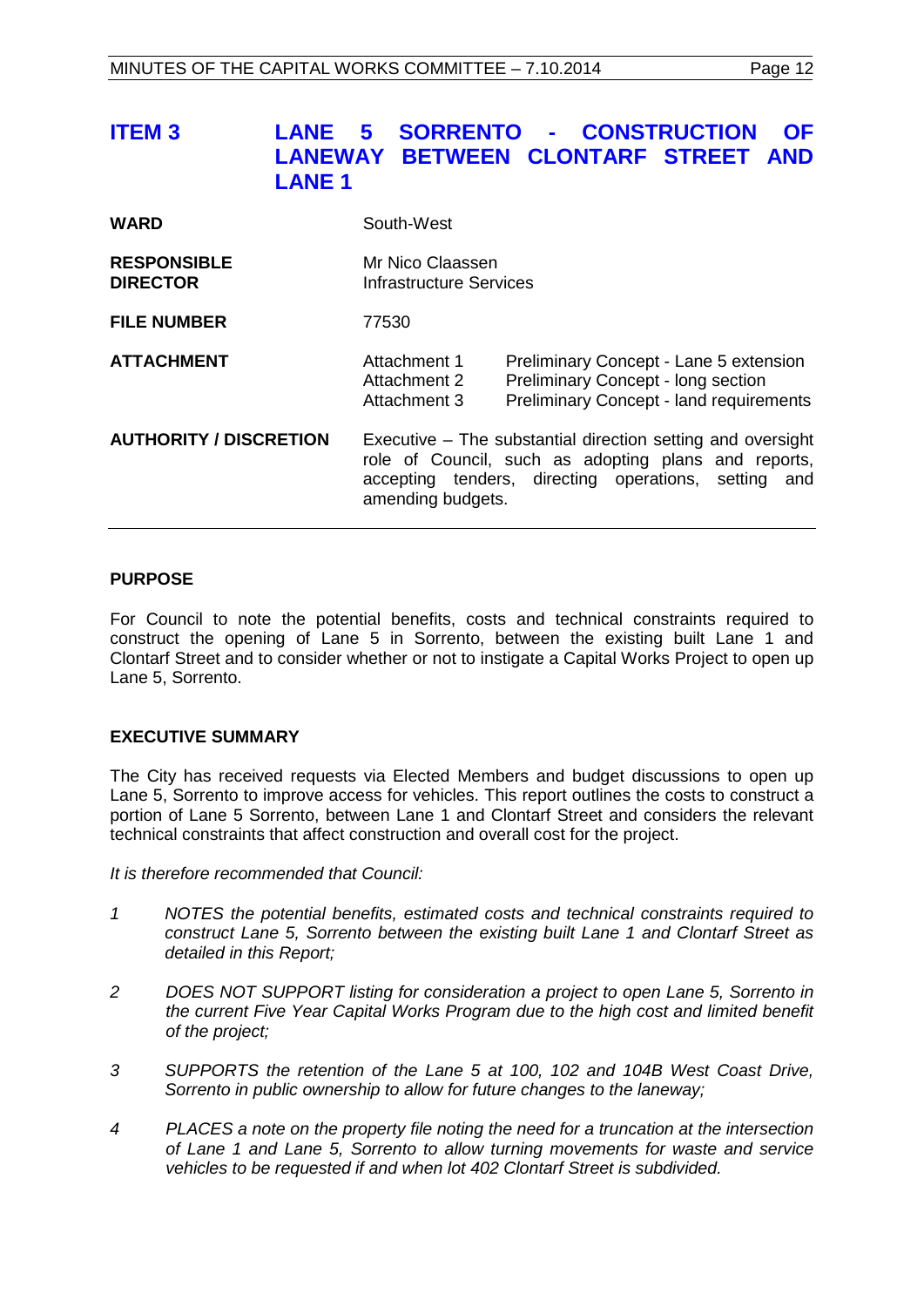#### **BACKGROUND**

Vehicular access to Lane 1 and Lane 5 is currently only available from Cliff Street as the section through to Clontarf Street was never constructed. Residents that use the lane can gain access from one end only. Waste collection services are carried out by the rubbish truck driving into the lane, emptying bins, then reversing all the way back up the laneway. The truck then reverses down the laneway, and drives out in a forward gear picking up bins from the opposite side of the laneway.

Lane 1 and Lane 5, Sorrento provides rear access to a total of 37 lots (Attachment 1 refers). Eighteen lots are constructed with access both to the rear laneway and the fronting road. Four lots are vacant with three lots likely to construct vehicular access to the lane. One lot will construct access to Clontarf Street.

Thirteen lots have built their property with sole vehicular access via the laneway and do not have vehicular access via the fronting road. Steep slopes and rock encountered in the area creates severe site constraints making the construction of vehicular access to the fronting road difficult and expensive.

Of the 37 lots, 33 have constructed vehicular access to the laneway and up to three vacant lots are expected to construct access to the laneway for a total of around 36 lots with rear lane access.

In order to assess the feasibility of construction of the unconstructed section of Lane 5, a detailed survey was undertaken to establish if it would be possible to construct a laneway at the appropriate grade to tie into Clontarf Street. Attachment 2 details a preliminary section of the proposed laneway and the extent of earthworks that would be required. The investigation found a number of constraints that would make construction difficult and therefore expensive, including:

- the existing sewerage system
- the existing drainage system
- extensive soil to be removed
- the need for permanent retaining walls
- the potential for variable ground conditions including rock and loose sand.

While these constraints would make the construction process more difficult and costly, the preliminary investigation did not identify any issues that would prohibit construction.

At its meeting held on 30 September 2008 (CJ214-09/08 refers), Council considered a request by the owners of lots 100, 102 and 104B (West Coast Drive) to close a portion of the rear laneway, with the intent to purchase and amalgamate the laneway within their property and then construct a private road through to Clontarf Street. It was resolved that Council:

- *"1 RETAINS the laneway at 100, 102 and 104B West Coast Drive, Sorrento in public ownership, so as to facilitate easier access to the laneway system in the longer term;*
- *2 NOTES that the laneway could notionally be a key element in the future development of land in the area;*
- *3 ADVISES the submitters that it is intended to consider a Housing Strategy and revised District Planning Scheme in the near future and that submissions will be invited from landowners about the potential and desired future of the area;*
- *4 NOTES that appropriate signage will be reintroduced in the laneway to reaffirm that it does not have through access and that parking is not permitted in the lane."*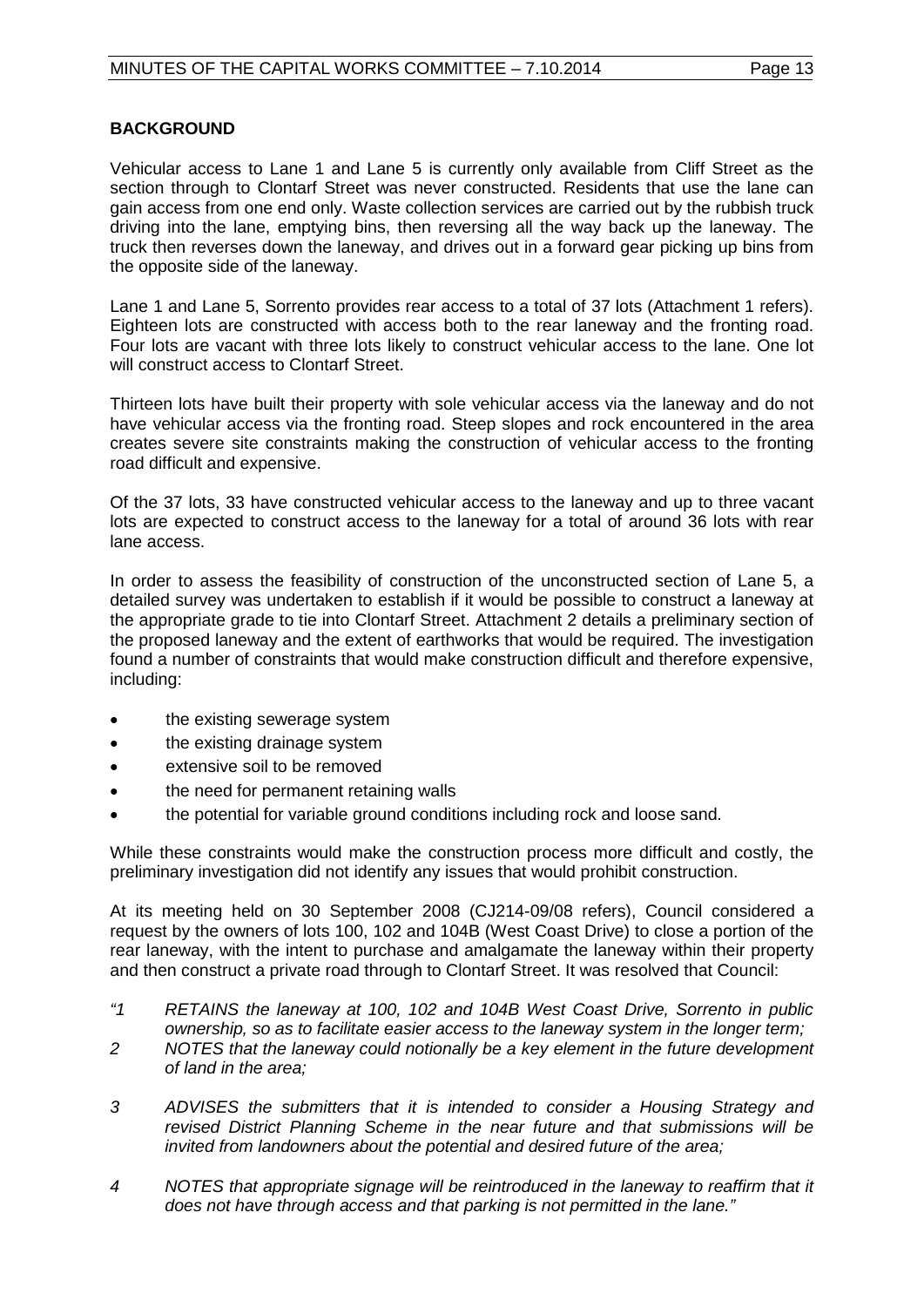The properties adjoining the laneway are located within Housing Opportunity Area 3 and are proposed as part of the *Local Housing Strategy* (LHS) to increase in density from R20 to R20/R25. At the proposed higher density, an average of  $350m^2$  and minimum of  $300m^2$  per dwelling will apply. At this higher density 31 of the properties will have the potential to subdivide/develop an additional dwelling and one property will have the potential to subdivide/develop an additional two dwellings for a total potential addition of 33 new lots.

To implement the recommendations of the LHS the City is currently in the process of preparing a Scheme Amendment. As part of this amendment a number of design provisions are proposed for dual coded areas including the requirement that where a lot abuts a laneway it shall be required to take its vehicular access from the laneway, with the exception of existing dwellings that are being retained. By requiring vehicle access from laneways the City is hoping to achieve better design outcomes through reducing the number of crossovers to the primary street and therefore encouraging improved landscaping of these streets.

Should the LHS and Scheme Amendment be implemented as currently proposed, there is the potential for lots to be developed for the addition of a maximum of 33 additional dwellings. Depending on subdivision design this could result in the probable addition of 5 to 10 dwellings with laneway access. In theory, a total of up to 33 additional dwellings with vehicle access from the laneway could be built, but this is highly unlikely due to the narrow north-south orientation of lots.

The City's *District Planning Scheme No. 2* (DPS2) does not have provision for the City to collect developer contributions towards infrastructure upgrades. As such, the City would need to fund the construction works via the *Capital Works Program* or would be required to undertake a scheme amendment to include developer contribution provision and require relevant contributions for the upgrade of Lane 5. Developer contribution schemes are complex, costly and involve lengthy approval processes from the state government. It is anticipated that it would take approximately two years for such a developer contribution arrangement to be put in place. In addition, the City would be required to employ an officer or contractor to develop the scheme amendment and would also be required to employ resources to manage the scheme. All of these costs can be covered through the developer contribution scheme itself.

### **DETAILS**

A survey of the site and proof of design levels was undertaken to determine if appropriate grades could be achieved in the laneway. The design long section (Attachment 2 refers) shows a laneway grade of approximately 13% and that the connecting laneway can be constructed through to Clontarf Street, with approximately 25 metres of retaining on both sides of the laneway with retained heights up to two and a half metres. Approximately 450 $m<sup>3</sup>$ of soil (sand and rock) would need to be removed from the site.

An existing sewer line located within the laneway construction zone would require concrete encasement and specialised construction techniques (subject to Water Corporation requirements) to protect it from potential damage during construction. A more likely outcome would be the replacement of the sewer line onto a central alignment due to Water Corporation construction requirements. The existing drainage system would also require modification and upgrading during the works.

Two methods of construction are considered to have merit depending on the underlying geotechnical conditions: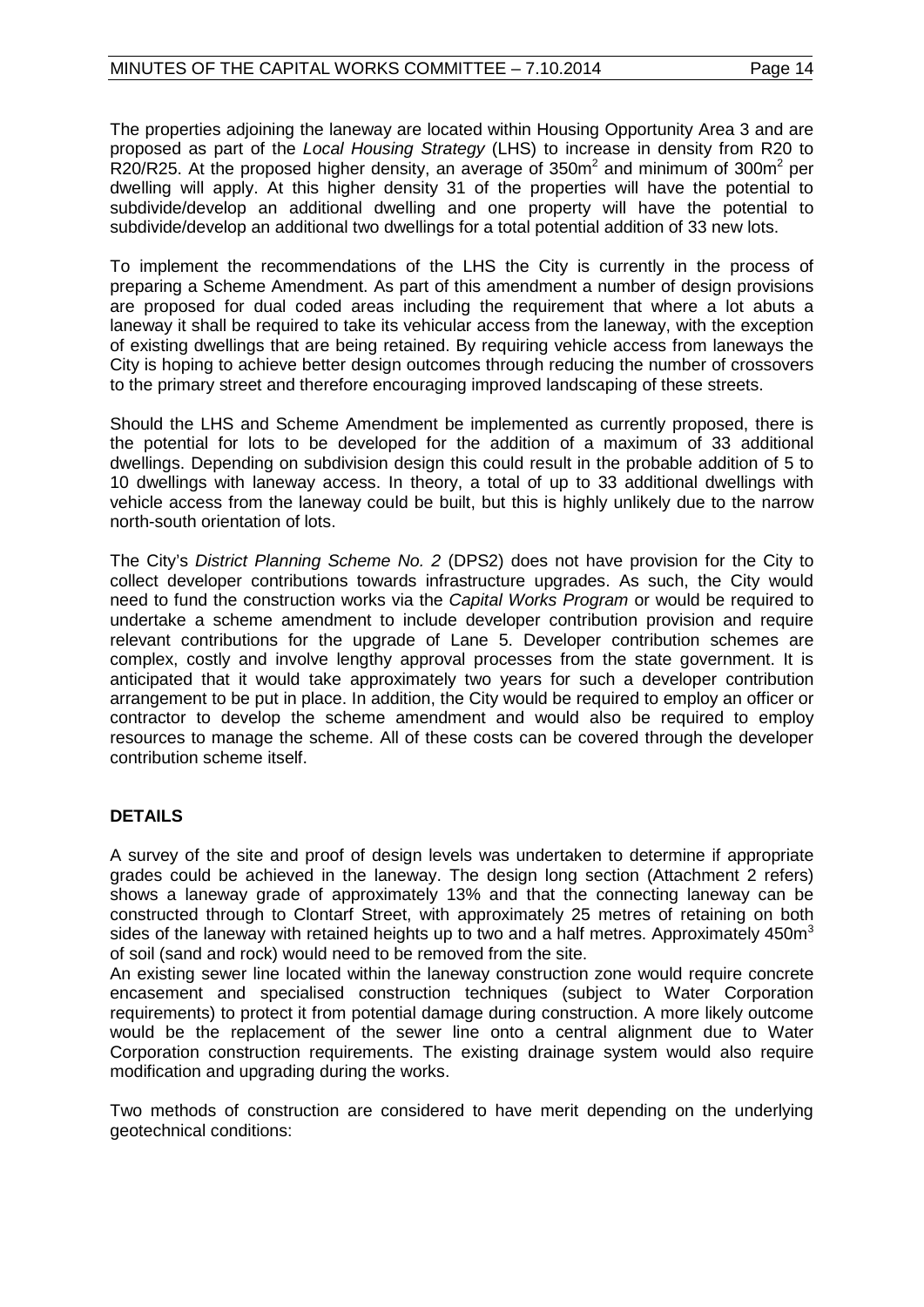#### Option 1 (where ground conditions are predominantly sandy)

This option proposes the use of sheet piling to retain the loose soil during construction, excavation and removal of excess soil, construction of retaining walls and construction of the laneway pavement and drainage.

#### Option 2 (where rock is found)

This option proposes the use of open excavation, removal of excess soil, construction of retaining walls and construction of the laneway pavement and drainage.

Specific ground conditions are unknown; however, the eastern side of the laneway has an existing sewer main, with presumed loose fill used to backfill the sewer trench. This eastern side may therefore, have easier digging conditions and have the potential to use temporary steel sheet piling to retain the loose soil during the construction of a permanent retaining wall. Due to the harsh ocean conditions, steel sheet piling would be expected to rust and could not be used as a permanent retainer. Space constraints would require a reinforced two leaf structure to be constructed and poured in situ, or alternatively, a precast reinforced concrete wall. The face of the retaining structures (maximum two and a half metres high) would be approximately one metre from property boundaries, thus limiting the paved lane width to a single three and a half metre wide carriageway suitable for single vehicular traffic.

The western side of the laneway has greater potential for cap rock or rock outcrops making sheet piling or temporary retaining potentially problematic. Rock where found may need to be removed but there is a risk that it may expose nearby properties to vibration damage during construction. If a lane opening project is approved for construction, further geotechnical investigations would be required to fully investigate ground conditions and establish the extent or otherwise of rock or fill materials to allow full design and construction planning to both minimise risk to adjoining properties, allow efficient construction and thus minimise project costs.

Notwithstanding the above, a preliminary design estimate has been prepared based on the following assumptions:

- Rock likely to be found on site, with loose material over old drainage and sewer trenches.
- Either reinforced block wall (two leaf) or pre cast reinforced panels to approximately two and a half metres high.
- Removal of 450m<sup>3</sup> material off site.
- Relocation of gas and Telstra services is not required.
- Protection of the existing shallow 150mm diameter PVC sewer is required, typically by concrete encasement and subject to Water Corporation approval. Alternatively, relocation of the sewer to a central alignment may provide an improved outcome for construction and sustainability.
- Reconstruction of the existing drainage system in the lower section of the laneway.
- Construction of laneway.

The preliminary cost estimate for the project is \$550,000 with a likely cost variation of  $\pm$  20% subject to detailed design and review of ground conditions and construction techniques.

#### **Issues and options considered**

While the laneway reserve width is six metres wide, the proposed constructed laneway width will allow for single vehicle movements only due to the space taken by the retaining walls and offset required to the boundary. The laneway can be widened via compulsory acquisition (Attachment 3 refers), but would require the City to purchase additional land at market rates,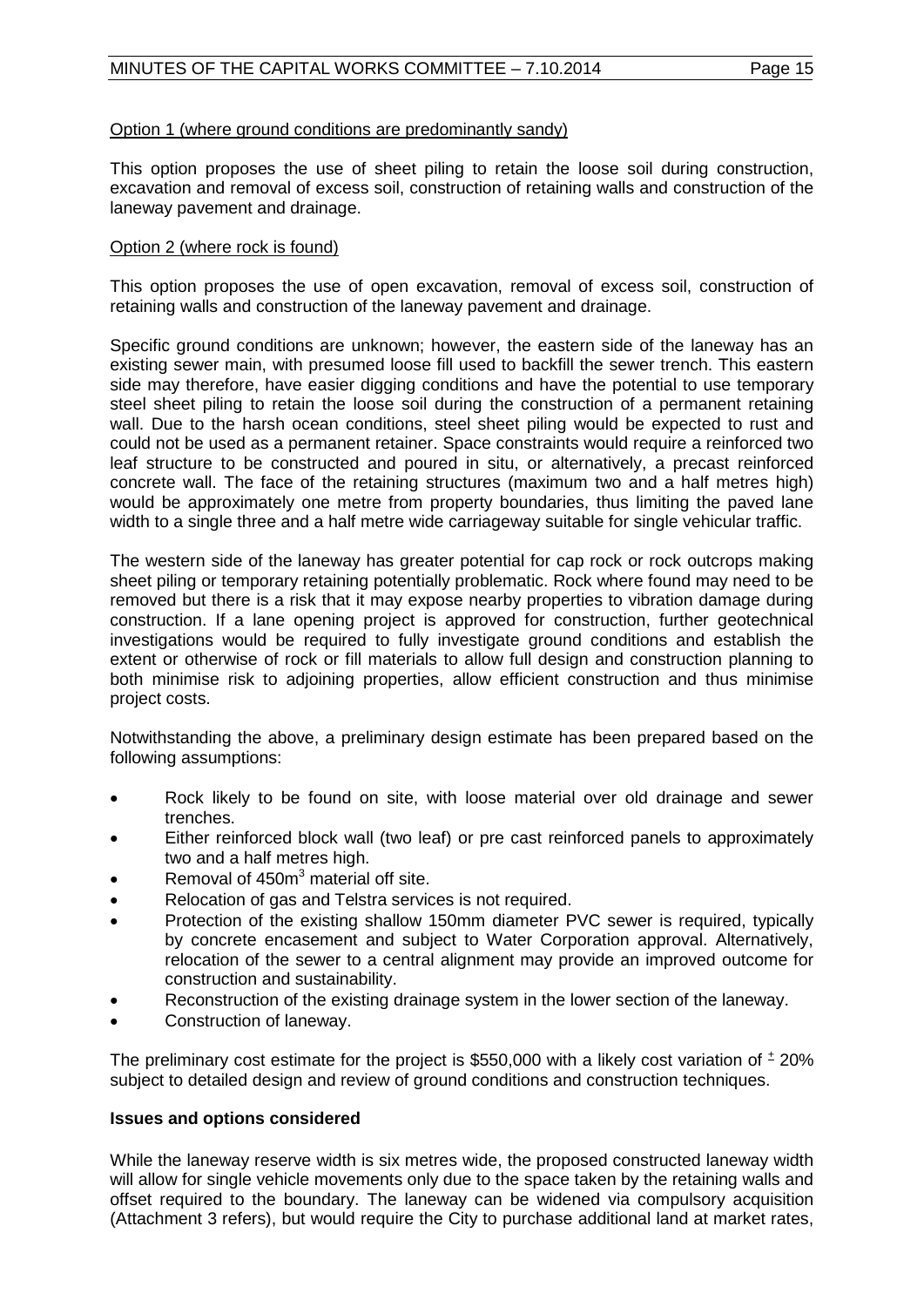adding cost to the overall project. In addition, compulsory acquisition would take approximately two years to process and would introduce additional complexity, cost, consultation and time to the project.

The corner of the laneway at the junction of Lane 1 and Lane 5 has no truncation making turning movements difficult, especially for waste vehicles or other service vehicles. A truncation can be sought via either compulsory acquisition or can be requested should the adjoining lot subdivide.

#### **Options**

Option A - no action (leave Lane 5 in its current configuration)

Advantages:

• No cost

Disadvantages:

- Continued development of housing in the area will add vehicle and pedestrian traffic in the laneway with a probable increase in local traffic and parking issues.
- Public pressure for the lane to be opened would be likely to remain or to increase in time.
- Weekly waste collection services would continue to be undertaken in the current manner.
- Service and delivery vehicles impeded by poor access.

Option B - Construct Lane 5 through to Clontarf Street (single lane width)

Advantages:

- Improved access amenity for existing residents.
- Improved amenity for properties to be subdivided in the future.
- Increased subdivision potential by the provision of improved property access.
- Improved waste collection serviceability, allowing the waste truck to move in a forward gear without having to reverse up or down the laneway. Note that a corner truncation would be desirable to further improve truck movements.
- Improved access for service and delivery vehicles.
- No land resumption required.

Disadvantages:

High cost of construction works.

Option C - Construct Lane 5 through to Clontarf Street (two way flow)

#### Advantages;

- Improved access amenity for existing residents including two way flow.
- Improved amenity for properties to be subdivided in the future.
- Increased subdivision potential by the provision of improved property access.
- Improved waste collection serviceability, allowing the waste truck to move in a forward gear without having to reverse up or down the laneway. Note that a corner truncation would be desirable to further improve truck movements.
- Improved access for service and delivery vehicles.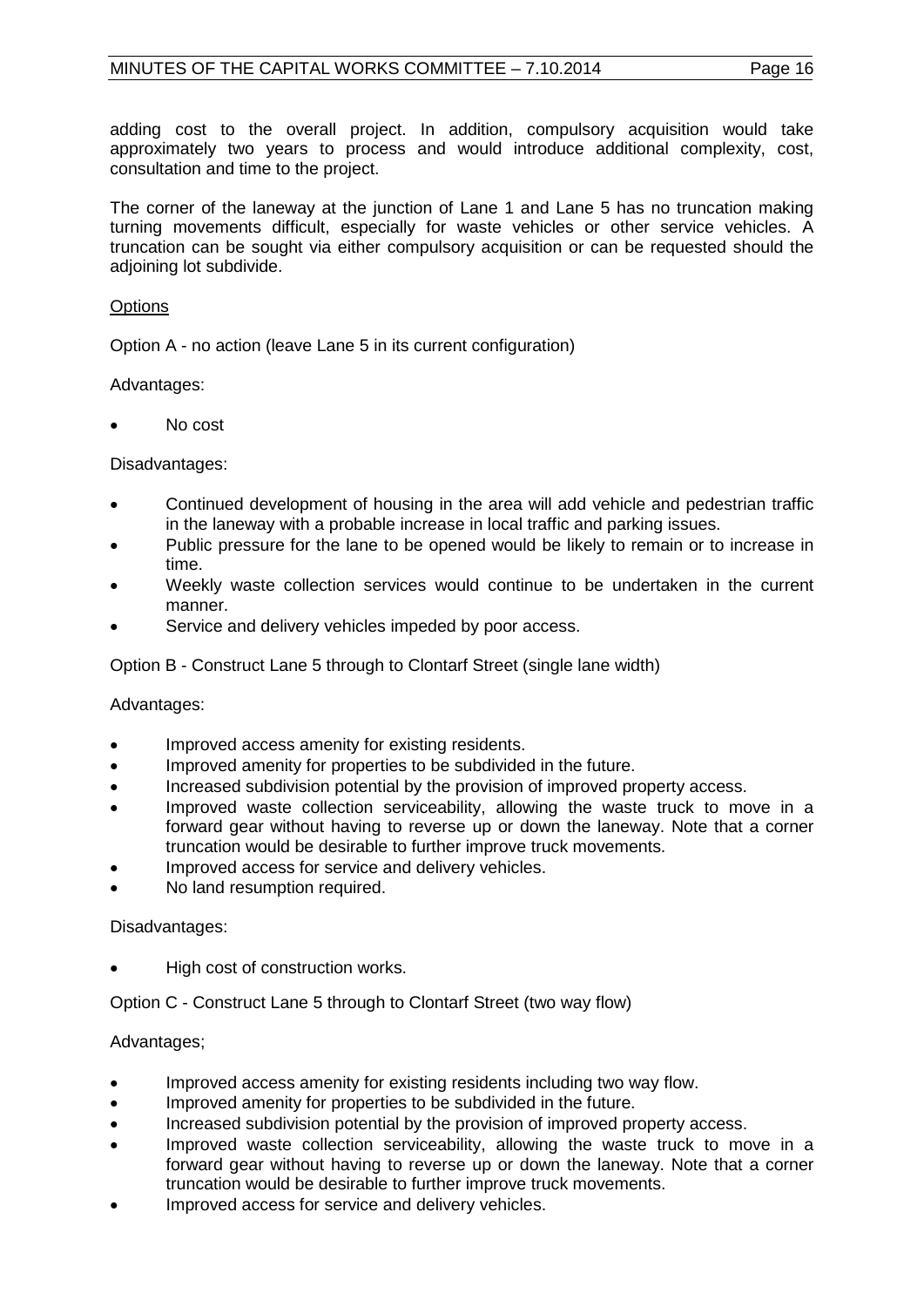Disadvantages;

- High cost of construction works.
- Land resumption to allow for two way flow would add complexity, cost and time to the overall project as well as require additional consultation.

Regardless of the option adopted, there is a need to seek a corner truncation to allow service vehicles at the junction of Lane 1 and Lane 5. While compulsory acquisition is possible, it is considered prudent to note the requirements and seek a truncation if and when the adjoining lot is subdivided.

 $\sim 10^{-1}$ 

#### **Legislation / Strategic Community Plan / policy implications**

| Legislation                                           | Planning and Development Act 2005.<br>Town Planning Regulations 1967.<br>City of Joondalup District Planning Scheme No. 2.       |  |  |  |
|-------------------------------------------------------|----------------------------------------------------------------------------------------------------------------------------------|--|--|--|
| <b>Strategic Community Plan</b>                       |                                                                                                                                  |  |  |  |
| <b>Key theme</b><br><b>Quality Urban Environment.</b> |                                                                                                                                  |  |  |  |
| <b>Objective</b>                                      | Quality built outcomes.                                                                                                          |  |  |  |
| <b>Strategic initiative</b>                           | Housing infill and densification is encouraged and enabled<br>through a strategic, planned approach in appropriate<br>locations. |  |  |  |
| <b>Policy</b>                                         | City of Joondalup Local Housing Strategy.                                                                                        |  |  |  |

#### **Risk management considerations**

#### Construction Risks

There is a risk of vibration damage to properties in close proximity to the site derived from construction activity particularly where rock is found. Vibration monitoring and pre-works dilapidation reports may be employed to reduce risk of property damage.

#### Waste Management Risks

Collection of waste is undertaken with an elevated level of risk to public safety and property damage due to the waste truck reversing the full length of the laneway twice each week to pick up bins on either side of the laneway. Additional truck movements are required every fortnight for the recycling collection. Construction of the laneway through to Clontarf Street would allow improved waste collection, deliveries and all other traffic movement to create a safer road environment.

#### Community Support

Local community support for the project is expected to vary widely. Much of the support or otherwise may be linked to potential value either added or removed from residual property values derived primarily from potential subdivision or development factors. Community consultation would be required to ascertain support or otherwise for the project.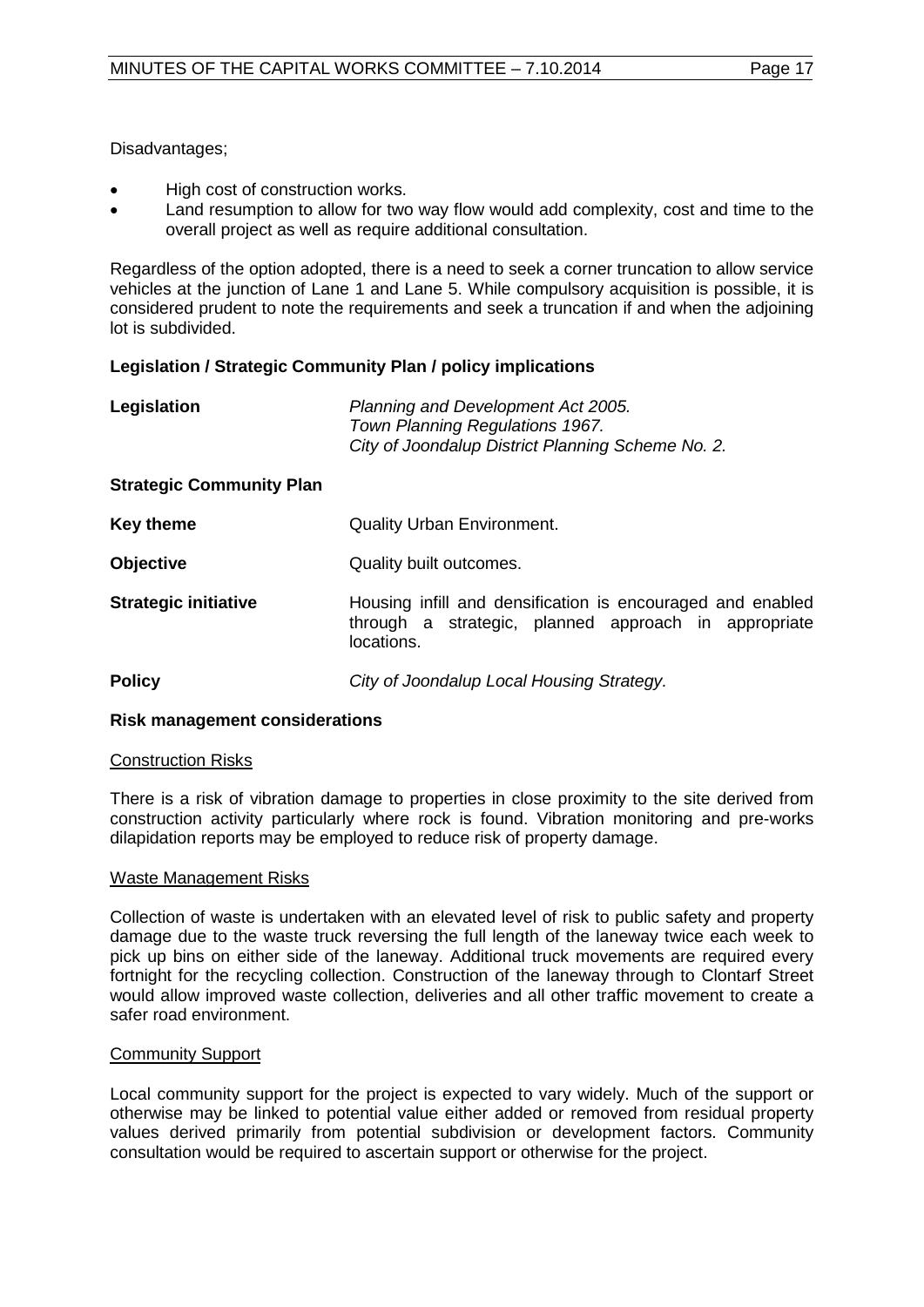#### **Financial/budget implications**

Preliminary estimates indicate that the order of costs for removal of excess soil, temporary piling, and construction of retaining walls, relocation of services, construction of laneway, kerbing, drainage and connection to Clontarf Street are in the order of \$550,000  $^{\pm}$  20%.

Three options for funding the project are:

#### Option 1: Funding via the *Capital Works Program*

The project is not currently listed in the City's *Five Year Capital Works Program* and could be added to the program for consideration for future funding through the City's Annual Budget process. If listed, then the project would be considered for possible funding depending on the project merits compared with other projects, priorities and available budget. This option is based on full funding by the City.

If this option is supported, consultation with local residents would be required to establish local support or otherwise for the project to assist in making an assessment of the merits of the project and prioritisation within the *Capital Works Program*.

#### Option 2: Developer Contribution Scheme

Under this funding model, beneficiaries of the project pay for the works by a subdivision/development contribution scheme. Properties that are deemed to gain benefit from the project, (total of 37 lots that gain access to either Lane 1 or Lane 5) would pay a contribution when they subdivide. If all properties were to subdivide and contribute the same amount each, then the order of costs is \$14,864 per lot to construct the laneway.

Alternative funding options could be considered whereby each lot pays a base amount, and a sliding scale applies on a principle where lots closer to Clontarf Street that receives a higher improvement value pay extra. Conversely, lots closer to Cliff Street receive less benefit and would pay less. The order of contribution might then vary per lot between \$2,000 to \$5,000 minimum, up to approximately \$25,000 to \$30,000 depending on the adopted scale parameters. As the fee is only paid on subdivision of the property, there is a risk that such a scheme would slow or discourage development in the area and that contributions received would be either delayed or not eventuate.

Only new dwellings and lots that propose to gain access from the lane could be charged. It is possible that up to 67 new dwellings or lots will eventually gain access from this portion of Lane 5. However, only the additional dwellings gaining access from the laneway could be required to contribute to developer contributions, meaning a maximum of 33 new lots or dwellings could be required to contribute. This equates to a contribution of \$16,667 per new lot/dwelling accessing the laneway. In all probability, over the next 10 years, only a fraction of the lots will subdivide, resulting in a significant shortfall in contributions.

The City does not have a contribution scheme at the moment, and there would be considerable cost and time required to develop and implement such a scheme. The cost of developing and then implementing the development contribution scheme has been estimated to be in the order of several hundred thousand dollars and take up to two years to establish.

It should be noted that there is an inherent risk with developer contribution schemes, in that it is probable that some lots will not be developed or subdivided and as a result the City will be left to absorb a significant percentage of the overall contribution requirement where the works are pre-funded by the City and contributions sought from a subdivision contribution scheme.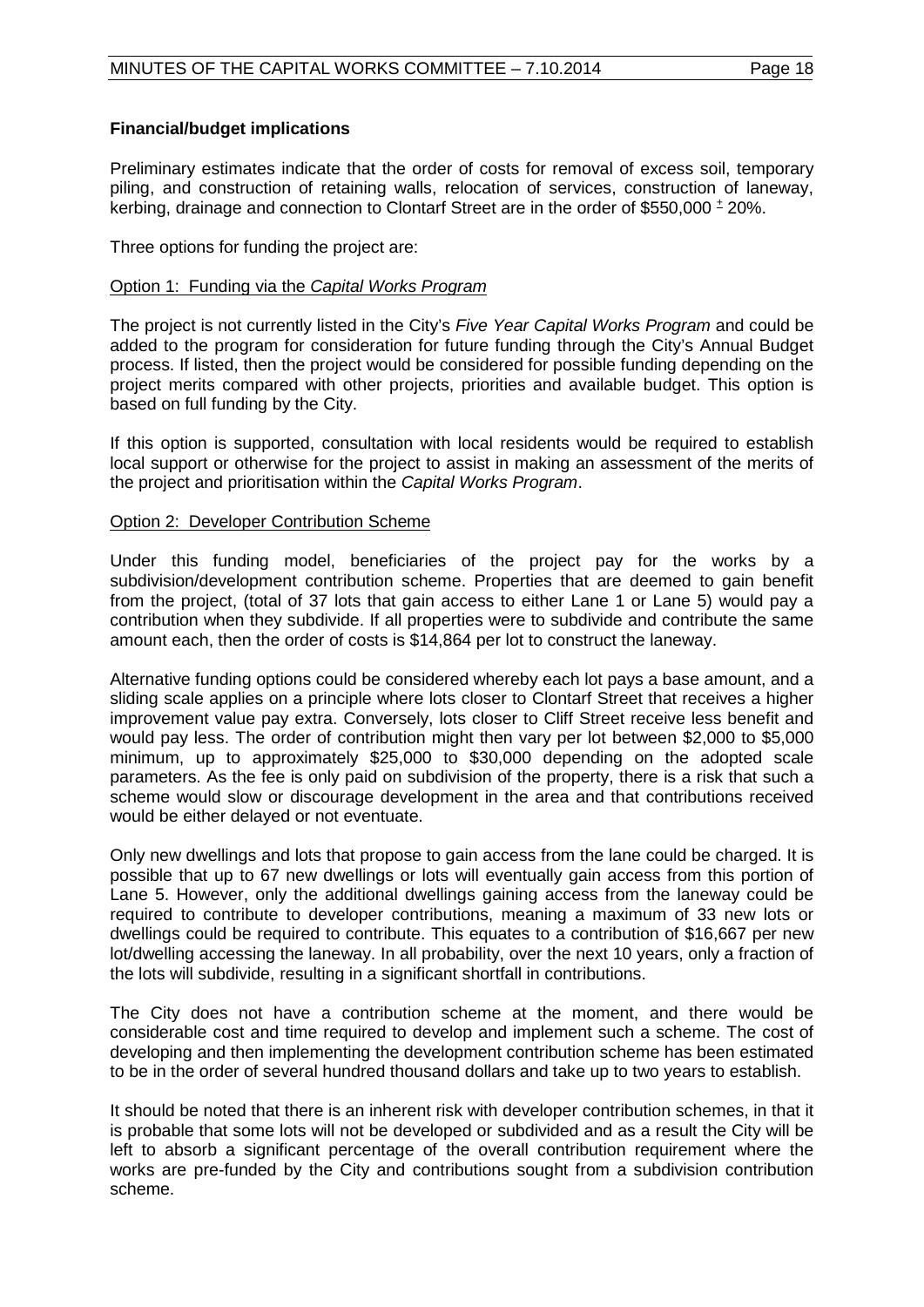#### Option 3: Specified Area Rates Scheme

Under section 6.37 of the *Local Government Act 1995*, a Specified Area Rate (SAR) could be considered and applied to rateable land for the purpose of meeting the cost of provision of the project.

Based on a construction cost of \$550,000, 37 existing rateable properties and a recovery time frame of 10 years, each lot would on average pay in the order of \$1,486 per year for a period of 10 years.

Various repayment scenarios could be considered if this option was considered to be appropriate for this type of project.

Current financial year impact

Not applicable.

Future financial year impact

**Annual operating cost** This will vary depending on the funding option and any additional staff required to manage the scheme. Maintenance of the additional laneway pavement is offset by savings to the waste collection service. **Estimated annual income** None. Any income received to be applied in offsetting construction and management costs. **Capital replacement** Section of laneway to be added to the road resurfacing program. Retaining structures design life 100 years. **20 Year Strategic Financial Plan impact**  There will be an impact which will vary depending on the funding option. Option 1 will have the most significant impact as this is completely unfunded. **Impact year Not applicable. Regional significance**

Not applicable.

#### **Sustainability implications**

Social

The project would improve the amenity of properties in the area by the provision of more convenient property access. The project would additionally improve the operation of waste collection and other services and reduce safety risks associated with reversing truck movements.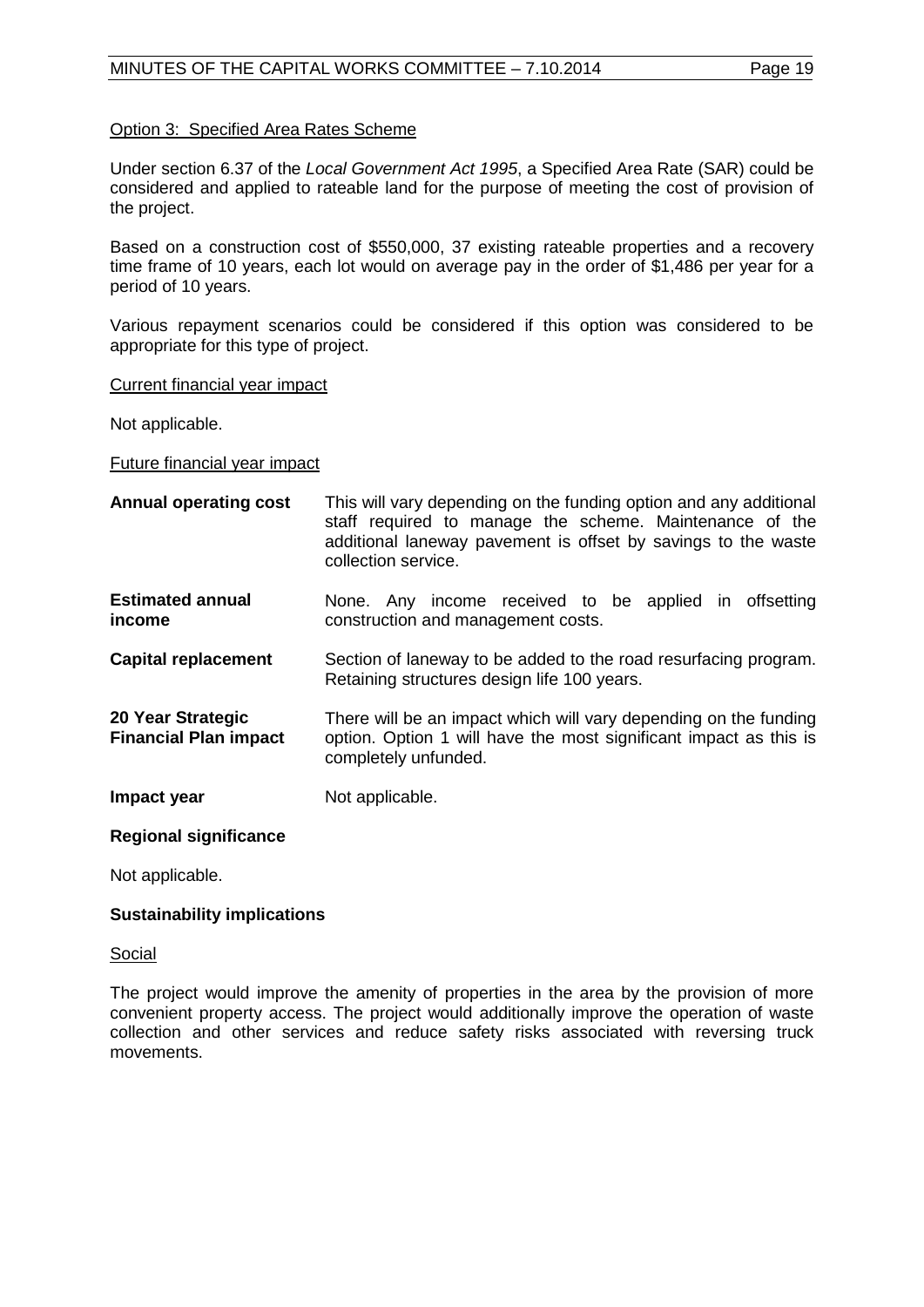#### Economic

There are two key factors relating to the proposed laneway upgrade that works to both encourage and discourage local housing development. These factors are:

- 1 The laneway upgrade would improve local amenity and could stimulate or increase the likelihood of subdivision and development of existing lots due to the improved access for all vehicles.
- 2 The cost of constructing the upgrade could act to discourage development where the costs are wholly or partly absorbed by local residents through a developer contribution scheme or a SAR. Where the works are constructed under the *Capital Works Program*, there would be no direct financial disincentive to local residents.

#### **Consultation**

A number of local residents have expressed support for the opening of the laneway in the past and various discussions have arisen subsequent to consultations undertaken in relation to some development applications. There are also residents that are likely to be opposed to the opening of the laneway, particularly if costs or a portion of costs are to be paid via a contribution scheme.

Notification or consultation with residents is considered necessary to either inform residents of the Council's decision or to seek support for proposed works and any funding options that may arise.

#### **COMMENT**

The final section of the laneway remains unconstructed primarily due to the difficult construction conditions and high cost of the proposed works. Preliminary investigations demonstrate that it is possible to complete the project and provide a single lane width laneway connecting to Clontarf Street. Further detailed investigation and design would refine both the construction techniques and enable a more accurate cost estimate to be determined. There would be costs incurred during the detailed design phase resulting from geotechnical investigations and testing and development of design including structural assessment.

Construction of the remaining section of Lane 5 would improve amenity in the area, by allowing access to the laneway from Clontarf Street. Site constraints including the need for retaining walls would only allow the construction of a single lane width to be constructed unless the laneway is widened via land resumption. Thus, if constructed as a single lane, the laneway could operate either as a one way laneway for its entire length, or alternatively, two way flow for the majority of the laneway and single vehicle flow between Clontarf Street and Lane 1.

#### **VOTING REQUIREMENTS**

Simple Majority.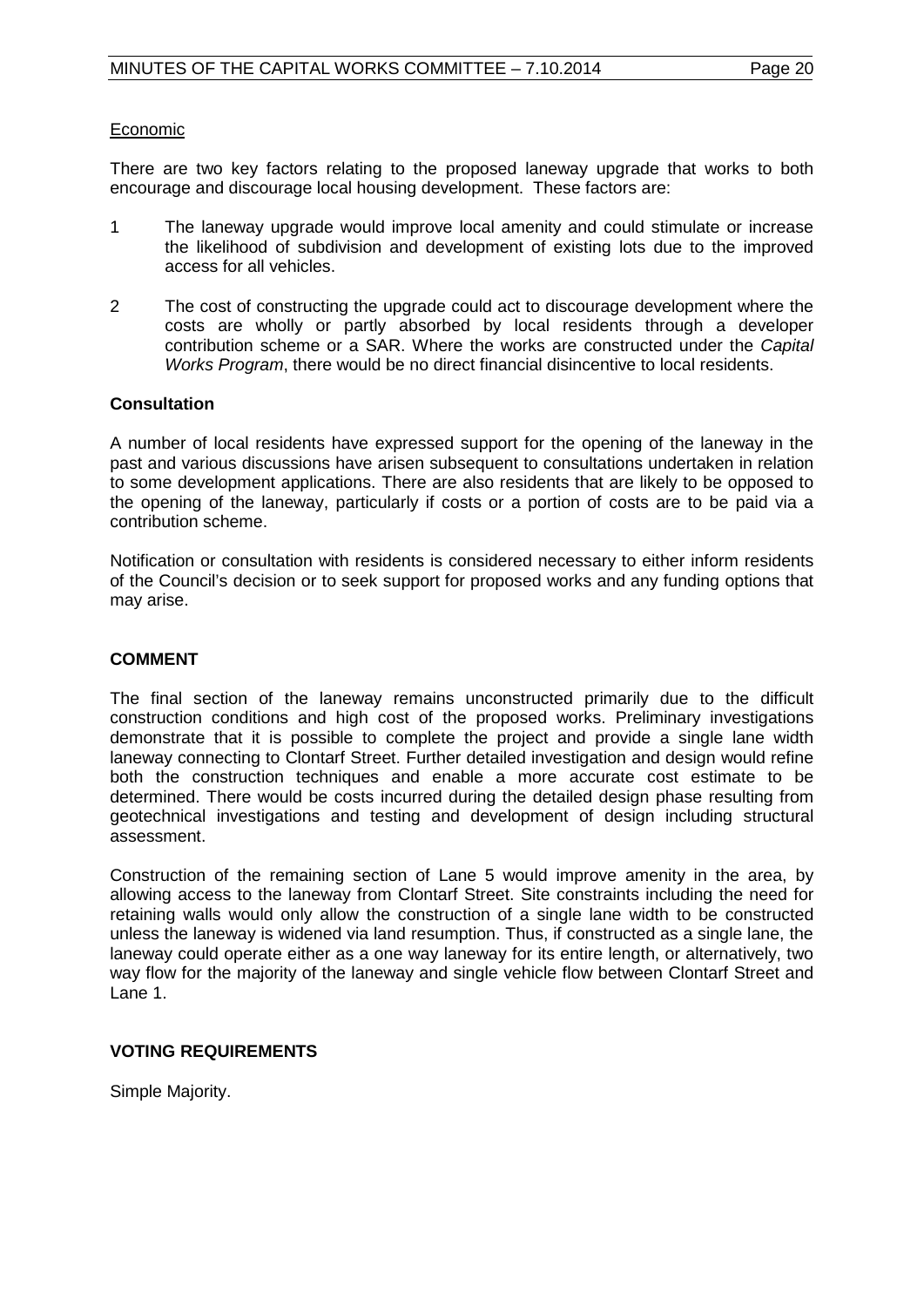**MOVED Mayor Pickard, SECONDED Cr Amphlett that Council:** 

- **1 NOTES the potential benefits, estimated costs and technical constraints required to construct Lane 5, Sorrento between the existing built Lane 1 and Clontarf Street as detailed in this Report;**
- **2 DOES NOT SUPPORT listing for consideration a project to open Lane 5, Sorrento in the current** *Five Year Capital Works Program***, due to the high cost and limited benefit of the project;**
- **3 SUPPORTS the retention of the Lane 5 at 100, 102 and 104B West Coast Drive, Sorrento in public ownership to allow for future changes to the Laneway;**
- **4 places a note on the property file noting the need for a truncation at the intersection of lane 1 and lane 5 to allow turning movements for waste and service vehicles to be requested if and when lot 402 Clontarf Street is subdivided.**

#### **The Motion was Put and CARRIED (6/0)**

**In favour of the Motion:** Cr Hollywood, Mayor Pickard, Crs Amphlett, Corr, Ritchie and Taylor.

*Appendix 3 refers*

<span id="page-20-0"></span>*[To access this attachment on electronic document, click here:Attach3agnCWC071014.pdf](http://www.joondalup.wa.gov.au/files/committees/CWOC/2014/Attach3agnCWC071014.pdf)*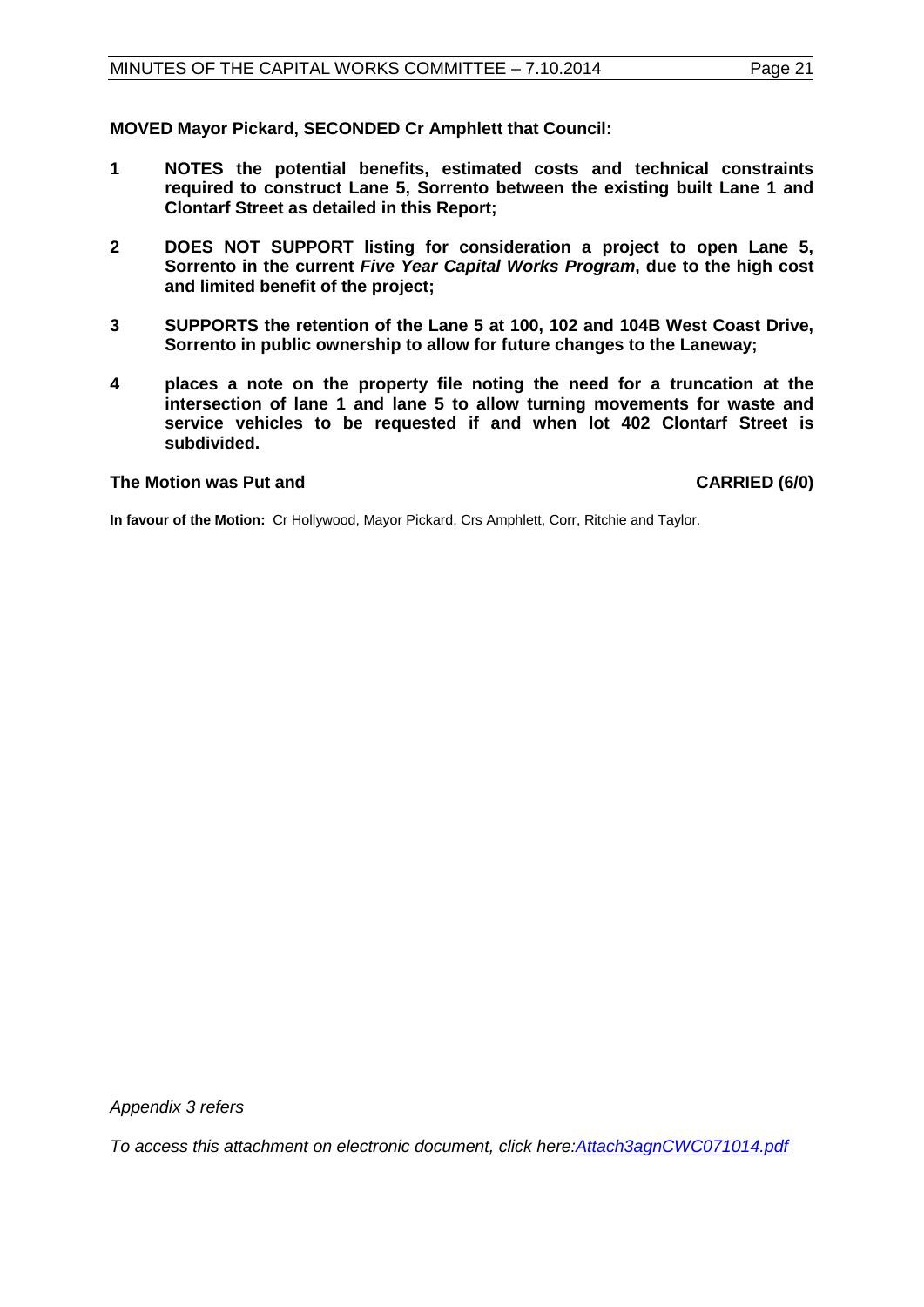# **ITEM 4 PROPOSED STAIRWAY AT WHITFORDS NODES PARK, HILLARYS**

| <b>WARD</b>                           | South-West                                                                                                                                                                                       |         |  |  |                                     |
|---------------------------------------|--------------------------------------------------------------------------------------------------------------------------------------------------------------------------------------------------|---------|--|--|-------------------------------------|
| <b>RESPONSIBLE</b><br><b>DIRECTOR</b> | Mr Nico Claassen<br>Infrastructure Services                                                                                                                                                      |         |  |  |                                     |
| <b>FILE NUMBER</b>                    | 02656                                                                                                                                                                                            |         |  |  |                                     |
| <b>ATTACHMENT</b>                     | Attachment 1                                                                                                                                                                                     | Summary |  |  | Whitfords Nodes Stairway Estimation |
| <b>AUTHORITY / DISCRETION</b>         | Executive - The substantial direction setting and oversight<br>role of Council, such as adopting plans and reports,<br>accepting tenders, directing operations, setting and<br>amending budgets. |         |  |  |                                     |

#### **PURPOSE**

For Council to consider costs and external funding options associated with the proposal made by the Harbour Rise Homeowners Association (HRHOA) to construct a stairway at Whitfords Nodes Park, Hillarys.

#### **EXECUTIVE SUMMARY**

The HRHOA has proposed that the City construct a stairway in Whitfords Nodes Park linking the turfed area of the park with the lookout on the high dune in the north-east of the park. The proposal for the stairway has the support of the Joondalup Community Coast Care Forum (JCCCF).

At its meeting held on 3 June 2014, a report on the proposal was considered by the Capital Works Committee and it subsequently requested a further report be provided to the committee. The report was to include information about possible external funding sources and more detailed project costings for the stairway project.

An estimate of \$392,500 has been received by the City outlining the cost of constructing the stairway at Whitfords Nodes utilising galvanised steel and wood-plastic composite decking (Attachment 1 refers). Grant funding may be available through Lotterywest to a maximum of one hundred thousand dollars (\$100,000).

*It is therefore recommended that Council:*

- *1 NOTES the cost estimates and grant funding opportunities for the construction of a stairway at Whitfords Nodes, as detailed in this Report;*
- *2 DOES NOT SUPPORT the proposal to construct a stairway to the northern lookout at Whitfords Nodes Park.*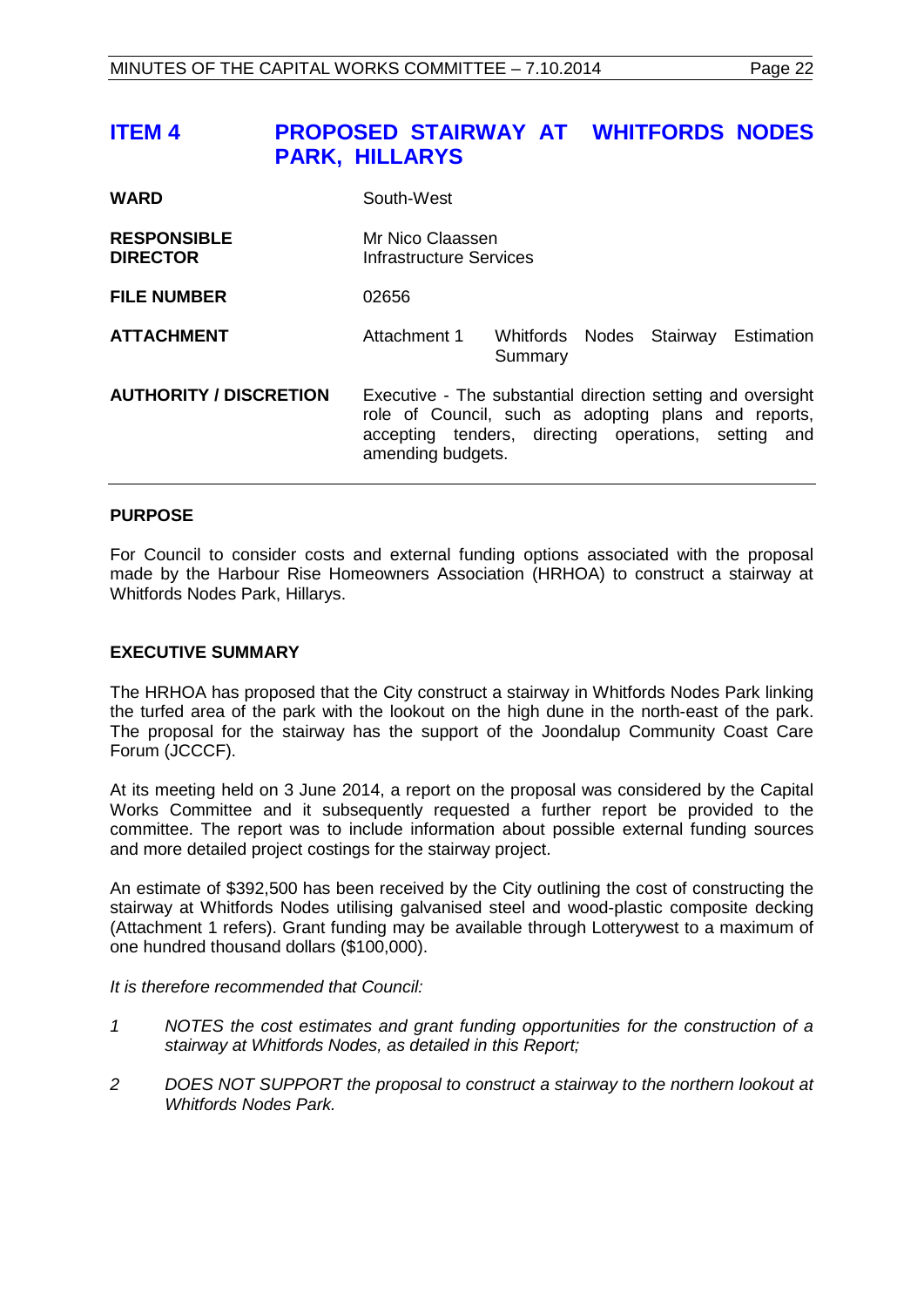#### **BACKGROUND**

At the Ratepayers Group Budget Breakfast held on 26 March 2012, the HRHOA presented a proposal to the City for the construction of a stairway to link the turfed area at Whitfords Nodes Park Hillarys with the summit of the dune lookout. This lookout is located at the northeast corner of the park. The proposal was described as 'the Jacobs Ladder of the North'.

The City subsequently commissioned environmental consultants to undertake an ecological assessment of the proposal. The assessment considered the long term environmental impacts on the site if the project went ahead. It also considered the environmental clearances at both a state and federal government level that are required prior to the commencement of construction.

At the Capital Works Committee meeting held on 3 June 2014, the Committee considered a report on the proposal. At that meeting the officer's recommendation was as follows:

*"That the Capital Works Committee DOES NOT SUPPORT the proposal to construct a stairway to the northern lookout at Whitfords Nodes Park".*

The officer's recommendation was based on foreseeable negative impacts to the environment if the stairway was constructed. The report had an attachment containing an ecological assessment of the proposed stairway project. The assessment was undertaken by a consultant that had experience in this field and had historically undertaken similar work for the City.

The committee subsequently requested that the Chief Executive Officer provide an additional report containing information on costs and possible external funding sources for the stairway project.

The Capital Works Committee carried the following Procedural Motion:

*"That the item be REFERRED BACK to the Chief Executive Officer to allow a further report to be prepared on the assessment of costings and potential external funding sources for the construction of a stairway to the southern side of the current lookout location."*

### **DETAILS**

Whitfords Nodes Park is a heavily utilised park, located directly north of Hillarys Marina. The park has a toilet block, play equipment and access via short pathways to Whitfords Beach.

Whitfords Nodes Park was constructed within dunal swales; coastal dunes are located west of the grassed parkland area, with a highly vegetated dune system located to the east. The large dune system on the eastern edge of the park contains a network of limestone pathways, linking the parkland with two high lookouts. The pathways were upgraded three years ago and are in sound condition. The proposal is to link the turf area with the northern lookout via a stairway that traverses the southern side of the high northern dune where the lookout is located.

The City has built similar stairs on a large dune formation in Craigie bushland in 2010. The Craigie stairs were constructed of dressed, treated pine. The cost of these stairs was \$219,600 excluding associated design and engineering costs. Construction materials to be considered at Whitfords Nodes would include galvanised steel and plastic. It is envisaged that, if the proposal to construct the stairway at Whitfords Nodes proceeds, the stairs would be constructed from a wood-plastic composite material forming the decking. The framework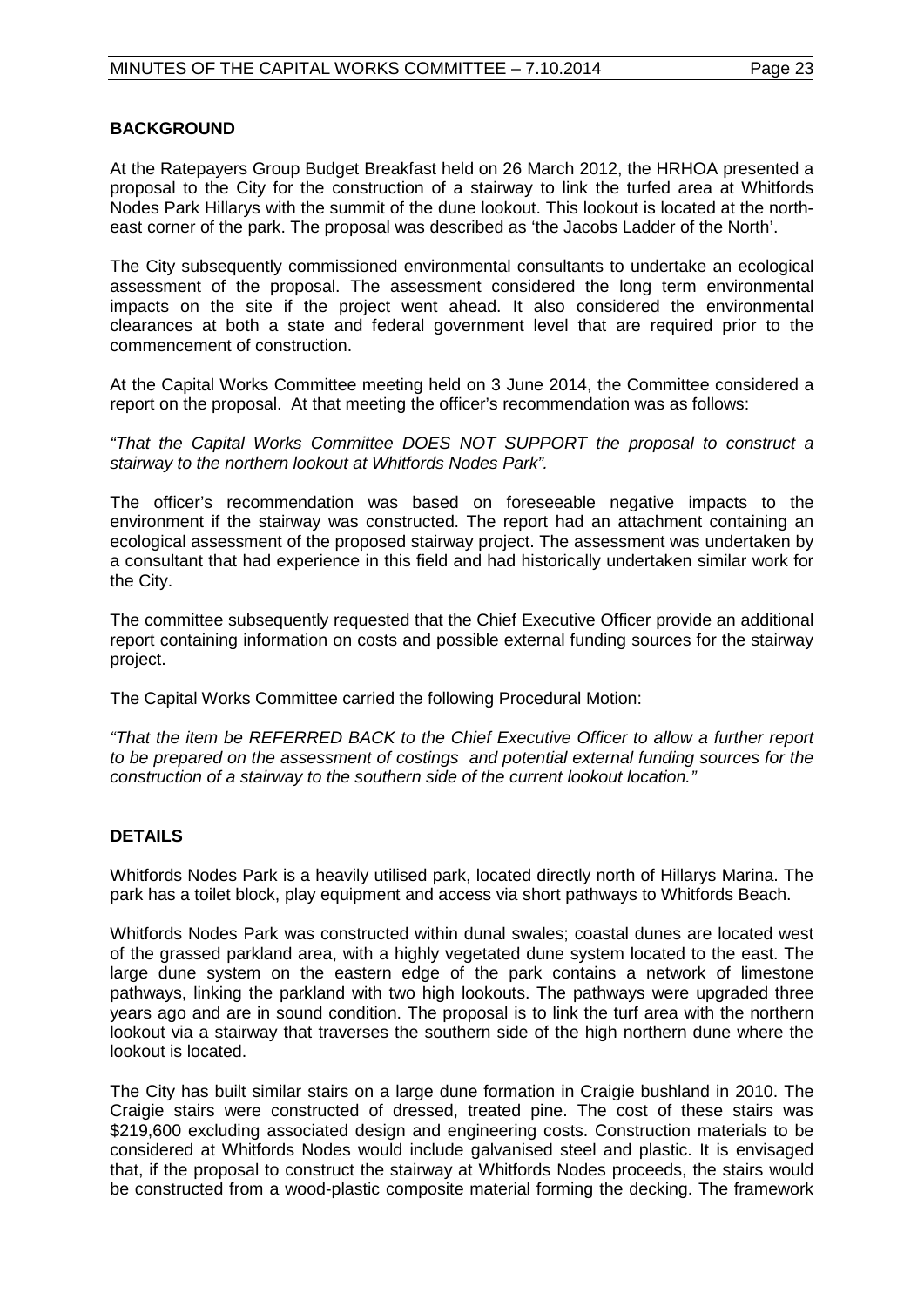and piers would be constructed from galvanised steel. Both these materials are designed to accommodate the harsh environmental conditions found in this coastal location.

Officers have sought possible avenues of external grant funding for the stairway proposal. Investigations have revealed that, currently the only funding available for a project of this type is from the Lotterywest Trails Grants Program. A maximum of \$100,000 may be available through this grant stream.

#### **Issues and options considered**

#### Option 1 - seek to obtain necessary approvals, grant funding and construct stairway

- The construction of the stairway would produce an amenity for park users wanting to undertake a vigorous exercise regime, running or walking up and down the stairs.
- The stairs would also shorten the distance and the time taken to access the lookout and the expansive views from the summit.
- Apply for grant funding to fund part of the construction costs to build the stairway.
- The project will require approvals for land clearing within the *Environmental Protection Act 1986*. Given Whitfords Nodes is within a Bush Forever site, there is a general presumption against clearing.

#### Option 2 - do not construct the stairway

- There is currently a fit-for-purpose pathway in place to access the two lookouts within Whitfords Nodes Park.
- To undertake the project will require obtaining external funds, environmental approvals, engineering designs and site surveys. The ongoing maintenance costs of a stairway in an exposed coastal location can also be significant.

#### **Legislation / Strategic Community Plan / policy implications**

| Legislation                     | Metropolitan Region Scheme.<br>Amendment 1082/33 Bush Forever & Related Lands.<br>Environmental Protection Act 1986.                                                                                                                                                                        |  |
|---------------------------------|---------------------------------------------------------------------------------------------------------------------------------------------------------------------------------------------------------------------------------------------------------------------------------------------|--|
| <b>Strategic Community Plan</b> |                                                                                                                                                                                                                                                                                             |  |
| <b>Key theme</b>                | The Natural Environment.                                                                                                                                                                                                                                                                    |  |
| <b>Objective</b>                | Environmental resilience.                                                                                                                                                                                                                                                                   |  |
| <b>Strategic initiative</b>     | Understand the local environmental context.<br>$\bullet$<br>Identify and respond to environmental risks and<br>$\bullet$<br>vulnerabilities.<br>Demonstrate current best practice in environmental<br>$\bullet$<br>management for local water, waste, biodiversity and<br>energy resources. |  |
| <b>Policy</b>                   | Sustainability Policy.                                                                                                                                                                                                                                                                      |  |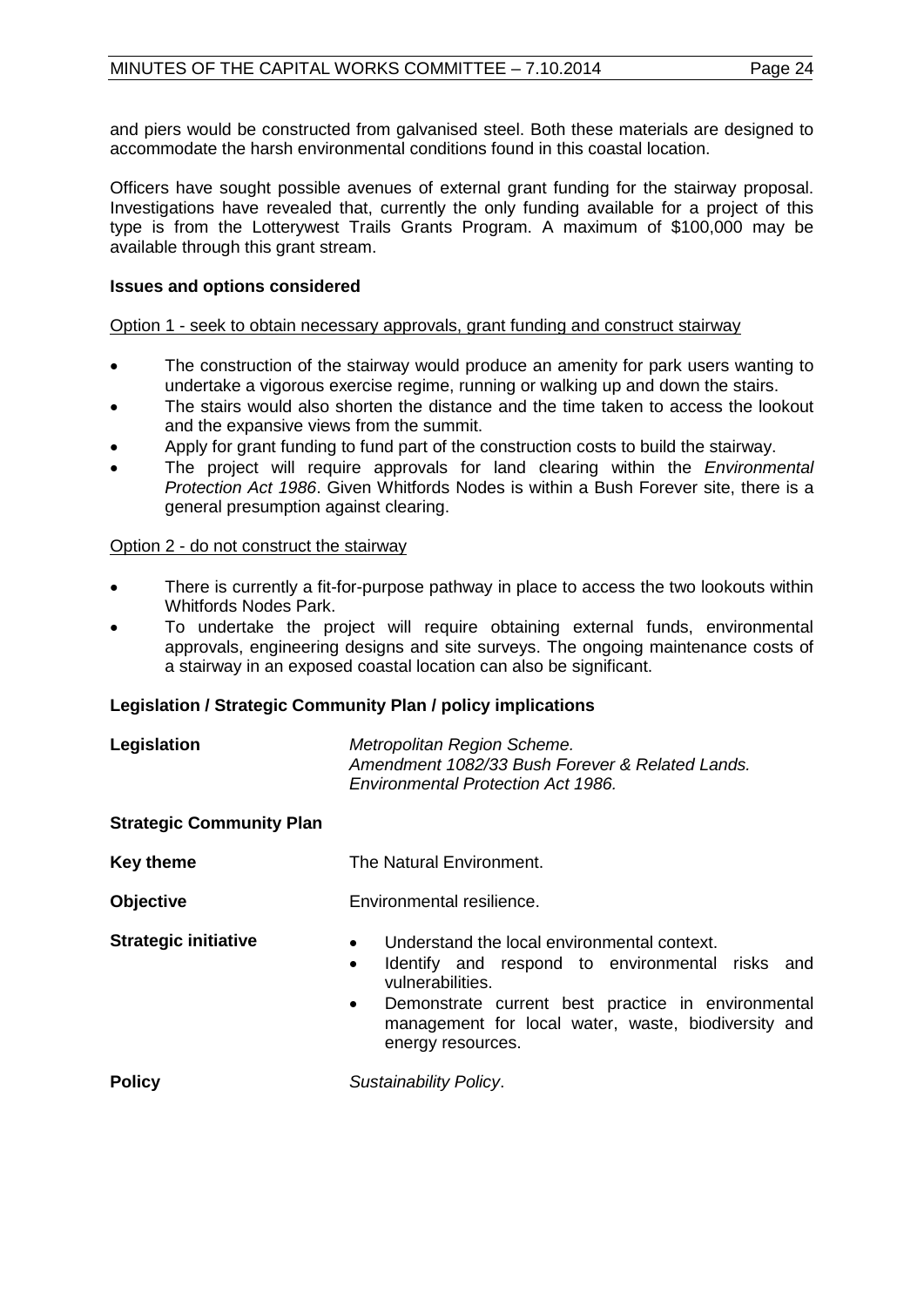#### **Risk management considerations**

If the stairway is constructed, there are a number of ongoing risks to the structure. These include the following:

- Future damage to the structure from bush fire, as the structure would be built in thick bushland.
- The bushland clearing to construct the structure will leave the area vulnerable to prevailing winds that may erode the sand dunes unless extensive planting and rehabilitation is undertaken post construction.
- Vegetation removal can result in weed species occupying the voids created by the removal of native species.
- Maintenance costs on coastal structures tend to be considerable because of the exposed location, salt-laden winds, erosion and acts of vandalism.
- The stairway is not utilised because the existing pathways provide an alternative access route.

#### **Financial / budget implications**

The City has received a cost estimate to construct the stairway at a cost of \$392,500. No funds have been allocated in the *Five Year Capital Works Program* to fund the project.

Currently the only funding that is available for a project of this type is from the Lotterywest Trails Grants Program. Funding for the Large Grant round opens in February-March. The Large Grant round will fund projects costing between \$25,001 and \$100,000.

The grant categories include:

- trail planning
- trail construction
- upgrades to existing trails
- promotion and marketing.

The City would be required to contribute matching funds, that is a 'dollar-for-dollar' contribution. This matching component may be:

- financial (a direct dollar-for-dollar contribution)
	- in-kind (no more than 25 % of the total project cost); for example:
		- o loan of machinery<br>o provision of approi
		- o provision of appropriate material<br>
		o skilled labour (industry rate)
		- skilled labour (industry rate)
		- o non-skilled or voluntary labour (calculated at \$20 per hour).

Further advice would be required before determining whether the project fully meets the Lotterywest Trail Grant funding criteria, prior to the preparation of an application.

It is considered that the Lotterywest Trail Grant program would be the only available avenue to obtain funding. This would be to a maximum of \$100,000.

#### Current financial year impact

Not applicable.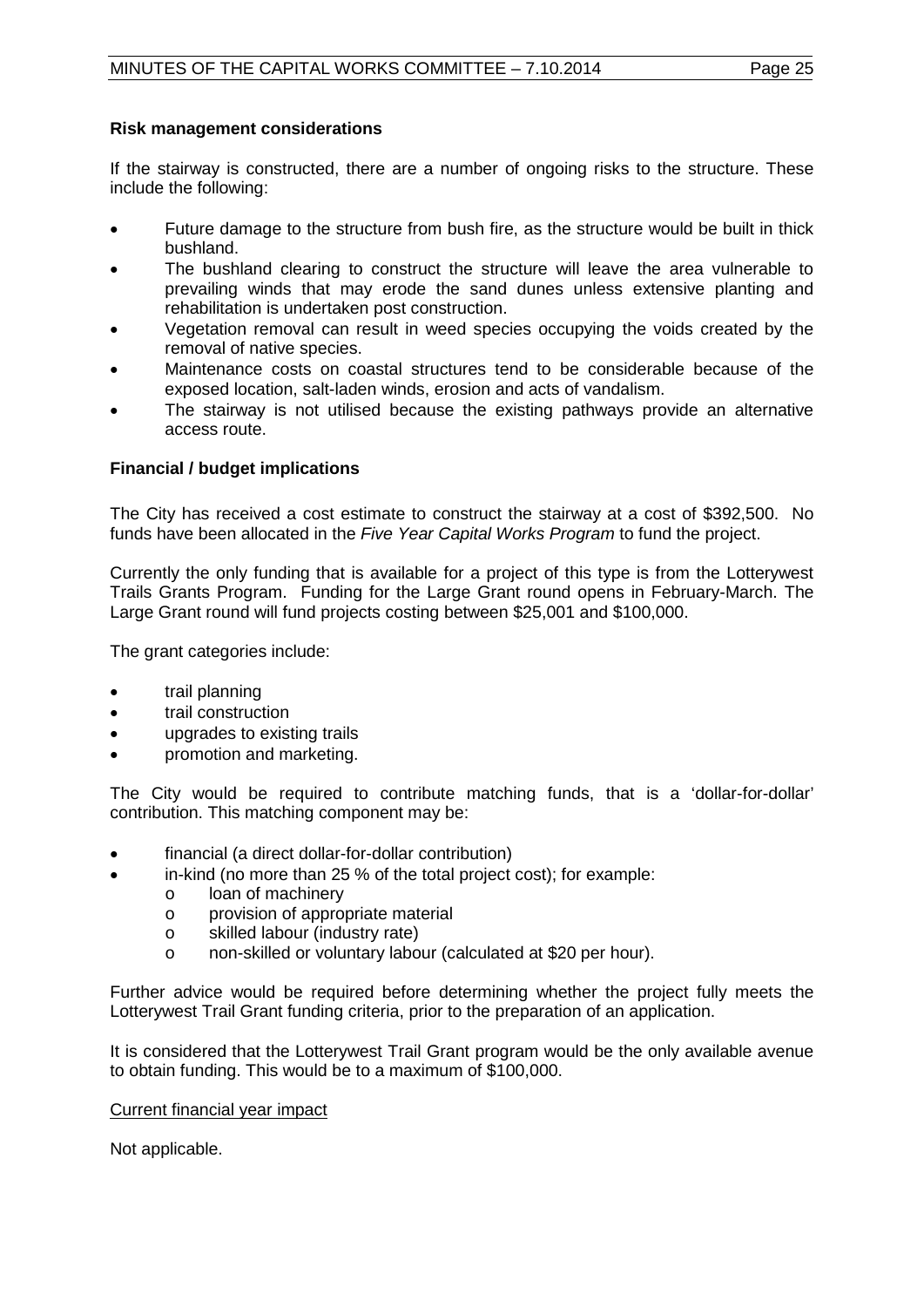#### Future financial year impact

| <b>Annual operating cost</b>                      | Maintenance costs would be approximately \$3,000 per annum.<br>This is assuming that the stairs are not damaged by acts of<br>vandalism, fire or storm events. |
|---------------------------------------------------|----------------------------------------------------------------------------------------------------------------------------------------------------------------|
| <b>Estimated annual income</b>                    | Not applicable.                                                                                                                                                |
| <b>Capital replacement</b>                        | The asset would require replacement after a period of<br>approximately 20 years.                                                                               |
| 20 Year Strategic<br><b>Financial Plan impact</b> | The maintenance costs over a twenty-year period are<br>estimated at \$60,000. The whole-of-life cost for the stairway is<br>estimated at \$452,500.            |
| Impact year                                       | If the stairs were constructed in the 2015-16 financial year it is<br>envisaged they would require replacement in 2035-36.                                     |

#### **Regional significance**

Not applicable.

#### **Sustainability implications**

#### **Environmental**

If the City was given the relevant approvals to construct the stairway, it would entail the removal of native coastal vegetation. These actions could result in the following environmental impacts:

- Clearing vegetation for construction has the potential to produce serious dune blowouts, due to loose sand being exposed to prevailing winds.
- The clearing of vegetation and increased public pressure on the dune will provide for a greater opportunity for weeds to invade through seed distribution and reduction in the competitive pressures of native species.
- Additional fencing would be required to keep pedestrians on the pathway; this will result in more vegetation disturbance.
- The piles required to stabilise the dune could allow rain and erosive forces to undermine the dune structure.

#### Social

The ability for park users to access the dune system in the day will bring additional amenity value to the park. This could have implications after dark with the easier access making it a focal point for potential anti-social behaviours.

#### Economic

The construction of the stairway will have implications in terms of initial capital costs, plus annual maintenance replacement costs. These implications can become unsustainable if the area is subject to frequent acts of vandalism or arson.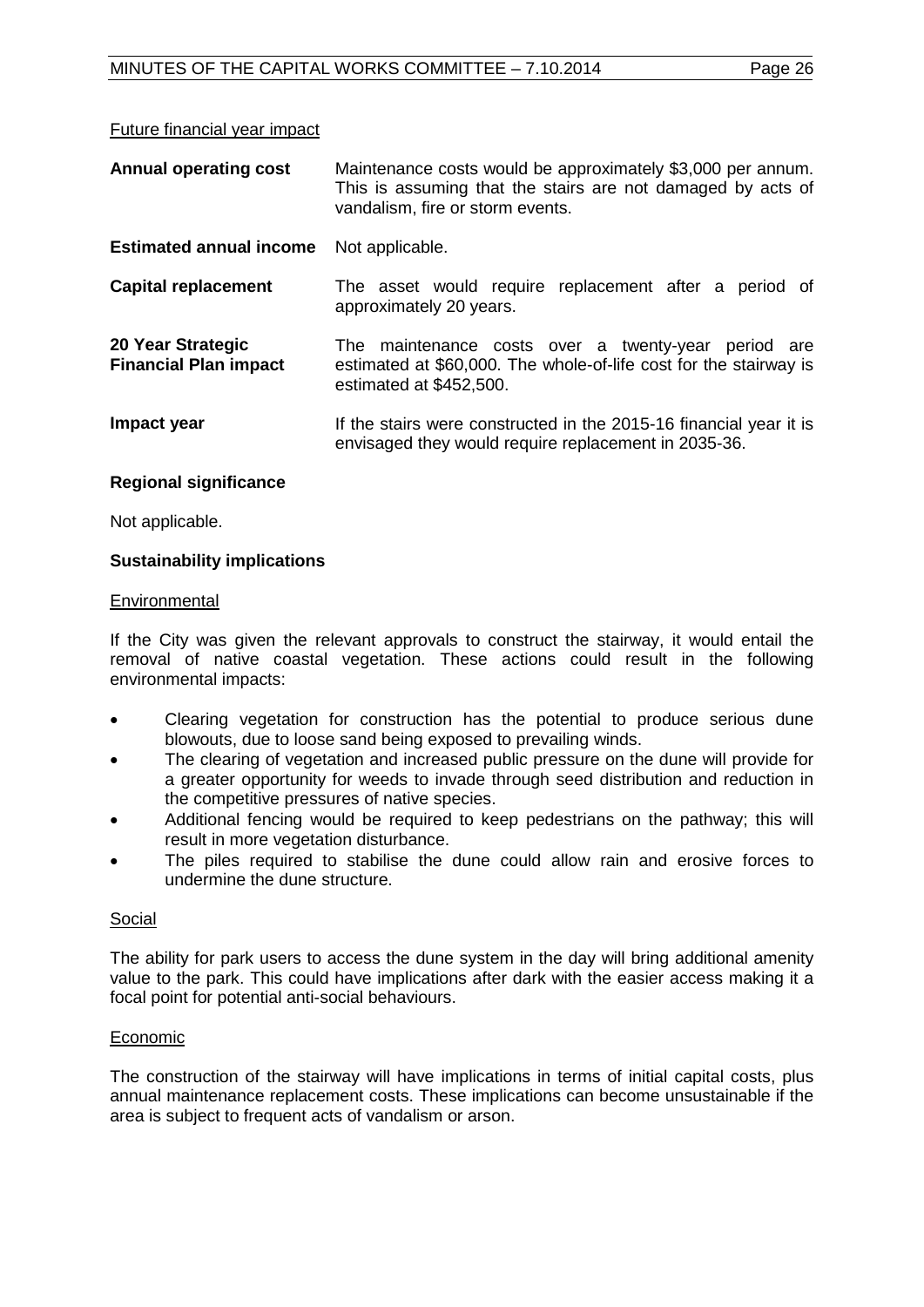#### **Consultation**

The proposal for the stairway was requested by the HRHOA. Following the initial proposal, internal discussions and review were held by JCCCF in relation to this proposal and it passed a resolution in its support. A representative from the City was present during these proceedings. No formal consultation process has been entered into by the City.

#### **COMMENT**

The proposal to construct the stairway is not recommended for the following reasons:

- The current access to the northern lookout is fit-for-purpose; duplication is not required.
- Environmental approvals may prove very costly to pursue, and necessary approvals are not assured.
- The destination for the stairway (the lookout) is so small, that sufficient amenity value will not be gained from the expenditure required to build the structure.
- There are potential adverse environmental impacts, both during construction and throughout the life of the stairway.
- External grant funding will only cover partial construction costs (if the City was successful with a grant application).

#### **VOTING REQUIREMENTS**

Simple Majority.

#### **MOVED Cr Ritchie, SECONDED Cr Amphlett that Council:**

- **1 NOTES the cost estimates and grant funding opportunities for the construction of a stairway at Whitfords Nodes, as detailed in this Report;**
- **2 DOES NOT SUPPORT the proposal to construct a stairway to the northern lookout at Whitfords Nodes Park.**

#### **The Motion was Put and CARRIED (6/0)**

**In favour of the Motion:** Cr Hollywood, Mayor Pickard, Crs Amphlett, Corr, Ritchie and Taylor.

*Appendix 4 refers*

<span id="page-26-0"></span>*[To access this attachment on electronic document, click here:Attach4agnCWC071014.pdf](http://www.joondalup.wa.gov.au/files/committees/CWOC/2014/Attach4agnCWC071014.pdf)*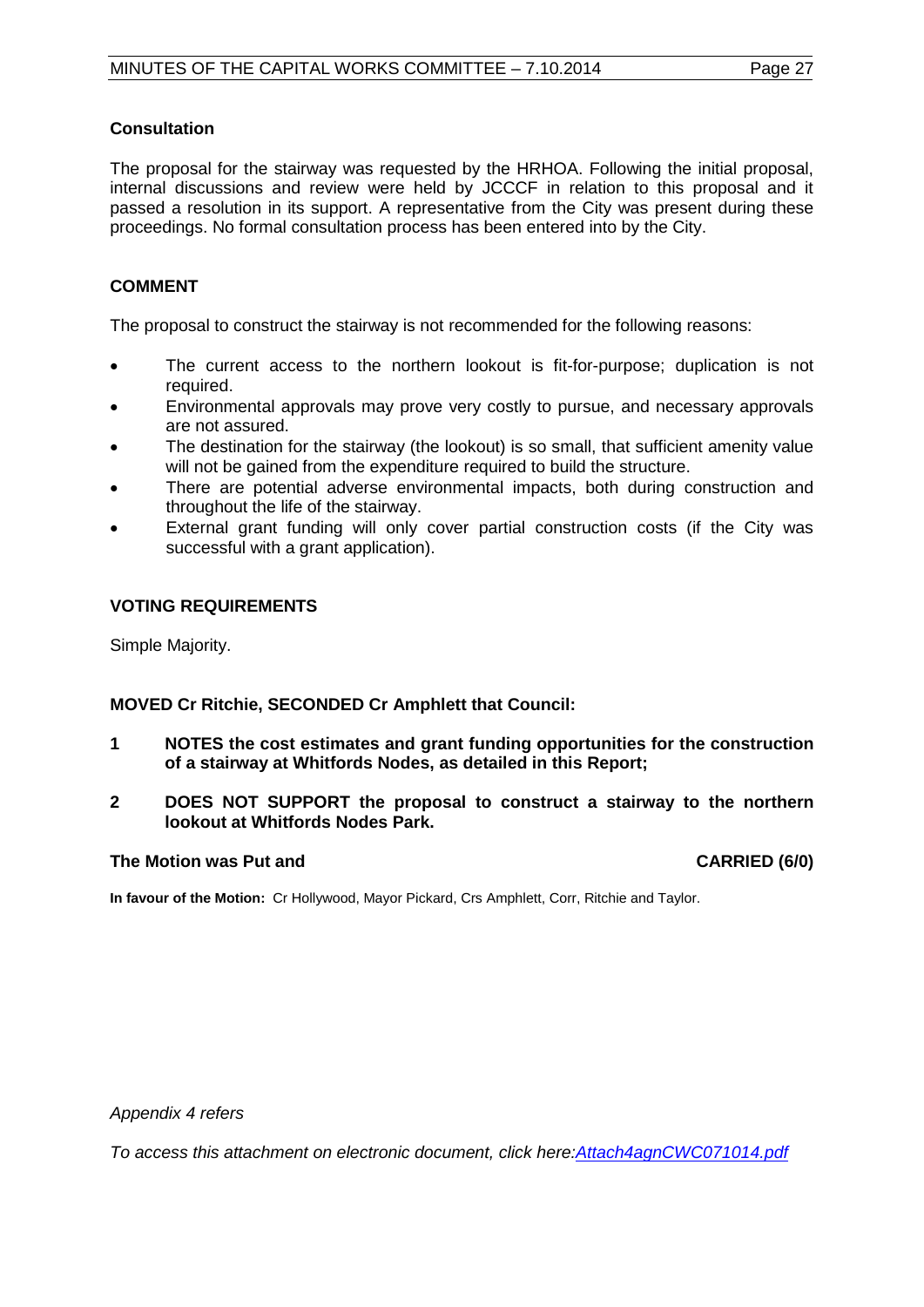# **ITEM 5 UTILISATION OF SUMPS AS CAR PARKS**

| <b>WARD</b>                           | All                                                |                                                                                                                                                                             |
|---------------------------------------|----------------------------------------------------|-----------------------------------------------------------------------------------------------------------------------------------------------------------------------------|
| <b>RESPONSIBLE</b><br><b>DIRECTOR</b> | Mr Nico Claassen<br><b>Infrastructure Services</b> |                                                                                                                                                                             |
| <b>FILE NUMBER</b>                    | 42666                                              |                                                                                                                                                                             |
| <b>ATTACHMENT</b>                     | Attachment 1<br>Attachment 2<br>Attachment 3       | <b>Currambine Station Car Parking South</b><br><b>Currambine Station Car Parking North</b><br><b>Construction Methods</b>                                                   |
| <b>AUTHORITY / DISCRETION</b>         | amending budgets.                                  | Executive - The substantial direction setting and oversight<br>role of Council, such as adopting plans and reports,<br>accepting tenders, directing operations, setting and |

#### **PURPOSE**

For the Capital Works Committee to consider the potential use of drainage sumps for the provision of car parking facilities.

#### **EXECUTIVE SUMMARY**

This report provides background information on the potential to convert existing drainage sumps into car parking facilities. Due to the large number of sumps across the City of Joondalup and the variability of site constraints that affect project costs, implementation and overall viability, this report outlines the general issues and considerations that need to be assessed.

Funding for relevant projects could be considered within the context of the *Capital Works Program* or by alternative funding options where suitable sites are considered to demonstrate potential for conversion.

A 20 bay car park project constructed over an existing sump typically costs in the order of \$200,000 to \$250,000 or between \$10,000 and \$12,500 per bay including modest lighting and landscaping, however, is highly dependent on a variety of technical factors relating to the sump conversion. Project viability is also strongly linked to the land value and possible alternatives that may or may not be available in the area. For comparison, a 20 bay car park constructed on a standard lot costs in the order of \$150,000 or \$7,500 per bay including modest lighting and landscaping.

A number of sites have been identified as possible candidates for conversion to a car park. Of these, only a small number are considered to have strong parking demand along with minimal negative impact on neighbouring properties. Further investigation, public consultation and detailed design is required for any projects that are considered to have merit. The recommended lead time for design and collection of rainfall performance data is two years.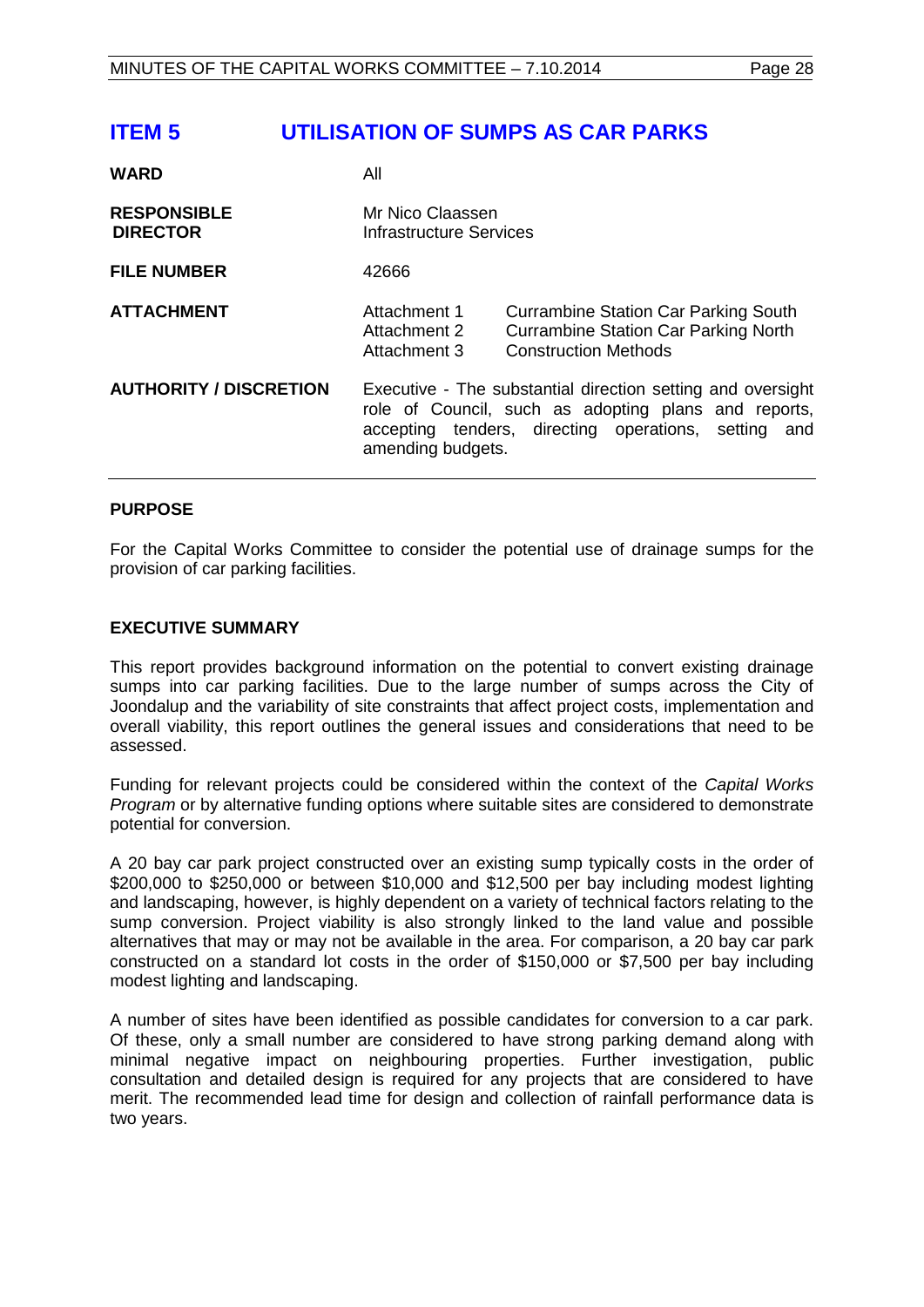*It is therefore recommended that the Capital Works Committee NOTES:*

- *1 the potential to convert existing drainage sumps into car parking facilities;*
- *2 the conversion of sumps to car parking facilities has a large number of variables and requires detailed assessment on a case by case basis to determine project viability;*
- *3 the sump located at the north-west end of Mirror Park has strong potential to be converted to a parking area in conjunction with the future duplication of Ocean Reef Road.*

#### **BACKGROUND**

A review of all sumps throughout the City of Joondalup is currently being prepared for consideration of potential for sump improvement and beautification across the district. At the Capital Works Committee meeting held on 4 February 2014, a report was requested, together with costings on the possibility of covering sumps for use as car parking areas.

This report investigates the potential conversion of drainage sumps to parking facilities.

#### **DETAILS**

While each and every sump in the City of Joondalup has various characteristics and potential (from none to high potential) to be converted to an underground sump with car parking, this report explores the engineering and planning issues that are required to achieve such an outcome.

A recent example of a drainage sump to car parking upgrade undertaken at Currambine Train Station car park - south by the Public Transport Authority (PTA) is shown in Attachment 1. The upgrade included the conversion of an existing drainage basin to an underground storage system and the creation of an additional 29 car bays. Notably, the site was already used for parking, demand for parking is high and the amenity of the site and surrounds was virtually unchanged at the completion of the project.

A similar expansion to the Currambine Train Station car park - north (Attachment 2 refers) was undertaken in 2012 converting an existing sump to 95 car bays. A small upgrade in January 2012 resulted in the addition of 26 car bays.

All of the upgrades are estimated to cost around \$11,000 per bay including conversion of sump to an underground structure.

Construction methods have developed over the last decade and now commonly include arch shaped cells (Attachment 3 refers) or rigid concrete cells. Construction costs are principally determined by the characteristics of the site, catchment area and soil types which determine the volume of storage required. During flood conditions, underground tanks may fill and pooling of water within the car park would create a degree of inconvenience to car park patrons.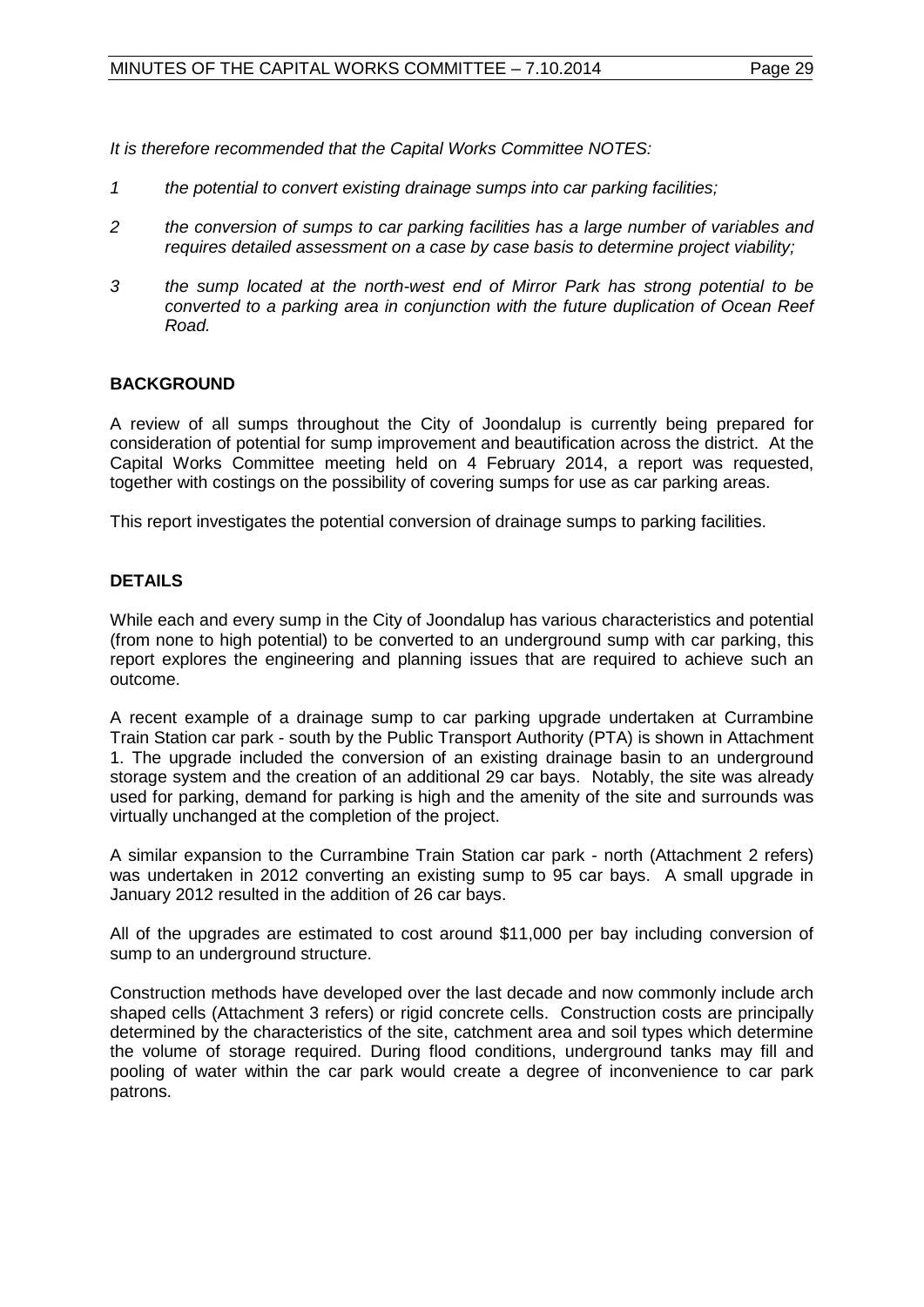Ultimately, to convert a sump to a car park, there are two main costs. Firstly, the conversion of the sump including the removal of existing infrastructure, fences and the like, and the installation of storage cells and associated connection to the drainage system plus backfilling. Consideration of the failure mode and associated risk is required to determine likely impact during extreme storm events. It is preferable to allow one to two years of monitoring to ascertain key drainage performance prior to completing the detailed design. This ensures that the site can be appropriately engineered and risk controlled to reduce any potential for adverse flooding.

Some recent examples to convert a sump to underground storage (including installation of storage cells, backfilling and minor drainage works) are:

- SWD2057 Whitfords West Sump \$113,000 (Attachment 3 refers)
- SWD2058 Waterford Park \$50,000
- SWD2060 Lakeway Drive Sump \$71,000.

The second main cost is the construction of parking bays, typically around \$4,000 - \$6,000 per bay depending on the parking and access layout and efficiency. If lighting is required, then additional costs can be significant and highly variable depending on nearby lighting, access to power and the lighting layout required. Other significant costs can include footpath connections, landscaping and traffic management.

Thus, a modest sized project providing 20 bays could cost in the order of:

- drainage works \$50,000 \$100,000
- construction of 20 car bays 20  $\times$  \$5,000 = \$100,000
- lighting, landscaping and miscellaneous works  $= $50,000$

equating to a total cost of about \$200,000 to \$250,000 or \$10,000 to \$12,250 per bay including modest lighting and landscaping.

A 20 bay car park without sump drainage conversion works would cost in the order of:

- construction of 20 car bays 20 x  $$5,000 = $100,000$
- lighting, landscaping and miscellaneous works  $= $50,000$

equating to a total cost circa \$150,000 or \$7,500 per bay including lighting and landscaping.

#### **Issues and options considered**

While it is technically possible to cover over a sump while retaining the drainage function of the site, there are a number of design considerations that should be considered for any particular site.

Issues of note include:

- site amenity, aesthetics and proximity or impact on neighbouring property
- performance of existing drainage sump
- potential flooding and risk management
- long term maintenance of the site
- costs of development
- land value
- zoning of the site and possible re-zoning
- community consultation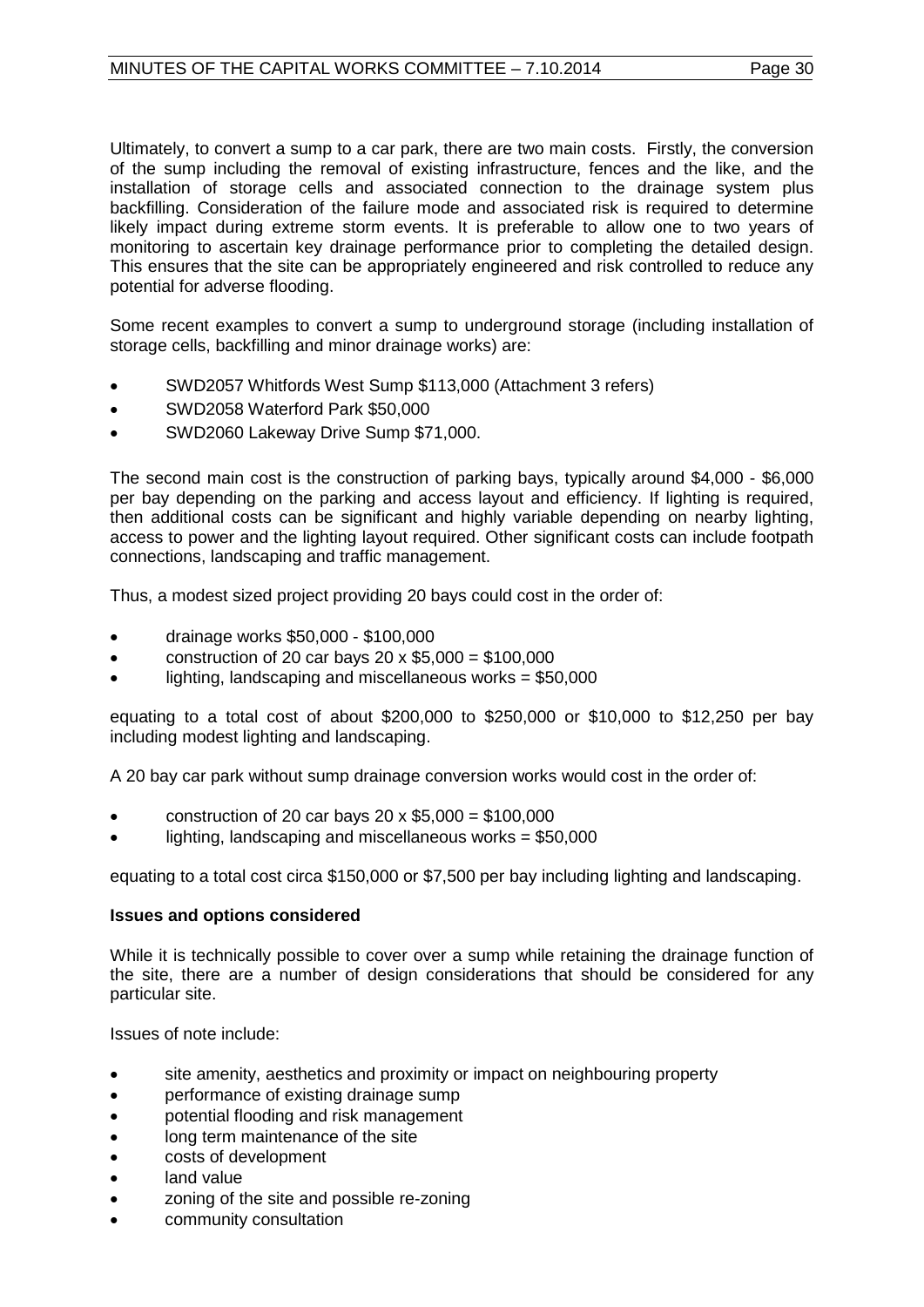- overall parking demand
- vehicular access and any traffic constraints
- consideration of alternative solutions.

The City has 301 sumps across 22 suburbs. Each sump has different characteristics and performs differently with respect to factors including catchment size, soil type, groundwater levels, vegetation, soil contamination (including oils and siltation), sump size and shape as well as site location, adjoining properties and overall amenity.

A desktop review was undertaken to identify any sumps that may have a good prospect to convert to a parking area while also being located in area with a high parking demand.

The review looked at several key zones where there is likely to be a high parking demand including the following:

- The freeway transport corridor.
- Marmion Avenue corridor.
- Ocean / coastal corridor.
- The Joondalup CBD.

52 sumps were reviewed within these zones. 39 sumps were considered to have virtually no prospect or benefit from being converted to a parking area. 11 sumps were considered to have some potential for conversion, but also have some significant technical constraints. Two sumps were considered to have good potential to be converted to a parking area and effectively satisfy a local parking demand.

One of these sites, at the intersection of Ocean Reef Road and Oceanside Promenade is already under consideration for the provision of parking to the Mirror Park skate park when Ocean Reef Road is duplicated. The existing sump/swale to the west of Mirror Park has little water entering the sump and vehicle access can be provided via the existing roundabout. This site has excellent technical prospects to be converted to a parking area and satisfies the demand for local parking. Retaining and maximising a buffer to the local residents will be a priority for the design to limit any negative amenity.

The second site considered to have merit for conversion from a sump to a car park is located in Rig Court, Ocean Reef. The site is located adjacent to an active reserve, Ocean Reef Park. Currently, vehicles park on the verge and there is no constructed parking area for visitors to the park. Parking bays could be constructed on the verge in Marina Boulevard, Clinker Road or Rig Court. Alternatively, the sump could be converted to a car park but would incur additional costs over and above the construction of standard verge parking. A complicating factor is the sump partly captures stormwater from Marmion Avenue and Ocean Reef Road which will contain higher levels of nutrients, oils and grease, thus requiring careful design to divert and filter heavy dissolved particles prior to entering the underground sump.

The sites that are considered to have potential for conversion to a car park require further investigation to develop a concept design, preliminary budget and ultimately an assessment of the project viability. Where a project is then selected for capital upgrade, a two year lead time is recommended to fully investigate the site, collect rainfall data and prepare final detailed design. Public consultation may also be required, particularly where the car park may impact on adjoining property.

There may be some potential sites that fall outside the review area, typically adjoining parkland, shopping centres or school sites where there is a demand for parking that could be partially met by the conversion of an existing drainage sump to a car park.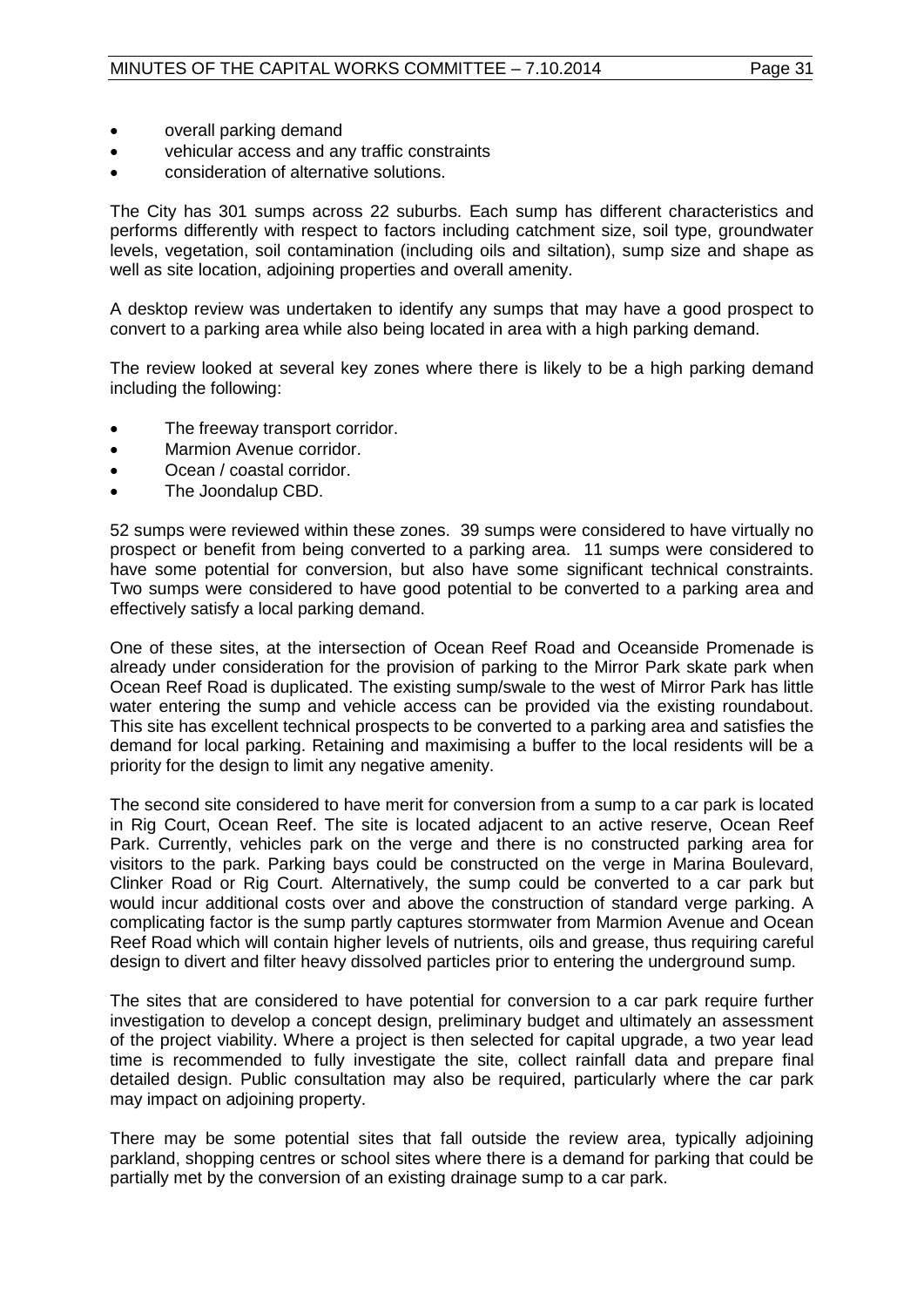#### **Legislation / Strategic Community Plan / policy implications**

| Legislation                     | Not applicable.                                                              |
|---------------------------------|------------------------------------------------------------------------------|
| <b>Strategic Community Plan</b> |                                                                              |
| <b>Key theme</b>                | <b>Quality Urban Environment.</b>                                            |
| <b>Objective</b>                | Integrated spaces.                                                           |
| <b>Strategic initiative</b>     | Provide for diverse transport options that promote enhanced<br>connectivity. |
| <b>Policy</b>                   | Not applicable.                                                              |

#### **Risk management considerations**

Conversion of an open sump to provide underground storage creates a more complex maintenance or cleaning operation which is carried out periodically by a specialised contract cleaner. Maintenance of underground drainage is minimised when design and construction allows for periodical cleaning of the underground drainage system. Typically, a "catch all" row or cell is included that provides initial catchment of the stormwater runoff, which is then distributed to other rows or cells. In this way, a single row or cell can be more readily cleaned out, rather than having to access and clean the entire structure. The design should consider whole of life management of the site to ensure the structure can operate efficiently throughout its life. Periodic inspection and maintenance is required to maintain the performance of the system and minimise contamination of the surrounding soil.

Severe contamination via a significant oil, fuel or chemical spill may in extreme circumstances damage the underground system and require replacement and decontamination of the site. While the same event would affect an open sump, the costs to rectify the issue would be much higher with an underground system. The likelihood of such an event is however very low.

Structural collapse should be considered during the design process. The types of structure and materials usually considered for this type of car park installation ensure that even if a failure occurred, it would be a low level subsidence issue, unlikely to cause major injury. This is achieved by the use of multiple cells, culverts or similar structures, so that failure of one element would result in a minor subsidence rather than a catastrophic or complete failure.

Severe storm events are likely to completely fill the underground storage, with surcharge accumulating within the car park. Detailed design of the site would consider the implications of severe storm conditions. Typical outcomes are either the pooling of water within the car park causing inconvenience to patrons, or excess runoff to the road or neighbouring property. Good design practice is to contain surcharge waters within landscaped areas, isolated and smaller sections of the car park, or runoff to parkland or similar areas where inconvenience to the public or private property is minimised.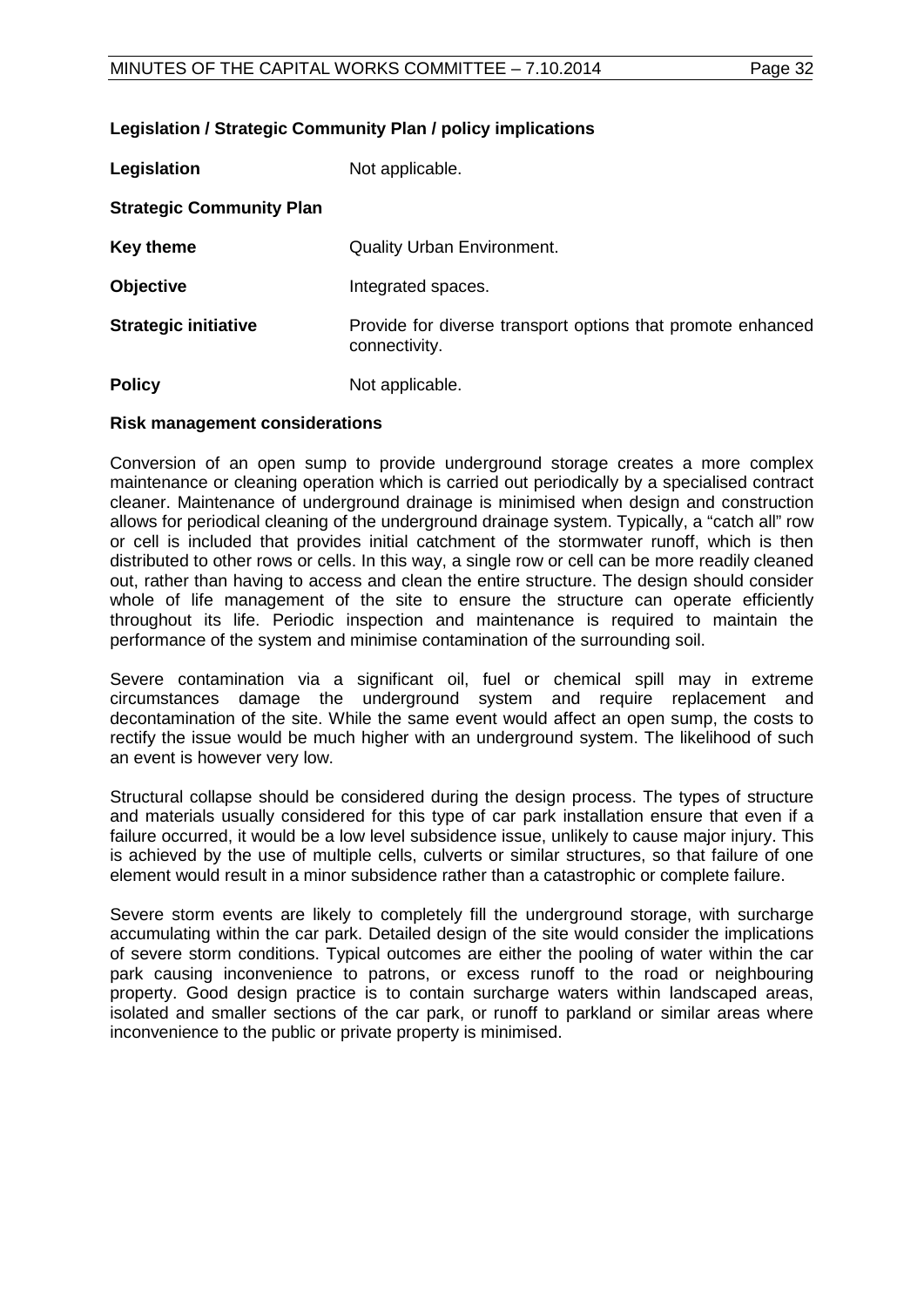#### **Financial / budget implications**

Conversion of a sump to a car park could be considered as part of the City's *Capital Works Program* potentially within the Drainage Program and / or Parking Facilities Program. As such, it would be evaluated on its engineering design and planning principles within the context of the *Capital Works Program*. Should a suitable site be identified for potential development, then a detailed technical assessment would need to be prepared and submitted through the City's annual Budget process for consideration. There is currently no budget in the *Five Year Capital Works Program.*

#### Current financial year impact

Not applicable.

#### Future financial year impact

**Annual operating cost** Annual costs for maintenance of an underground facility are slightly higher than an open sump. While an open sump requires maintenance of the fencing and control of weeds, an underground sump is not fenced, but requires periodic inspection and cleaning out. At the end of life, the structure would require replacement.

**Estimated annual income** Not applicable.

**Capital replacement** 50 years.

- **20 Year Strategic Financial Plan impact**  There is currently no allocation in the *20 Year Strategic Financial Plan.*
- **Impact year Not applicable.**

#### **Regional significance**

The provision of car parking in locations of high parking demand can provide improved amenity for management of traffic and access across the City of Joondalup. Conversion of sumps to car parks at the appropriate location can improve local amenity, however, may only have a minor influence from a regional perspective.

#### **Sustainability implications**

Social amenity can be improved by the addition of well placed parking facilities that allow improved streetscape and function while reducing or better managing parking on verges or uncontrolled parking of vehicles. Having sufficient parking bays can improve the overall performance of community facilities, business or local attractions. Key areas that are likely to benefit most from additional parking include major arterial transport routes (freeway / rail line), shopping precincts, CBD, coastal, recreational areas and parks that have high usage.

Economic improvements can be achieved with the addition of parking facilities that improve the operation of business or improve the viability of an area. In some cases, the conversion of a sump to a parking area may be the most cost effective way to provide parking, given that the land is already under the control of the City. Alternative solutions to provide parking may be more expensive than converting an existing sump. Where appropriate, it may be feasible to install paid parking which would offset the additional maintenance required. Maintenance costs for an average car parking facility of 20 bays: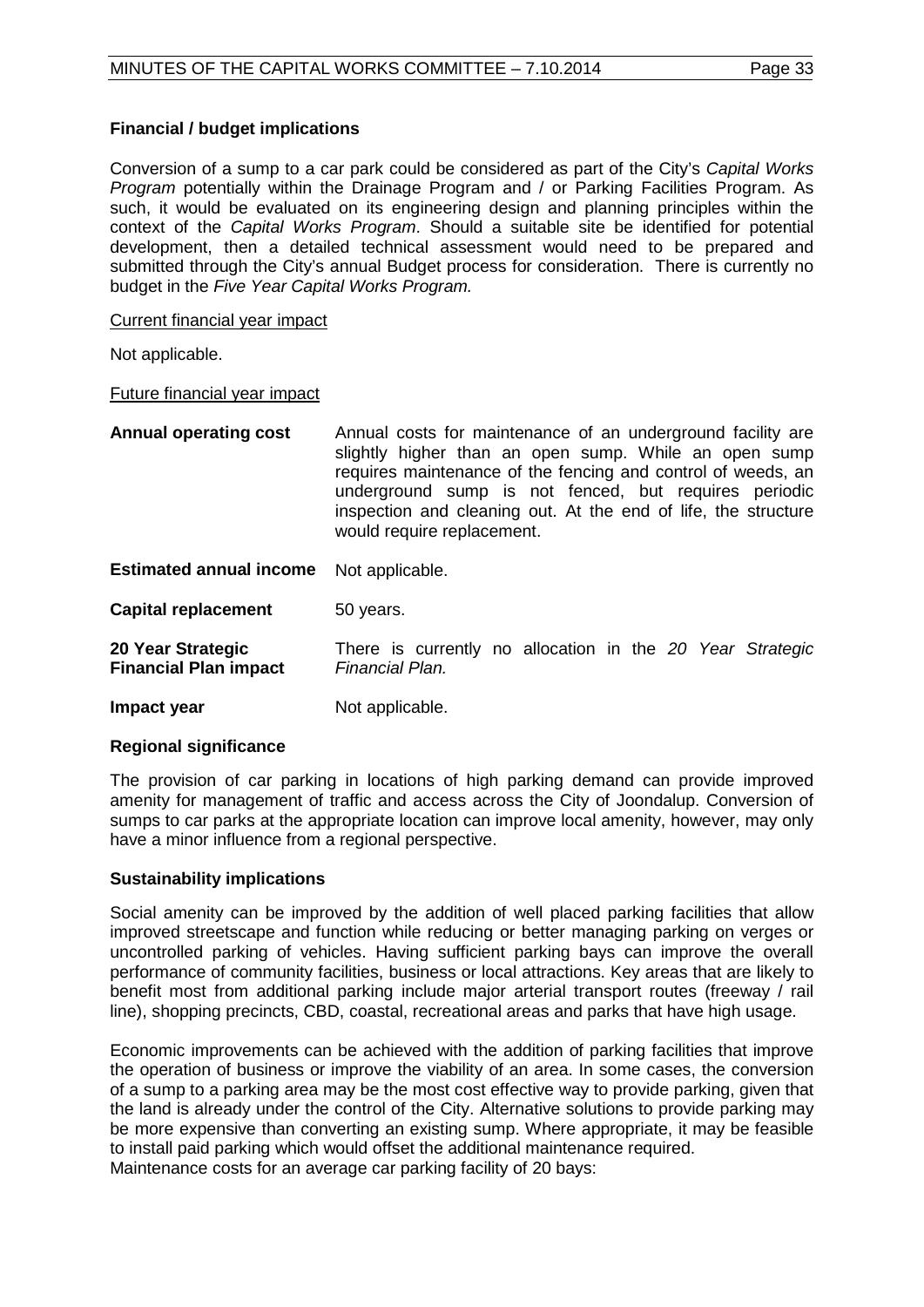| <b>Item Description</b>                                                     | Annual<br><b>Maintenance</b> |
|-----------------------------------------------------------------------------|------------------------------|
| Sweeping (six times per year)                                               | \$600                        |
| Asphalt re-surface (once every 15 - 20years, \$15/m <sup>2</sup> )          | \$300                        |
| Maintain signage                                                            | \$100                        |
| Linemarking (replace every five years, \$2,000)                             | \$400                        |
| <b>Typical Car Park Annual Maintenance Costs</b>                            | \$1,400                      |
|                                                                             |                              |
| Additional underground drainage inspection costs                            | \$100                        |
| Additional cleaning costs for underground tanks (once every three<br>years) | \$500                        |
| Additional costs for maintenance of underground storage tanks               | \$600                        |

The cost to maintain a typical car parking facility (20 bays) is \$1,400 per year. Where an underground sump is constructed under a car park, the periodical inspection and cleaning costs add approximately \$600 per year or around 40% to the annual maintenance cost. This excludes the eventual capital replacement cost at the end of life, at which point a revised design or land use might be considered.

#### **Consultation**

Conversion of sumps to car parks may be feasible from a technical perspective, but would require local community consultation on a case by case basis to assess support for a particular proposal.

In some situations where parking is at a premium, the benefit of additional parking may be seen as an improvement to local amenity. Alternatively, a project could be viewed as an unwanted vehicle attractor and fail to gain community support.

Community consultation would be recommended for most sump to car park projects, except where the site is isolated and has little or no impact on the visual amenity of the area.

#### **COMMENT**

The conversion of sumps to car parks is feasible for some sites, but requires detailed investigation on a case by case basis to assess the various factors that influence a projects' overall viability and possible alternative options.

Key issues to consider are the engineering design, planning environment, traffic access, site location and shape and overall community support for the project. Land value and space are important factors to consider within the context of the area in question.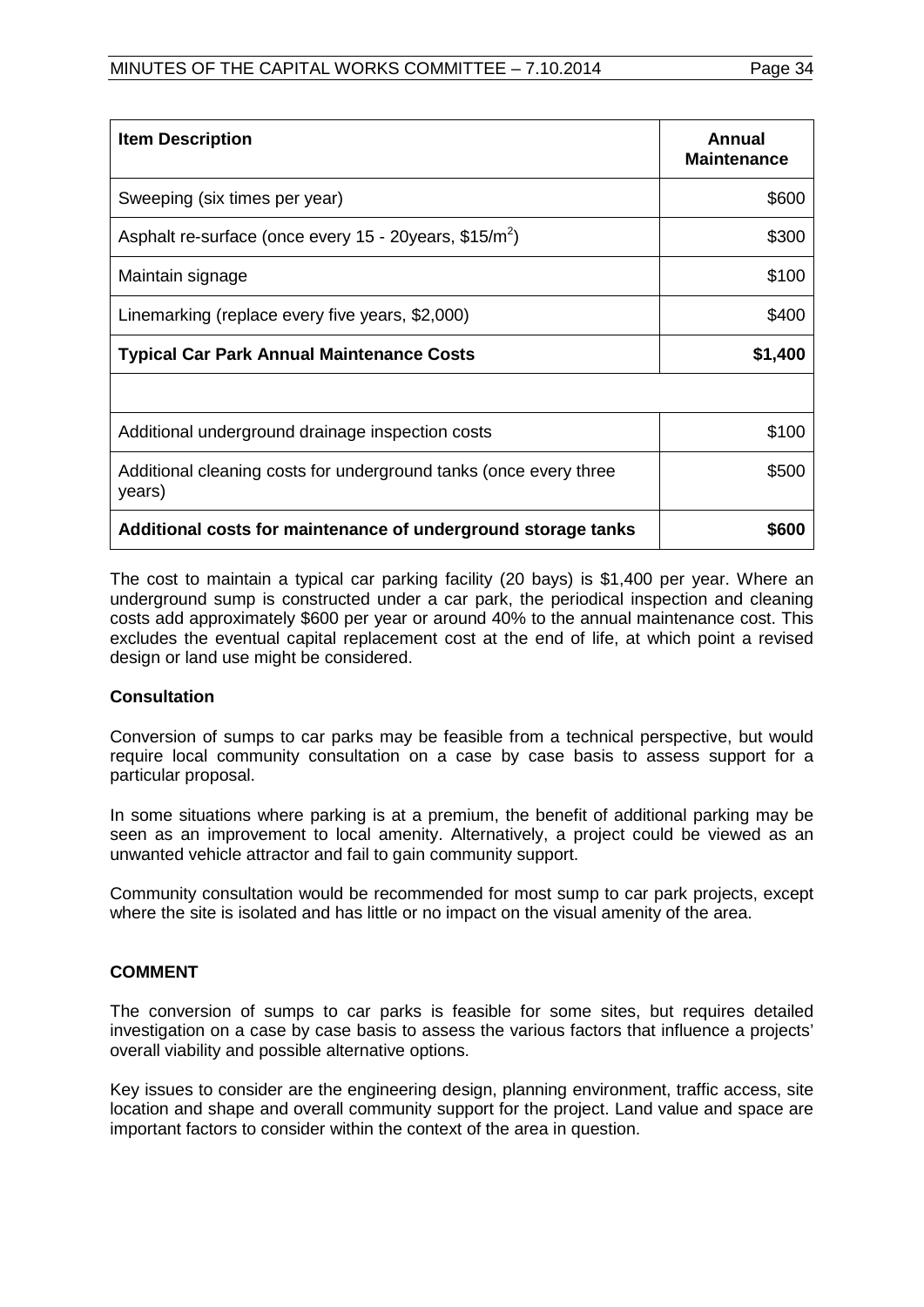Review of projects need to be undertaken on a case by case basis to establish the best solution for a particular site. Where the technical and financial considerations are favourable, a project could be funded via the *Capital Works Program* or alternative funding options considered.

#### **VOTING REQUIREMENTS**

Simple Majority.

*Cr Chester left the meeting at 6.31pm.*

#### **OFFICER'S RECOMMENDATION**

That the Capital Works Committee NOTES:

- 1 the potential to convert existing drainage sumps into car parking facilities;
- 2 the conversion of sumps to car parking facilities has a large number of variables and requires detailed assessment on a case by case basis to determine project viability;
- 3 the sump located at the north-west end of Mirror Park has strong potential to be converted to a parking area in conjunction with the future duplication of Ocean Reef Road.

**MOVED Mayor Pickard, SECONDED Cr Amphlett that the Capital Works Committee NOTES:** 

- **1 the potential to convert existing drainage sumps into car parking facilities;**
- **2 the conversion of sumps to car parking facilities has a large number of variables and requires detailed assessment on a case by case basis to determine project viability;**
- **3 the sump located at the north-west end of Mirror Park be considered for conversion to a parking area in conjunction with the future duplication of Ocean Reef Road.**

#### **The Motion was Put and CARRIED (6/0)**

**In favour of the Motion:** Cr Hollywood, Mayor Pickard, Crs Amphlett, Corr, Ritchie and Taylor.

*Appendix 5 refers*

*[To access this attachment on electronic document, click here:Attach5agnCWC071014.pdf](http://www.joondalup.wa.gov.au/files/committees/CWOC/2014/Attach5agnCWC071014.pdf)*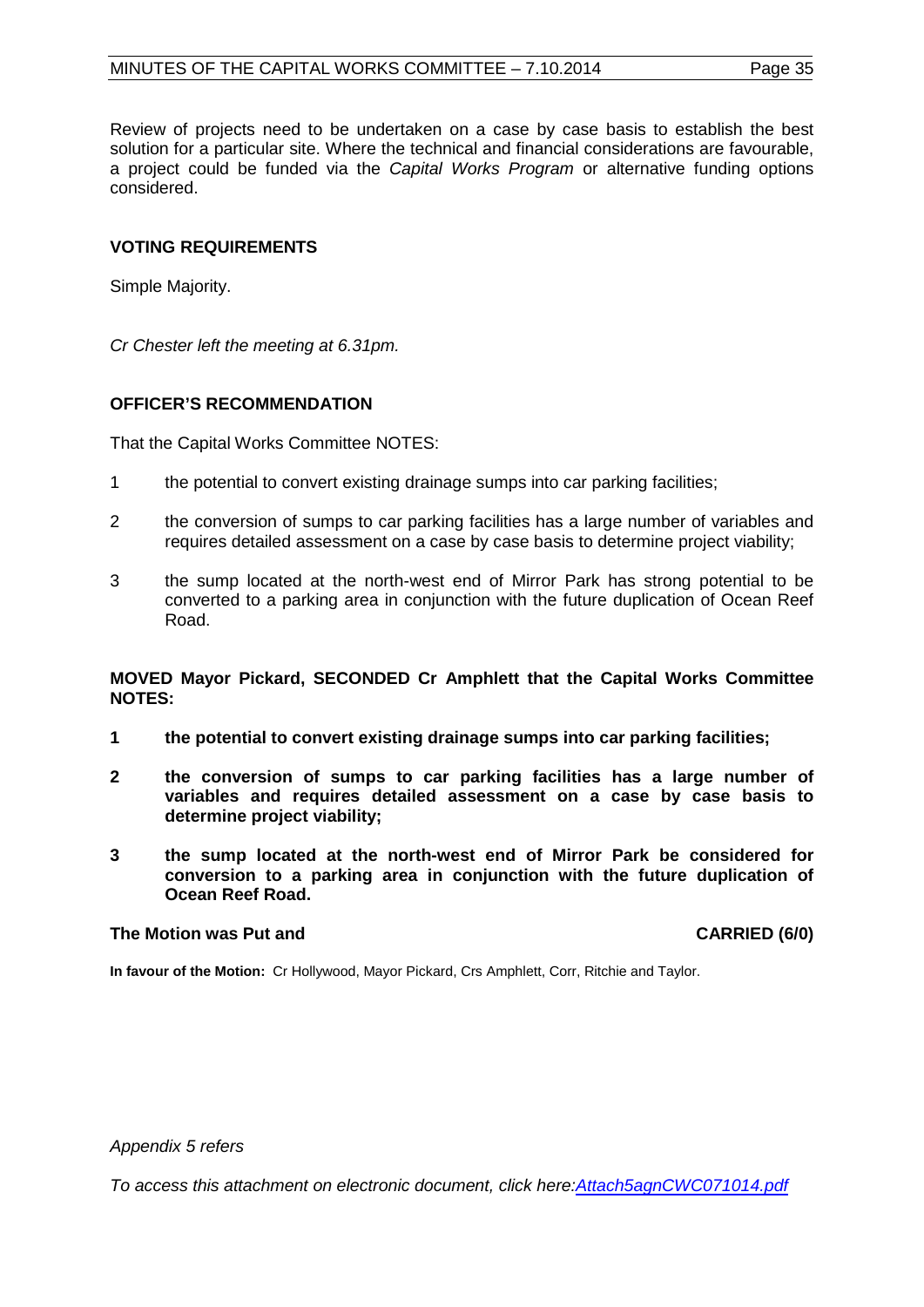# <span id="page-35-0"></span>**ITEM 6 2015-16 AND 2016-17 COMMUNITY FACILITY REFURBISHMENT PROJECTS**

| <b>WARD</b>                           | South-West; South-East                    |                                                                                                                                                             |
|---------------------------------------|-------------------------------------------|-------------------------------------------------------------------------------------------------------------------------------------------------------------|
| <b>RESPONSIBLE</b><br><b>DIRECTOR</b> | Mr Mike Tidy<br><b>Corporate Services</b> |                                                                                                                                                             |
| <b>FILE NUMBER</b>                    | 07174                                     |                                                                                                                                                             |
| <b>ATTACHMENT</b>                     | Attachment 1                              | Aerial map of Kingsley Park Memorial<br>Clubrooms                                                                                                           |
|                                       | <b>Attachment 2</b>                       | Kingsley Park Memorial Clubrooms floor<br>plan (existing)                                                                                                   |
|                                       | <b>Attachment 3</b>                       | Aerial map of Flinders Park Community<br>Centre                                                                                                             |
|                                       | Attachment 4                              | Flinders Park Community Centre floor<br>plan (existing)                                                                                                     |
|                                       | Attachment 5                              | City's endorsed Master<br>Planning<br><b>Process</b>                                                                                                        |
|                                       | Attachment 6                              | Kingsley Park Memorial Clubrooms<br>concept plan                                                                                                            |
|                                       | Attachment 7                              | Kingsley Park Memorial Clubrooms cost<br>estimate                                                                                                           |
|                                       | Attachment 8                              | <b>Flinders</b><br>Community<br>Park<br>Centre<br>concept plan                                                                                              |
|                                       | Attachment 9                              | Flinders Park Community Centre cost<br>estimate                                                                                                             |
| <b>AUTHORITY / DISCRETION</b>         | accepting tenders,<br>amending budgets.   | Executive - The substantial direction setting and oversight<br>role of Council, such as adopting plans and reports,<br>directing operations, setting<br>and |

#### **PURPOSE**

For Council to consider the concept plans, estimated capital costs and recommendations for the 2015-16 and 2016-17 community facility refurbishment projects.

#### **EXECUTIVE SUMMARY**

Each year the City plans to undertake one or two refurbishments of community and sporting facilities.

As part of the City's *Five Year Capital Works Program* the Kingsley Park Memorial Clubrooms is listed for refurbishment in 2015-16 and the Flinders Park Community Centre in 2016-17.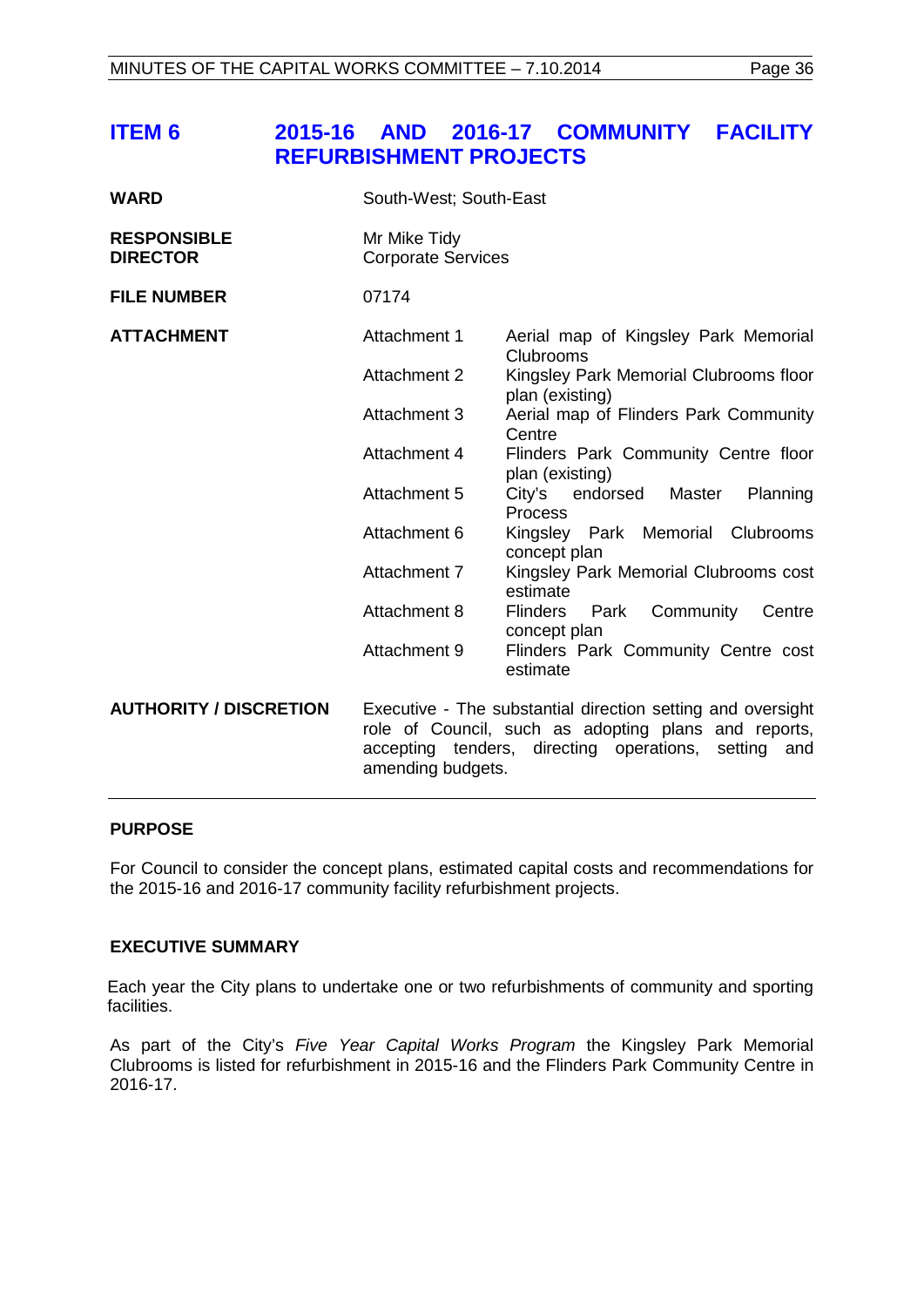The Kingsley Park Memorial Clubrooms located in Kingsley, was constructed in various stages over the years, however the majority of the facility was constructed in 2004 as a memorial to the players of the Kingsley Amateur Football Club lost in the 2002 Bali bombings. The facility consists of two halls, two activity rooms, four kitchens/kitchenettes, toilets, changerooms, four furniture stores, memorial area and user group storage. Eleven groups/clubs utilise the facility annually for functions and regular meetings. The facility design and layout meets the needs of the user groups well, however activity room two has not been updated since construction and does not have direct access to toilet facilities. The lesser hall kitchen also needs updating. Other issues at the facility include a lack of adequate storage, the size and orientation of the existing changerooms and lack of an umpire changeroom. Currently, there is \$650,000 listed in 2015-16 of the City's *Five Year Capital Works Program*  for this project.

Flinders Park Community Centre located in Hillarys, was constructed in 1996 and the hireable spaces include a main hall, kitchen, toilets, changerooms, furniture store and user group storage. Eight groups/clubs utilise the facility annually for functions and regular meetings. The facility design and layout meets the needs of the user groups well, however the current kitchen, heating/cooling system and flooring need to be replaced. Other issues at the facility include a lack of adequate storage, the existing toilets not meeting current universal access requirements and the park users not having access to a 'park toilet'. Currently, there is \$450,000 listed in 2016-17 of the City's *Five Year Capital Works Program*  for this project.

As part of the needs analysis stage of the project, stakeholder consultation was undertaken with existing user groups who hire each facility on a regular basis. Considering the feedback from user groups and priorities identified by the City, a scope of works was developed in order to undertake concept plans and a cost estimate for each project. Each project's cost estimate has been itemised and the feasibility of each item determined.

The estimated capital cost for the Kingsley Park Memorial Clubroom refurbishment project is \$841,000 (includes the \$44,000 that is estimated for the temporary toilets and changerooms that would be required during the construction) which is \$191,000 over the existing budget allocation. It is recommended that the existing \$650,000 budget within the City's *2015-16 Capital Works Program* for the project is not increased. It is recommended that, based on the determined project priorities, the storeroom extension be removed from the proposed refurbishment project following the tender process if required to provide cost savings.

The estimated capital cost for the Flinders Park Community Centre refurbishment project is \$530,000, which is \$80,000 over the existing budget allocation. It is recommended that the existing \$450,000 budget within the City's *2016-17 Capital Works Program* for the project is not increased. Based on the determined project priorities, recommendations have been made on the items that can be removed from the proposed refurbishment project following the tender process if required to provide cost savings.

*It is therefore recommended that Council:*

- *1 NOTES that \$650,000 is currently listed within the City's Five Year Capital Works Program in 2015-16 for Kingsley Park Memorial Clubrooms;*
- *2 NOTES that \$450,000 is currently listed within the City's Five Year Capital Works Program in 2016-17 for Flinders Park Community Centre;*
- *3 APPROVES the proposed refurbishment works at the Kingsley Park Memorial Clubrooms as detailed in this Report at a project cost estimate of \$841,000 (includes temporary toilets/changerooms during construction), with the storeroom extension*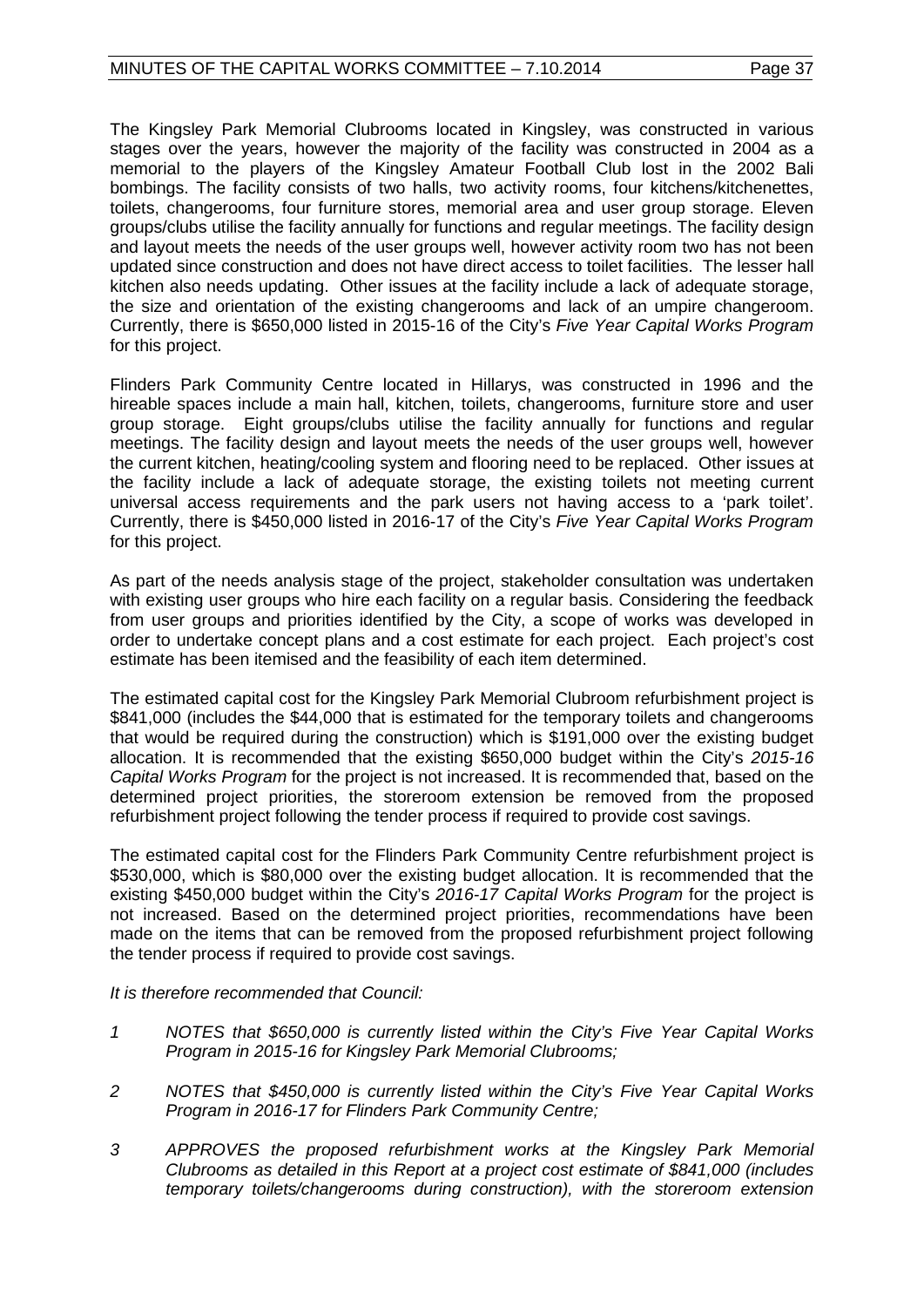*works (estimated at \$167,000) to be removed if cost savings are required once tender quotes are received;*

- *4 APPROVES the proposed refurbishment works at the Flinders Park Community Centre as detailed in this Report at a project cost estimate of \$530,000, with the following works to be removed in the priority order if cost savings are required once tender quotes are received:*
	- *4.1 Changeroom refurbishment (estimated at \$27,000);*
	- *4.2 Security screens to doors and windows (estimated at \$25,000);*
	- *4.3 Universal access 'park' toilet (estimated at \$34,000).*

### **BACKGROUND**

Since 2007, the City has undertaken one or two community facility refurbishment projects each year. Refurbishment projects intend to improve the functionality and aesthetics of the facility and are not designed to undertake general maintenance. The scope of each project is generally confined to the following aspects:

- Painting.
- Replacing fixtures and fittings.
- Upgrading external environments for example building pathways, landscaping around the building, signage.
- Kitchen facilities.
- Floor coverings.
- Toilets and changerooms (including refurbishment or new extensions).
- Storage facilities (extensions to the facility).
- Heating/cooling systems.
- Window treatments.

Construction of new buildings, major facility extension works and/or re-design works are considered a redevelopment project. These projects are outside the scope of a refurbishment project and are normally addressed as a separate redevelopment project within the *Five Year Capital Works Program.*

As part of the City's *Five Year Capital Works Program* the Kingsley Park Memorial Clubrooms is listed for refurbishment in 2015-16 and the Flinders Park Community Centre in 2016-17.

#### *Kingsley Park Memorial Clubrooms*

The Kingsley Park Memorial Clubrooms are located on 68 Kingsley Drive, Kingsley (Attachment 1 refers). The facility has been constructed in various stages over the years, however the majority of the facility was constructed in 2004 as a memorial to the players of the Kingsley Amateur Football Club lost in the 2002 Bali bombings.

The facility consists of two halls, two activity rooms, four kitchens/kitchenettes, toilets, changerooms, four furniture stores, memorial area and user group storage (Attachment 2 refers). In 2008-09 the facility was extended with an activity room, kitchenette, furniture store and user group storage. This facility is highly utilised as it has multiple spaces for hire at any given time.

Seven community groups (approximately 368 participants) utilise the facility annually for functions and regular meetings.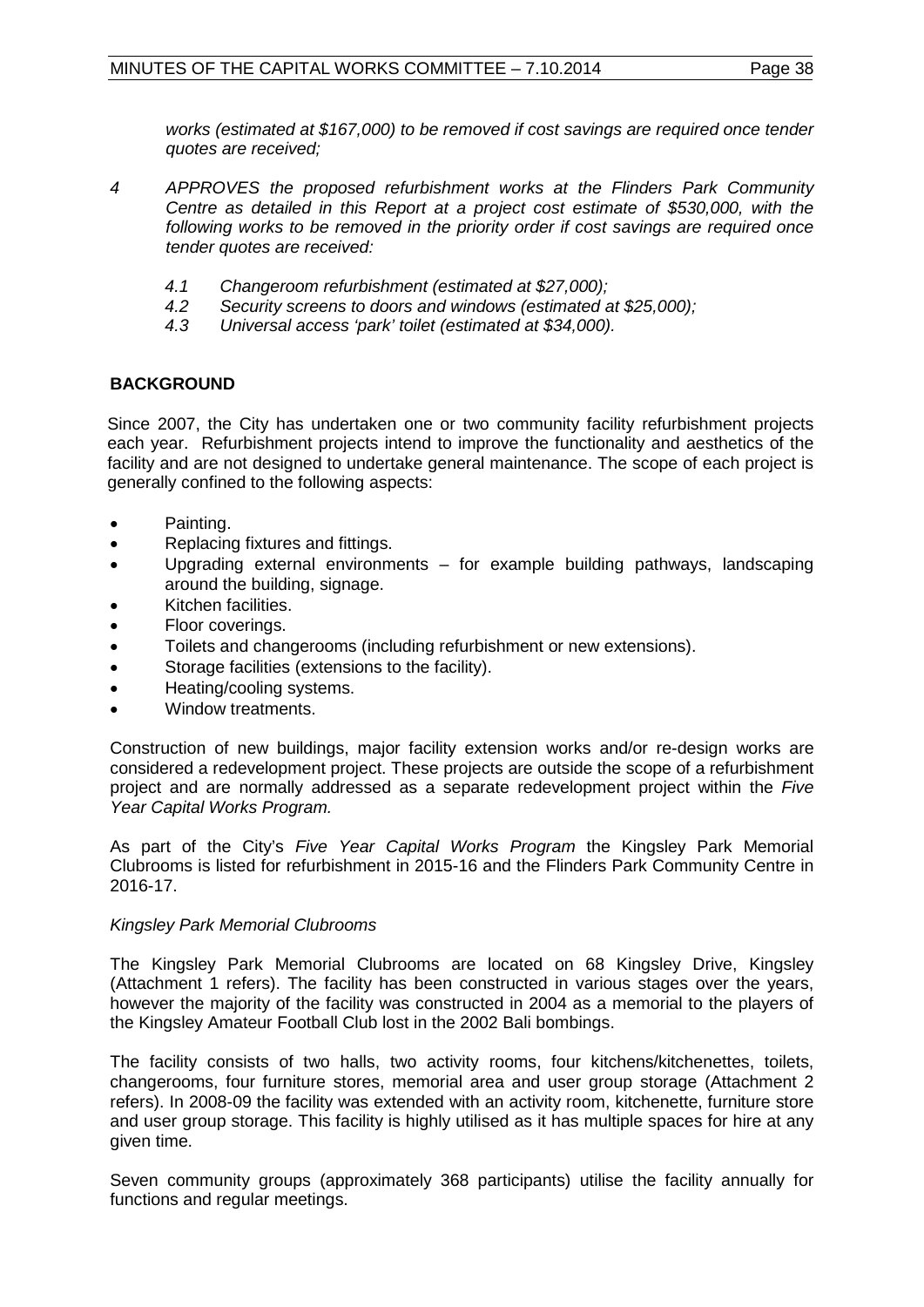The facility is also used by the following sporting clubs that hire the oval on a seasonal basis:

- Kingsley Amateur Football Club (210 members).
- Kingsley Junior Football Club (716 members).
- Kingsley-Woodvale Cricket Club (150 members).
- Kingsley-Woodvale Junior Cricket Club (270 members).

The facility design and layout meets the needs of the user groups well, however activity room two (used predominately by a playgroup) has not been updated since construction and does not have direct access to toilet facilities. The lesser hall kitchen also needs updating. Other issues at the facility include a lack of adequate storage, the size and orientation of the existing changerooms and lack of an umpire changeroom. Currently, there is \$650,000 listed in 2015-16 of the City's *Five Year Capital Works Program* for this project.

#### *Flinders Park Community Centre*

Flinders Park Community Centre is located on 137 Broadbeach Boulevard, Hillarys (Attachment 3 refers). The centre was constructed in 1996 and hireable spaces include a main hall, kitchen, toilets, changerooms, furniture store and user group storage (Attachment 4 refers). In addition, the building has another separate area which is leased to the Hillarys Community Kindergarten. This area includes a hall, kitchen, office, toilets and storage. As the City only manages part of the facility, refurbishment works are planned to be undertaken only on the hireable areas of the facility.

Five community groups (approximately 130 participants) utilise the facility annually for functions and regular meetings.

The facility is also used by the following sporting clubs that hire the oval on a seasonal basis:

- Shamrock Rovers (80 members).
- Joondalup District Cricket Club (170 members 120 of which are juniors).
- Ocean Ridge Senior Cricket Club (70 members).

The facility design and layout meets the needs of the users groups well, however the current kitchen, heating/cooling system and flooring need to be replaced. Other issues at the facility include a lack of adequate storage, the existing toilets not meeting current universal access requirements and the park users not having access to a 'park toilet'. Currently, there is \$450,000 listed in 2016-17 of the City's *Five Year Capital Works Program* for this project.

### **DETAILS**

#### Stakeholder consultation

Planning for the projects commenced in line with the City's endorsed *Master Planning Process* (Attachment 5 refers). As part of the needs analysis stage of the project, stakeholder consultation was undertaken with existing user groups who hire each facility on a regular basis. A consultation package was sent to each regular user group which included a cover letter, frequently asked questions sheet and comment form. Stakeholder consultation was undertaken from Monday 3 February 2014 to Friday 28 February 2014.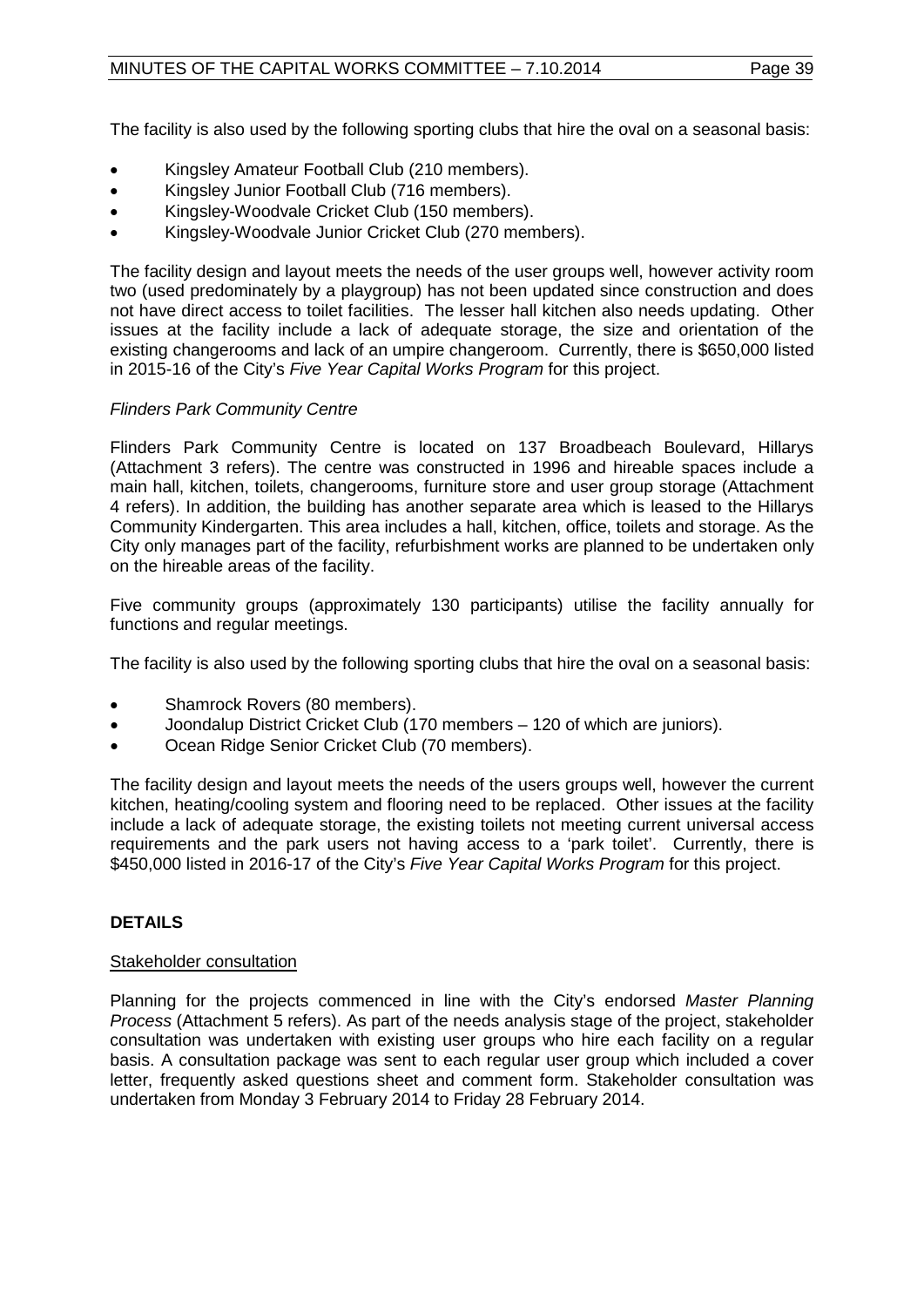The following is a summary of the stakeholder consultation.

#### *Kingsley Park Memorial Clubrooms*

The regular user groups of the Kingsley Park Memorial Clubrooms were asked to indicate their feedback on the inclusions of the following items as part of the refurbishment project:

- Activity Room two– upgrade of kitchen including new sink, taps, benches, cupboards, equipment, flooring and re-paint.
- Activity Room two replace flooring in meeting area.
- Changerooms extension and refurbishment.
- Construction of a new umpire changeroom.

There was no opposition from the user groups for these items to be included as part of the refurbishment project. In addition, user groups were able to make additional comments and some requested consideration of the following items which were included in the scope of works to progress to concept design:

- Upgraded cooling and/or ventilation in the kitchen in the main hall.
- Baby change area in activity room 2 or changerooms.
- Universal park toilet (on timer system).
- Additional sporting club storage.

Other requests such as the installation of dance bars and mirrors on the walls in the Lesser Hall and the installation of a public BBQ were not included as they were deemed as not a standard level of provision or outside the scope of a refurbishment project.

During May - July 2014 a number of meetings were held with the sporting clubs that use the facility to provide an overview of the concept plans and discuss the proposed changerooms and storeroom works. The project scope of works was discussed with the clubs and subsequent information has been provided in the Issues/options section of this Report.

#### *Flinders Park Community Centre*

The regular user groups of the Flinders Park Community Centre were asked to indicate their feedback on the inclusions of the following items as part of the refurbishment project:

- Kitchen refurbishment including new sink, taps, benches, cupboards and equipment.
- New flooring and skirting to main hall.

There was no opposition from the user groups for these items to be included as part of the refurbishment project. In addition, user groups were able to make additional comments. Various groups requested consideration of the following items and these were included in the scope of work to progress to concept design:

- Additional group storage.
- Additional furniture (tables and chairs) storage.
- Heating/cooling system.

Other requests such as additional parking close to the facility, dimmable lights and wooden sprung floor were not included as they were deemed either not feasible, not a standard level of provision or outside the scope of a refurbishment project.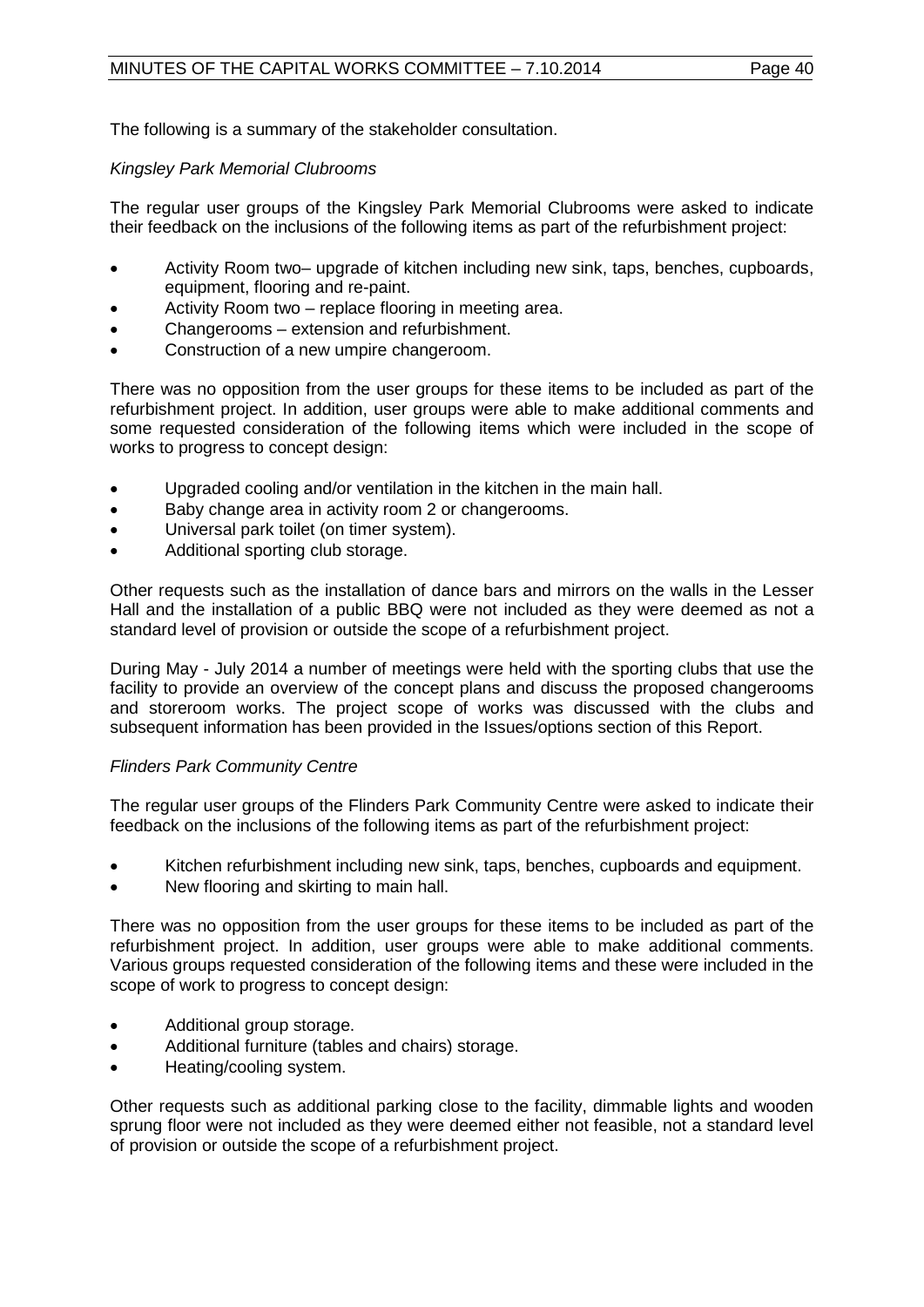#### Concept plans and capital cost estimates

A scope of works was developed for each facility based on addressing the challenges identified for the facility and stakeholder consultation with user groups. Facility concept plans were developed based on the scope of works for each facility and a cost estimate was obtained from an external Quantity Surveyor. The following is a summary of each facility's scope of works, concept plan and capital cost estimate.

#### *Kingsley Park Memorial Clubrooms*

The proposed facility concept plan (Attachment 6 refers) includes an update to the lesser hall kitchen, refurbishment of activity room two and new direct access toilet facilities. It also reconfigures the existing changerooms to provide more space and create an umpire changeroom (a separate umpire changeroom is required by the WA Amateur Football League (WAAFL) for senior football clubs playing in the league).

A storeroom extension has been proposed at the southern end of the facility to provide the sporting clubs with additional externally accessible storage areas. A number of other items were included as part of the scope for investigation as they were identified as part of the stakeholder consultation. The following is a summary of the items and cost estimate (Attachment 7 refers):

| Item                                                                | $Cost($ \$) |
|---------------------------------------------------------------------|-------------|
| Activity room two refurbishment and provision of bin wash down area | 108,000     |
| Activity room two universal access toilet                           | 40,000      |
| Changeroom reconfiguration and new umpire changeroom and universal  | 353,000     |
| access 'park' toilet <sup>1</sup>                                   |             |
| Lesser hall refurbishment                                           | 49,000      |
| New security screens to doors and windows                           | 34,000      |
| Activity room one and main hall repainting                          | 4,000       |
| Main Hall kitchen ventilation                                       | 14,000      |
| Storeroom extension                                                 | 167,000     |
| PV (solar) panels                                                   | 28,000      |
| <b>TOTAL</b>                                                        | 797,000     |

<sup>1</sup> temporary toilets and changerooms would be required during construction  $-$  this has been estimated at an additional \$44,000 which is not included in the above table.

The cost estimate summary table includes, preliminaries and small works margin (15%), professional fees in order to undertake detailed design (10%), design contingencies (5%), building contingencies (5%) and cost escalation to June 2015 (2.9%). *Flinders Park Community Centre*

The proposed facility concept plan (Attachment 8 refers) has been developed to address the issues with the existing kitchen, heating/cooling system, flooring, storage, existing toilets not meeting current universal access requirements and the park users not having access to a 'park toilet'. A number of other items were included as part of the scope for investigation as they were identified during the stakeholder consultation. The following is a summary of the items and cost estimate (Attachment 9 refers):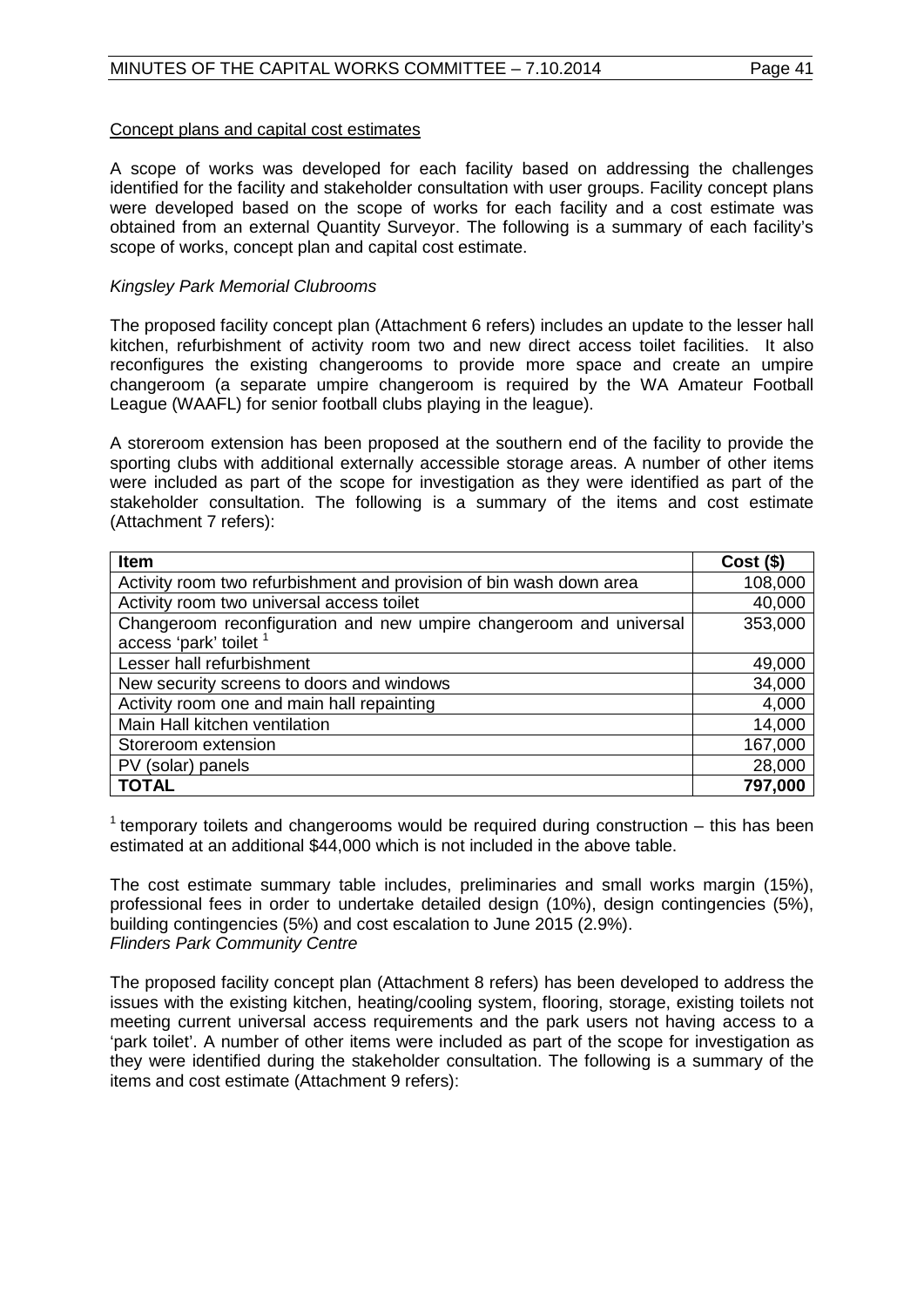| <b>Item</b>                                                           | $Cost($ \$) |
|-----------------------------------------------------------------------|-------------|
| Refurbishment of existing kitchen and provision of bin wash down area | 70,000      |
| Storeroom extension                                                   | 116,000     |
| New flooring and skirting (main hall)                                 | 37,000      |
| Heating/cooling system                                                | 34,000      |
| Universal access 'park' toilet                                        | 34,000      |
| Toilet reconfiguration and refurbishment to meet universal<br>access  | 160,000     |
| requirements                                                          |             |
| New security screens to doors and windows                             | 25,000      |
| Changeroom refurbishment                                              | 27,000      |
| Storeroom caging and new facility signage                             | 11,000      |
| Power upgrade (required for new heating/cooling system)               | 16,000      |
| <b>TOTAL</b>                                                          | 530,000     |

The cost estimate summary table includes preliminaries and small works margin (20%), professional fees in order to undertake detailed design (10%), design contingencies (5%), building contingencies (5%) and cost escalation to June 2016 (7.07%).

#### **Issues and options considered**

It is important to note that the budget amounts within the *Five Year Capital Works Program* for each facility were indicative and the figures were not based on any project scoping, concept plan or cost estimate.

Each project's cost estimate has been itemised and the feasibility of each item determined. As the cost estimates exceed the current amounts listed in the *Five Year Capital Works Program*, there is an option to remove certain items from each project to enable cost savings.

#### *Kingsley Park Memorial Clubrooms*

There is currently \$650,000 listed for consideration in 2015-16 of the City's *Five Year Capital Works Program* for this project. The total cost estimate to undertake all the works as part of the refurbishment project is \$797,000 which does not include the \$44,000 that is estimated for the temporary toilets and changerooms that would be required during the construction. There are therefore two options for the project – either list an additional \$191,000 for consideration as part of the 2015-16 budget or remove some of the recommended facility refurbishment items (if required once a tender price is received).

Updating the lesser hall kitchen; refurbishing and providing activity room two with direct access to toilet facilities; reconfiguring the existing changerooms to provide more space and creating an umpire changeroom; repainting of activity room one and the main hall; and addressing the main hall kitchen ventilation issues are considered items required to meet compliance standards or are important to the user group's functionality of the facility.

Therefore, based on the determined project priorities, the following item could be removed from the project scope if cost savings are required:

- Storeroom extension \$167,000.
- TOTAL saving of \$167,000.

The storeroom extension at the southern end of the facility was proposed to provide the sporting clubs with additional externally accessible storage areas and is considered the lowest priority for the project.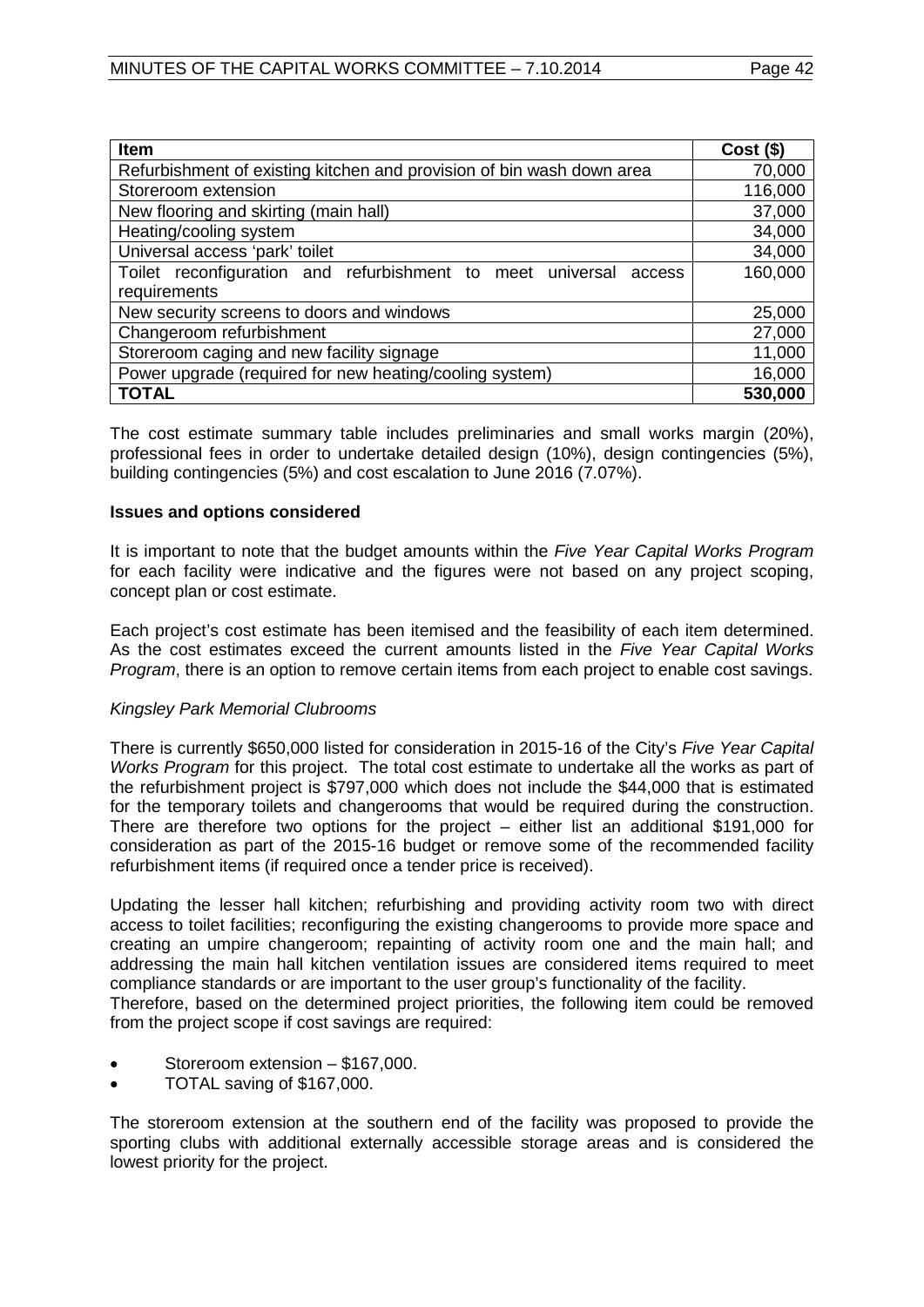Currently, the City's standard provision for sporting club storage is up to  $25m^2$  per club. based on the space available at the site and within the facility. Currently within the facility the following storage allocations are already provided:

- Kingsley Amateur Football Club 24m<sup>2</sup>
- Kingsley Junior Football Club  $39m^2$
- Kingsley-Woodvale Cricket Club (seniors) 13.5 $m^2$
- Kingsley-Woodvale Junior Cricket Club  $-7.5m^2$

As part of the stakeholder consultation, both cricket clubs and the Amateur Football Club requested additional storage be provided as part of the refurbishment project. It is proposed to construct a 25m<sup>2</sup> new externally accessible storeroom for both cricket clubs to share. This would bring the total allocation of storage for the Junior Cricket Club to  $20m^2$  and  $26m^2$  for the Cricket Club (seniors). While not increasing the size, it is proposed to make the Junior Football Club's existing externally accessible storeroom ( $25m<sup>2</sup>$ ) and goal store cage part of the facility extension to improve the aesthetics of the facility.

As part of the stakeholder consultation stage of the project, the Amateur Football Club requested a new externally accessible storeroom of  $38m^2$ . While the City's standard provision for sporting club storage is up to  $25m^2$ , there have been instances where larger storerooms have been proposed based on a demonstrated need. As part of the redevelopment project at Penistone Park a  $36m<sup>2</sup>$  storeroom has been proposed for the Wanneroo Modcrosse/Lacrosse Club based on demonstrated need and the fact that this club is an amalgamation of three clubs (Wanneroo Modcrosse Club; Wanneroo Lacrosse Club and Wanneroo Women's Lacrosse Club).

The 38m<sup>2</sup> storeroom requested by the Kingsley Amateur Football Club is to address the storage issues faced by the club to support their five teams and to run the kitchen/bar area on game days. The club has indicated that the limited amount of existing storage has caused potential safety issues for the club's volunteers in reaching and accessing equipment, especially those stored at heights, and has limited the club's capacity to obtain additional infrastructure such as gym equipment and portable perspex interchange benches.

During the planning stage for the refurbishment project, the Kingsley Amateur Football Club submitted an application to the City for a 'Club Funded Upgrade' project for their requested storeroom where they proposed to construct and pay for the new  $38m<sup>2</sup>$  storeroom to be constructed next to the Junior Football Club's existing external access storeroom. It is understood that the main purpose of the proposed storeroom is to store portable perspex interchange benches. It is noted that this is not a requirement of the WA Amateur Football League (WAAFL) for senior football clubs playing in the league. Currently the guidelines state that a sheltered bench area be provided in inclement or extremely hot weather. Currently the club provides this requirement similarly to most clubs within the City, with temporary tent areas.

The Kingsley Amateur Football Club have indicated that they are willing to make a financial contribution to the proposed storage extension based on their request for it to be larger than the City's standard storeroom provision of 25 $m^2$ .

It is important that any storeroom provision that exceeds the City's standard  $25m<sup>2</sup>$  does not set a precedent for requests by other sporting clubs across other City's facilities.

Removing the storeroom extension from the project (based on the cost estimate) will reduce the total project cost to \$674,000 (which includes the estimated costs for the temporary toilets and changeroom). While this is \$24,000 over the project budget of \$650,000, it is anticipated that given the current building industry climate, the project may be achievable for the budget. It is also proposed to include the storeroom extension as part of the tender for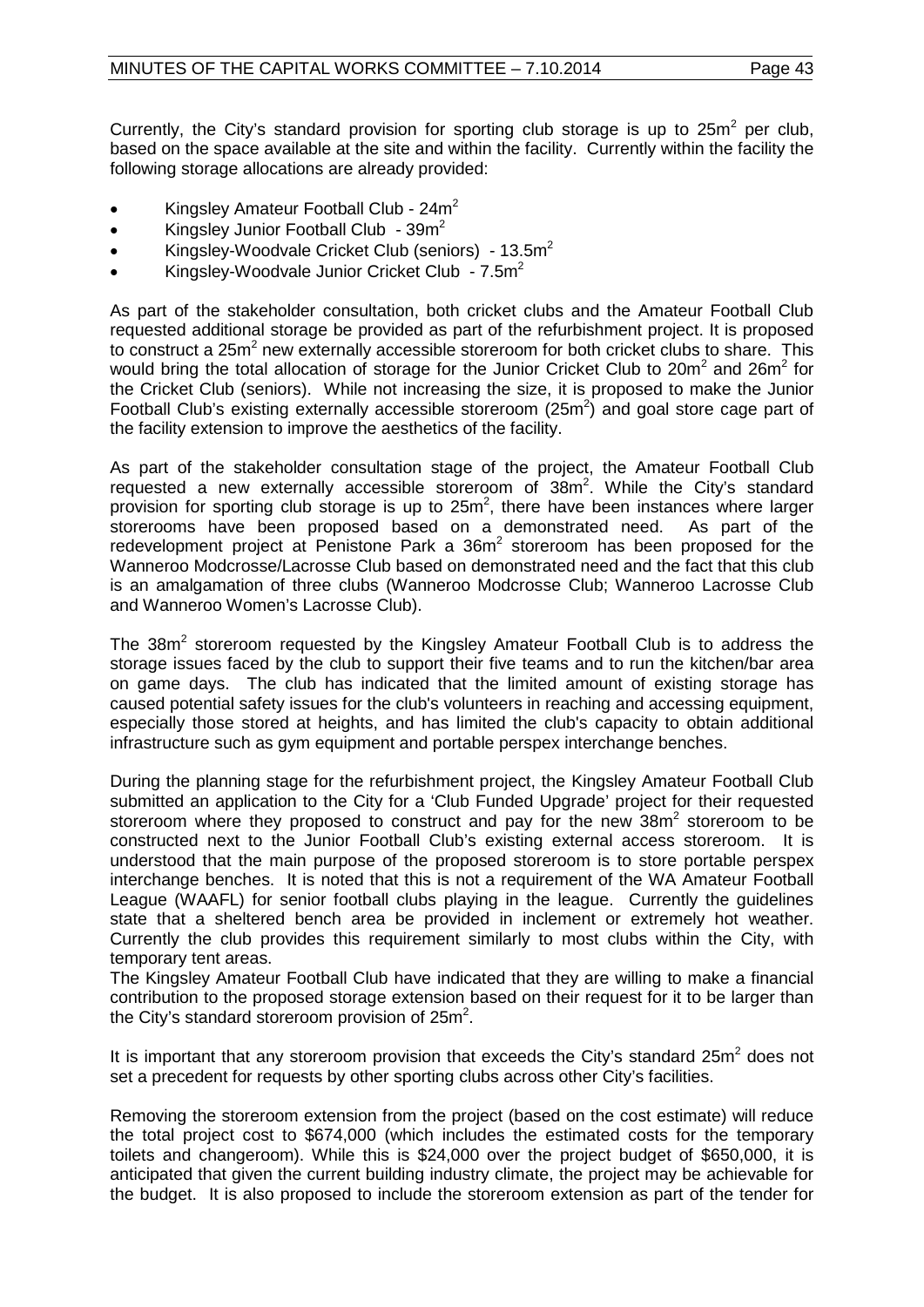the project. If the tender price received is over the \$650,000 budget, the storeroom extension would be the refurbishment item removed from the project.

If the storeroom extension is removed from the project due to budget constraints, the Kingsley Amateur Football Club could be given approval to proceed with their application to the City to undertake a 'Club Funded Upgrade' project for their requested storeroom where they proposed to fund the new  $38m^2$  storeroom to be constructed next to the junior football club's existing externally accessible storeroom. It is suggested that this approval is not provided until after the tender process for the project, which will determine whether it can be included in the City's refurbishment project within the existing budget.

#### *Flinders Park Community Centre*

There is currently \$450,000 listed for consideration in 2016-17 of the City's *Five Year Capital Works Program* for this project. The total cost estimate to undertake all the works as part of the refurbishment project is \$530,000. There are therefore two options for the project – either list an additional \$80,000 for consideration as part of the 2016-17 budget or remove some of the recommended facility refurbishment items (if required once a tender price is received).

Upgrading the kitchen and the provision of a bin wash down area; installing a new heating/cooling system; replacing the hall flooring; storage extension; and reconfiguration of the existing toilets to meet current universal access requirements are considered items required to meet compliance standards or are important to the user group's functionality of the facility.

Therefore, based on the determined project priorities, the following items could be removed from the project scope if cost savings are required:

- Changeroom refurbishment \$27,000.
- Security screens to doors and windows \$25,000.
- Universal access 'park' toilet \$34,000.
- TOTAL saving of \$86,000.

The above items were included in the project as desirable and are not required to meet compliance or safety standards. The security screens to the facility doors and windows were proposed to replace the existing screens with the new standard operable system that allows for better cleaning of the glass and removal of graffiti – given there are existing screens at the facility, this item is a lower priority for the project.

Currently Flinders Park does not have a 'park' toilet on the City's timer system available for the community and general park users. It was proposed to construct a universal access 'park' toilet as part of the project, however if cost savings are required, this is considered a lower priority for the project.

Removing these items from the project (based on the cost estimate) will reduce the total project cost to \$444,000, which is within the project budget of \$450,000. It is proposed however, to include all the recommended works as part of the tender for the project, given the current building industry climate. If the tender price received is over the \$450,000 budget, these would be the refurbishment items removed from the project.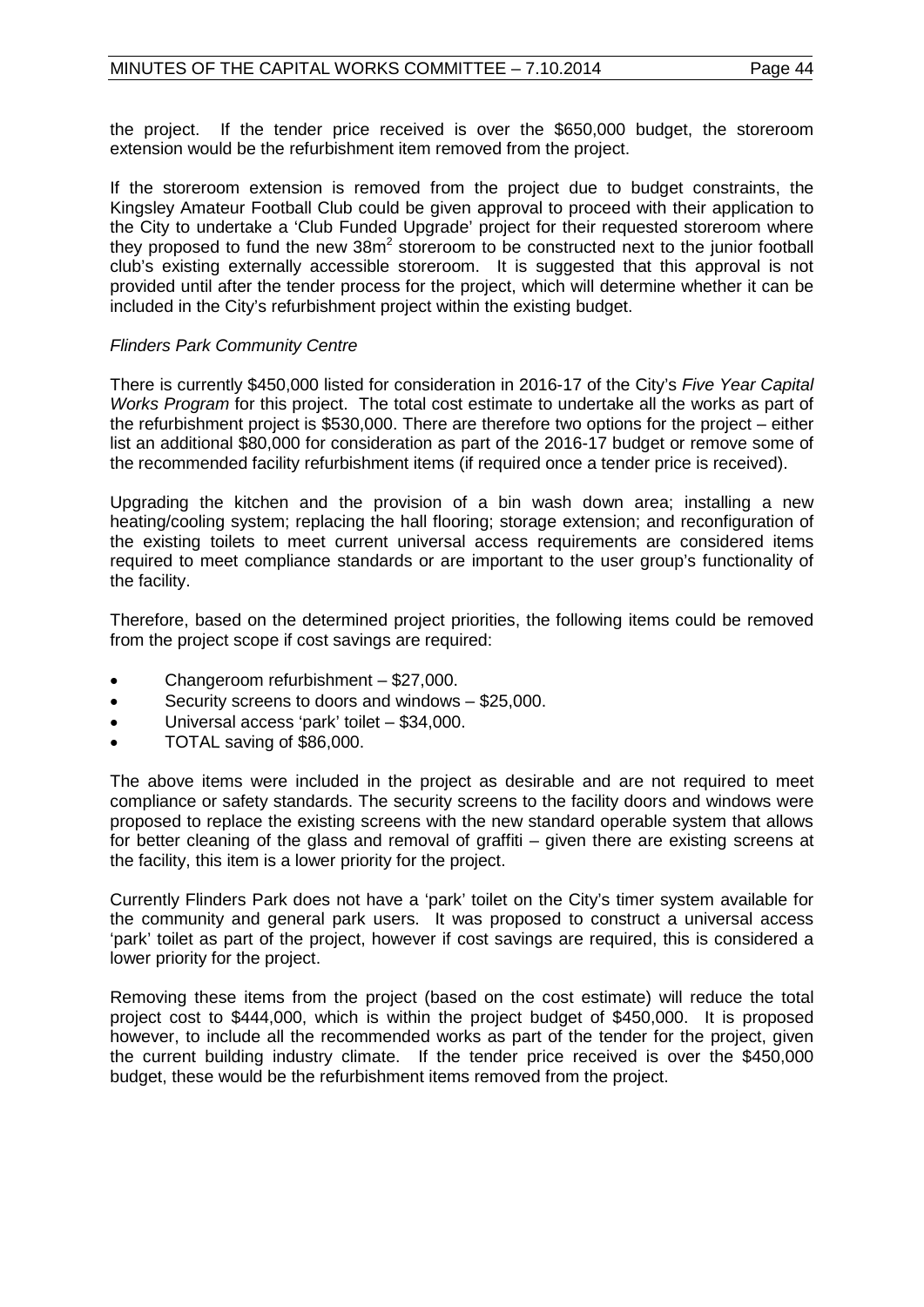#### **Legislation / Strategic Community Plan / policy implications**

**Legislation** Not applicable.

**Strategic Community Plan**

| <b>Key theme</b> | <b>Community Wellbeing.</b> |
|------------------|-----------------------------|
|                  |                             |

**Objective** Quality facilities.

- 
- **Strategic initiative** Support a long-term approach to significant facility upgrades and improvements.
	- Understand the demographic context of local communities to support effective facility planning.
	- Employ facility design principles that will provide for longevity, diversity, inclusiveness and where appropriate support the decentralising of City services.
- **Policy** *Environmentally Sustainable Design for City Buildings Policy*.

#### **Risk management considerations**

All capital projects bring risks in relation to contingencies and over runs against original design. The capital cost estimate is based on high level concept plans and may differ once further detailed designs are undertaken for the project.

The Kingsley Amateur Football Club has identified it is willing to make a financial contribution to its component of the proposed storage extension based on its request for it to be larger than the City's standard storeroom provision of  $25m^2$ . As part of the City's standard process for a club to make a financial contribution to a project, financial capacity needs to be demonstrated. Until this is undertaken there is a risk that a contribution from the Kingsley Amateur Football Club may not occur.

#### **Financial / budget implications**

*Kingsley Park Memorial Clubrooms*

The following is listed within the City's *2015-16 Capital Works Program:*

| Account no.          | BCW2524                                         |
|----------------------|-------------------------------------------------|
| <b>Budget Item</b>   | Kingsley Park Memorial Clubrooms Refurbishment. |
| <b>Budget amount</b> | \$650,000                                       |
| Amount spent to date | \$ Nil                                          |
| <b>Balance</b>       | \$650,000                                       |

The estimated capital cost as provided by the external Quantity Surveyor for this project is \$797,000 (plus an additional amount of an estimated \$44,000 for temporary toilets and changerooms required during construction).

There are therefore two options for the project – either list an additional \$191,000 for consideration as part of the 2015-16 budget or remove some of the recommended facility refurbishment items as discussed in the issues and options section of this report (if required once a tender price is received).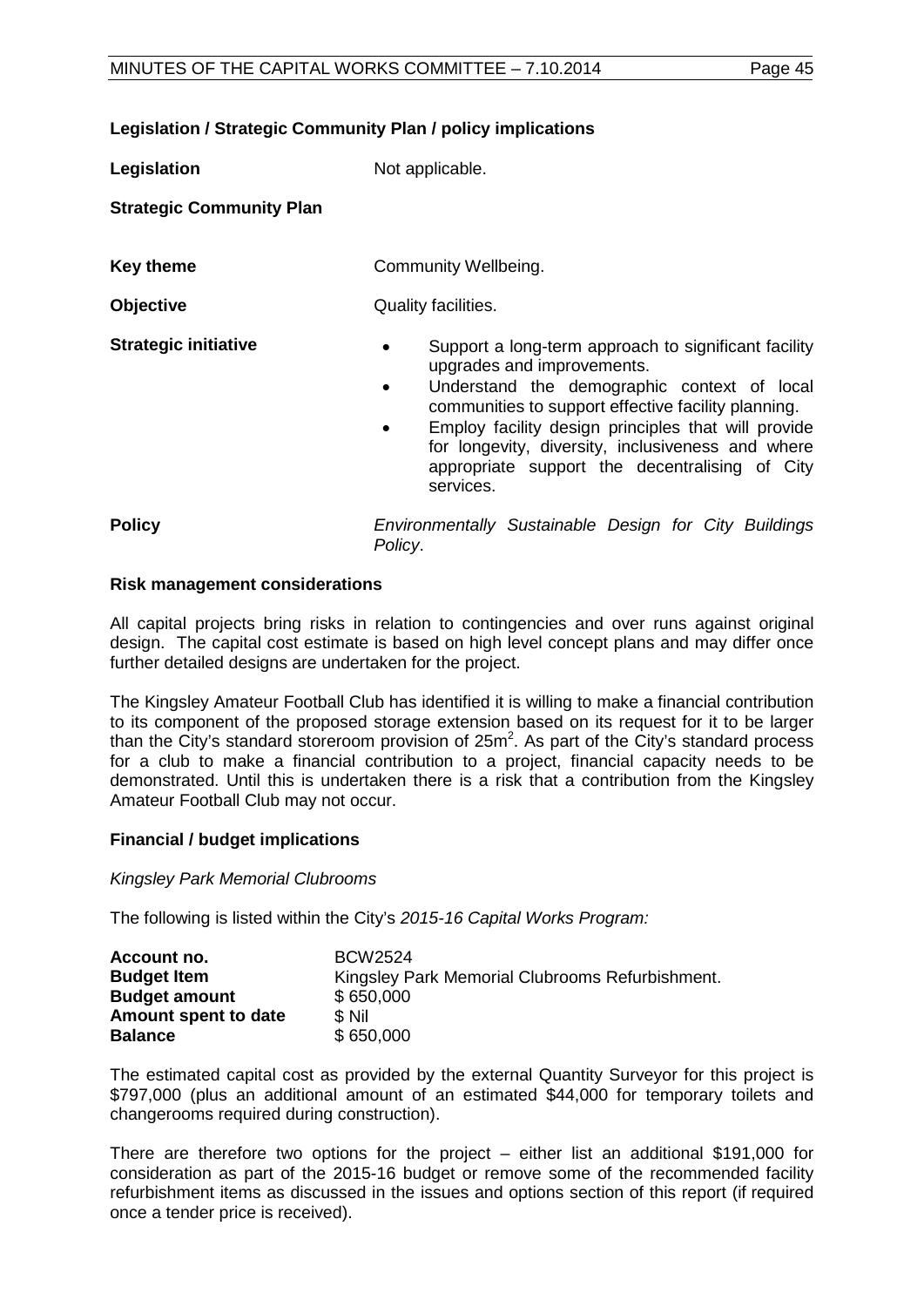Based on the determined project priorities, the following item could be removed from the project scope if cost savings are required:

- Storeroom extension \$167,000
- TOTAL saving of \$167,000.

Future financial year impact

**Annual operating cost** The operating cost for the Kingsley Park Memorial Clubrooms is estimated at \$124,147 for 2014-15. It is estimated that with the proposed refurbishment works the annual operating costs would increase by \$16,559 to \$140,706. This increase includes additional maintenance, cleaning, utilities and air-conditioning and PV panel services as a result of the refurbishment. **Estimated annual income** The income for the Kingsley Park Memorial Clubrooms is estimated at \$23,894 for 2014-15.

> It is expected that the proposed refurbishment works would not have an impact on the annual income for the facility.

| 20                           | Year | <b>Strategic</b> The estimated net cash impact over the current adopted 20 |
|------------------------------|------|----------------------------------------------------------------------------|
| <b>Financial Plan impact</b> |      | Year Strategic Financial Plan is estimated to be \$331,180.                |
|                              |      | This is based on the estimated increase to the annual                      |
|                              |      | operating costs for a 20 year period (does not include                     |
|                              |      | escalation/inflation costs).                                               |

*Flinders Park Community Centre*

The following is listed within the City's *2016-17 Capital Works Program:*

| Account no.          | <b>BCW2094</b>                                |
|----------------------|-----------------------------------------------|
| <b>Budget Item</b>   | Flinders Park Community Centre Refurbishment. |
| <b>Budget amount</b> | \$450,000                                     |
| Amount spent to date | \$ Nil                                        |
| <b>Balance</b>       | \$450,000                                     |

The estimated capital cost as provided by the external Quantity Surveyor for this project is \$530,000.

There are therefore two options for the project – either list an additional \$80,000 for consideration as part of the 2016-17 budget or remove some of the recommended facility refurbishment items as discussed in the issues and options section of this report (if required once a tender price is received).

Based on the determined project priorities, the following items could be removed from the project scope if cost savings are required:

- Changeroom refurbishment \$27,000.
- Security screens to doors and windows \$25,000.
- Universal access 'park' toilet \$34,000.
- TOTAL saving of \$86,000.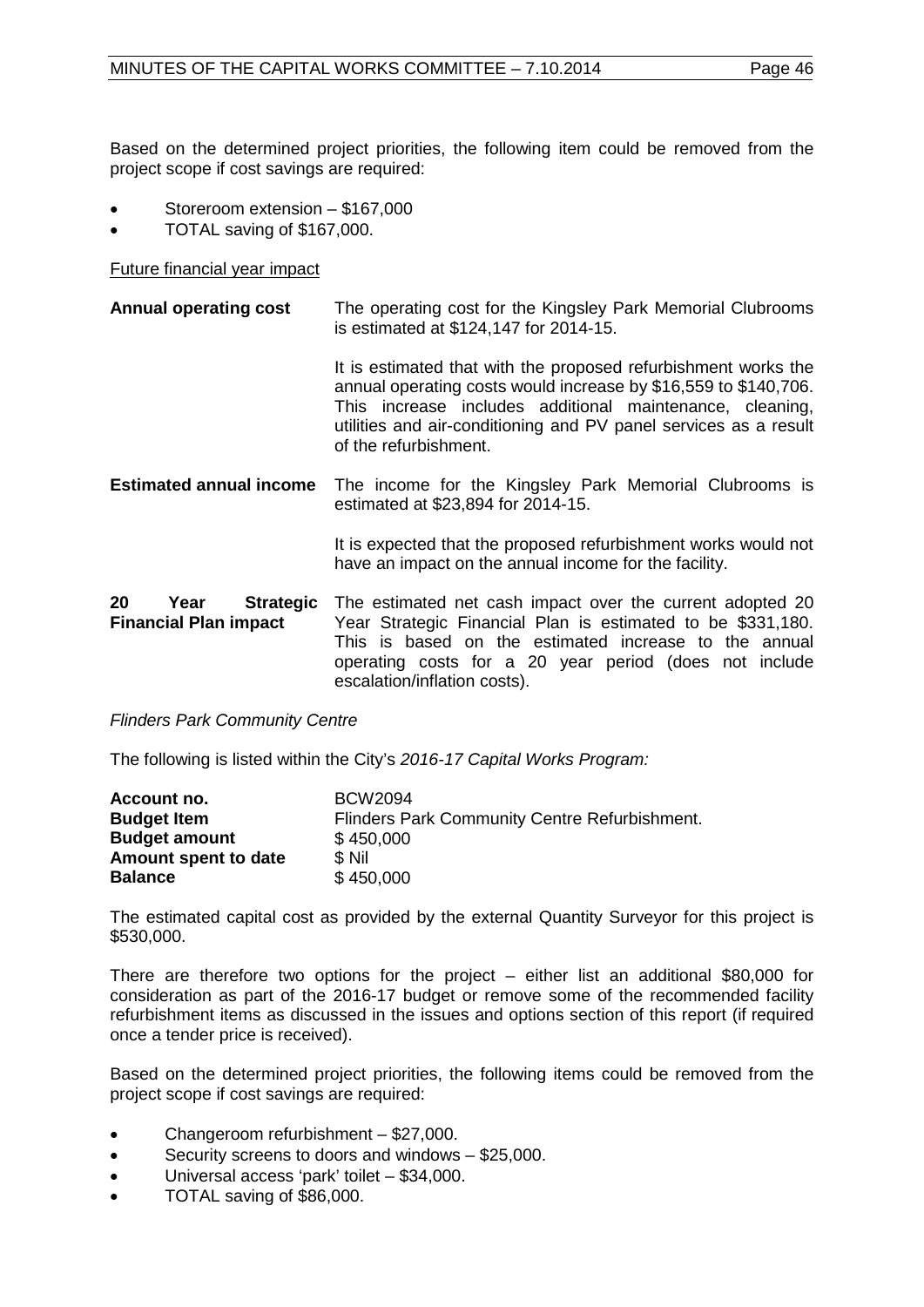#### Future financial year impact

| <b>Annual operating cost</b>                                   | The operating cost for the Flinders Park Community Centre is<br>estimated at \$58,837 for 2014-15 (based on the costs for the<br>whole facility – both the hireable area and the leased area).                                                                             |
|----------------------------------------------------------------|----------------------------------------------------------------------------------------------------------------------------------------------------------------------------------------------------------------------------------------------------------------------------|
|                                                                | It is estimated that with the proposed refurbishment works the<br>annual operating costs would increase by \$1,985 to \$60,822.<br>This increase includes additional maintenance, cleaning,<br>utilities and air-conditioning service as a result of the<br>refurbishment. |
| <b>Estimated annual income</b>                                 | The income for the Flinders Park Community Centre is<br>estimated at \$24,360 for 2014-15 (hireable areas).                                                                                                                                                                |
|                                                                | It is expected that the proposed refurbishment works would not<br>have an impact on the annual income for the facility.                                                                                                                                                    |
| 20<br><b>Strategic</b><br>Year<br><b>Financial Plan impact</b> | The estimated net cash impact over the current adopted 20<br>Year Strategic Financial Plan is estimated to be \$39,700. This<br>is based on the estimated increase to the annual operating<br>costs for a 20 year period (does not include escalation/inflation<br>costs). |

All amounts quoted in this report are exclusive of GST.

#### **Regional significance**

Not applicable.

#### **Sustainability implications**

#### **Environmental**

All facility refurbishment projects are planned to reduce the impact of the carbon footprint and consider environmental sustainability design features where possible within the project budget.

#### Social

The project has included consultation with existing user groups to ensure that feedback received represents their needs. Furthermore, any refurbishment works will consider access and inclusion principles and will aim to enhance the amenity of the public space.

#### Economic

One of the main principles of the City's *Master Planning Framework* is the development of 'shared' and 'multi-purpose' facilities to avoid their duplication, and to reduce the ongoing maintenance and future capital expenditure requirements.

#### **Consultation**

Consultation was undertaken with existing user groups of the facilities during the site and needs analysis stage of the projects. In addition, the City also met with the sporting clubs that use Kingsley Park Memorial Clubrooms on a number of occasions during the concept design stage of the project to discuss the proposed changeroom and storeroom works. Information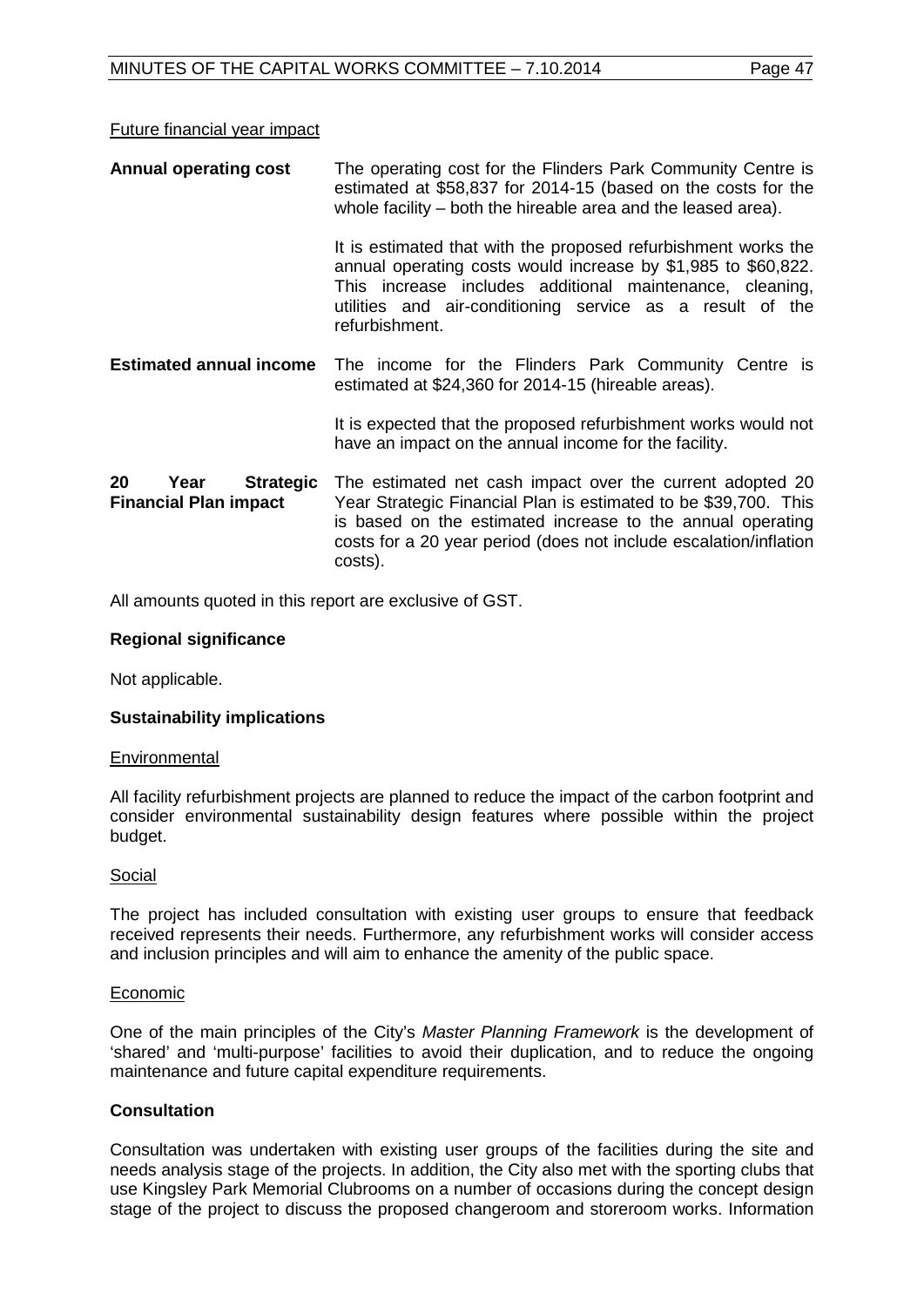on the consultation has been highlighted in the Details and Issues/options sections of this report.

#### **COMMENT**

Refurbishment projects aim to address the functionality and aesthetic issues the City has with facilities. Given that the Kingsley Park Memorial Clubrooms and Flinders Park Community Centre service over 2,164 patrons on a regular basis, it's recommended that refurbishment works are undertaken on both facilities.

The estimated capital cost for the Kingsley Park Memorial Clubroom refurbishment project is \$841,000 (includes \$44,000 that is estimated for the temporary toilets and changerooms that would be required during the construction) which is \$191,000 over the existing budget allocation. It is recommended that the existing \$650,000 budget within the City's *2015-16 Capital Works Program* for the project is not increased as it is anticipated that given the current building industry climate, the project may be achievable for the budget. As outlined, based on the determined project priorities, the storeroom extension can be removed from the proposed refurbishment project following the tender process, if required to provide cost savings.

If the storeroom extension is removed from the project due to budget constraints, it is recommended the Kingsley Amateur Football Club be given approval to proceed with their application to the City to undertake a 'Club Funded Upgrade' project for their requested storeroom where they proposed to fund the  $38m<sup>2</sup>$  storeroom to be constructed next to the junior football club's existing externally accessible storeroom.

The estimated capital cost for the Flinders Park Community Centre refurbishment project is \$530,000, which is \$80,000 over the existing budget allocation. It is recommended that the existing \$450,000 budget within the City's *2016-17 Capital Works Program* for the project is not increased as it is anticipated that given the current building industry climate, the project may be achievable for the budget. As outlined, based on the determined project priorities, the changeroom refurbishment, security screens and universal access 'park' toilet can be removed from the proposed refurbishment project following the tender process if required to provide cost savings.

#### **VOTING REQUIREMENTS**

Simple Majority.

*Cr Chester returned to the meeting at 6.34pm.*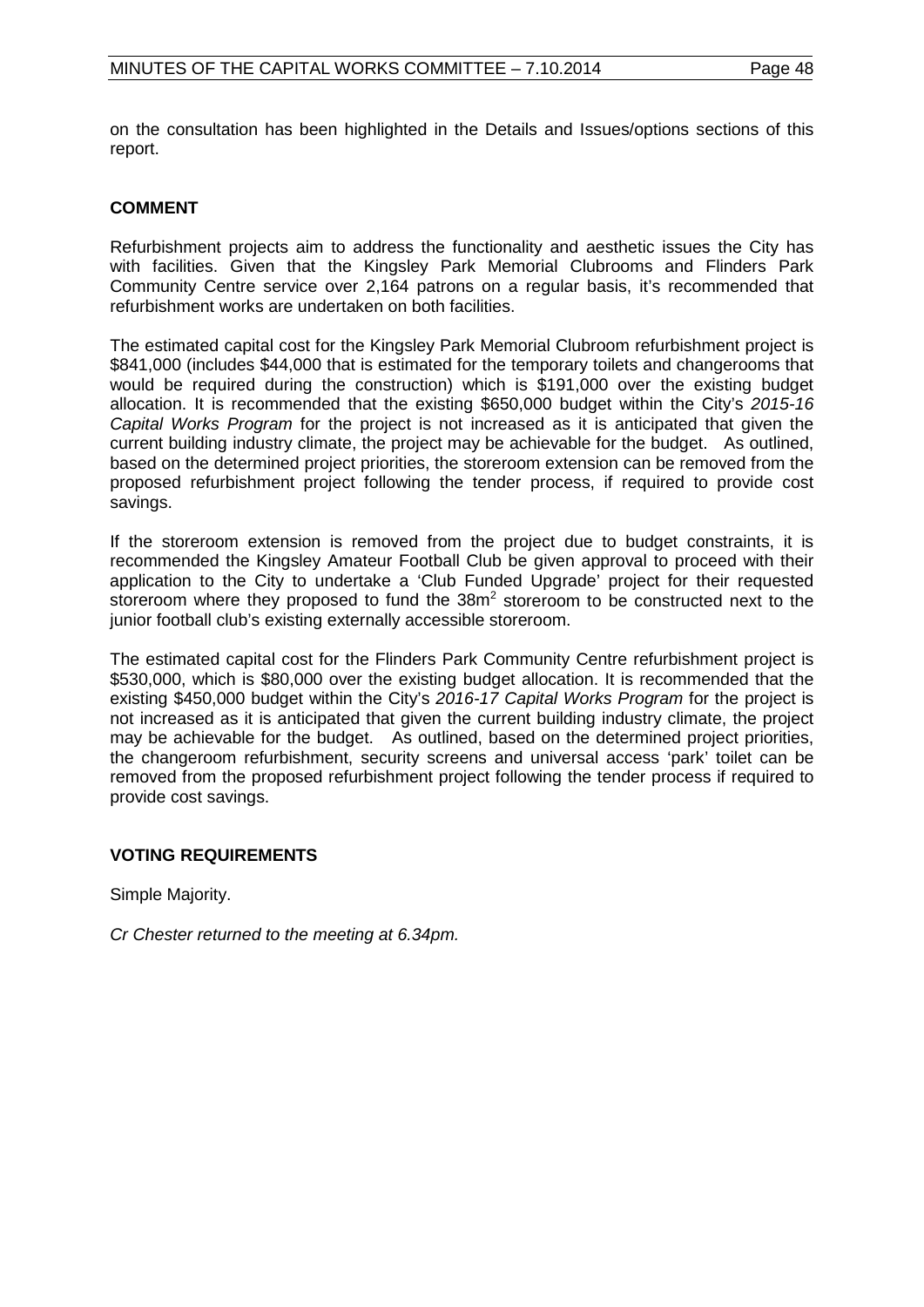**MOVED Mayor Pickard, SECONDED Cr Corr that Council:**

- **1 NOTES that \$650,000 is currently listed within the City's Five Year Capital Works Program in 2015-16 for Kingsley Park Memorial Clubrooms;**
- **2 NOTES that \$450,000 is currently listed within the City's Five Year Capital Works Program in 2016-17 for Flinders Park Community Centre;**
- **3 APPROVES the proposed refurbishment works at the Kingsley Park Memorial Clubrooms as detailed in this report at a project cost estimate of \$841,000 (includes temporary toilets/changerooms during construction), with the storeroom extension works (estimated at \$167,000) to be removed if cost savings are required once tender quotes are received;**
- **4 APPROVES the proposed refurbishment works at the Flinders Park Community Centre as detailed in this report at a project cost estimate of \$530,000, with the following works to be removed in the priority order if cost savings are required once tender quotes are received:**
	- **4.1 Changeroom refurbishment (estimated at \$27,000);**
	- **4.2 Security screens to doors and windows (estimated at \$25,000);**
	- **4.3 Universal access 'park' toilet (estimated at \$34,000).**

#### **The Motion was Put and CARRIED (6/0)**

**In favour of the Motion:** Cr Hollywood, Mayor Pickard, Crs Amphlett, Corr, Ritchie and Taylor.

*Appendix 6 refers*

*[To access this attachment on electronic document, click here:Attach6agnCWC071014.pdf](http://www.joondalup.wa.gov.au/files/committees/CWOC/2014/Attach6agnCWC071014.pdf)*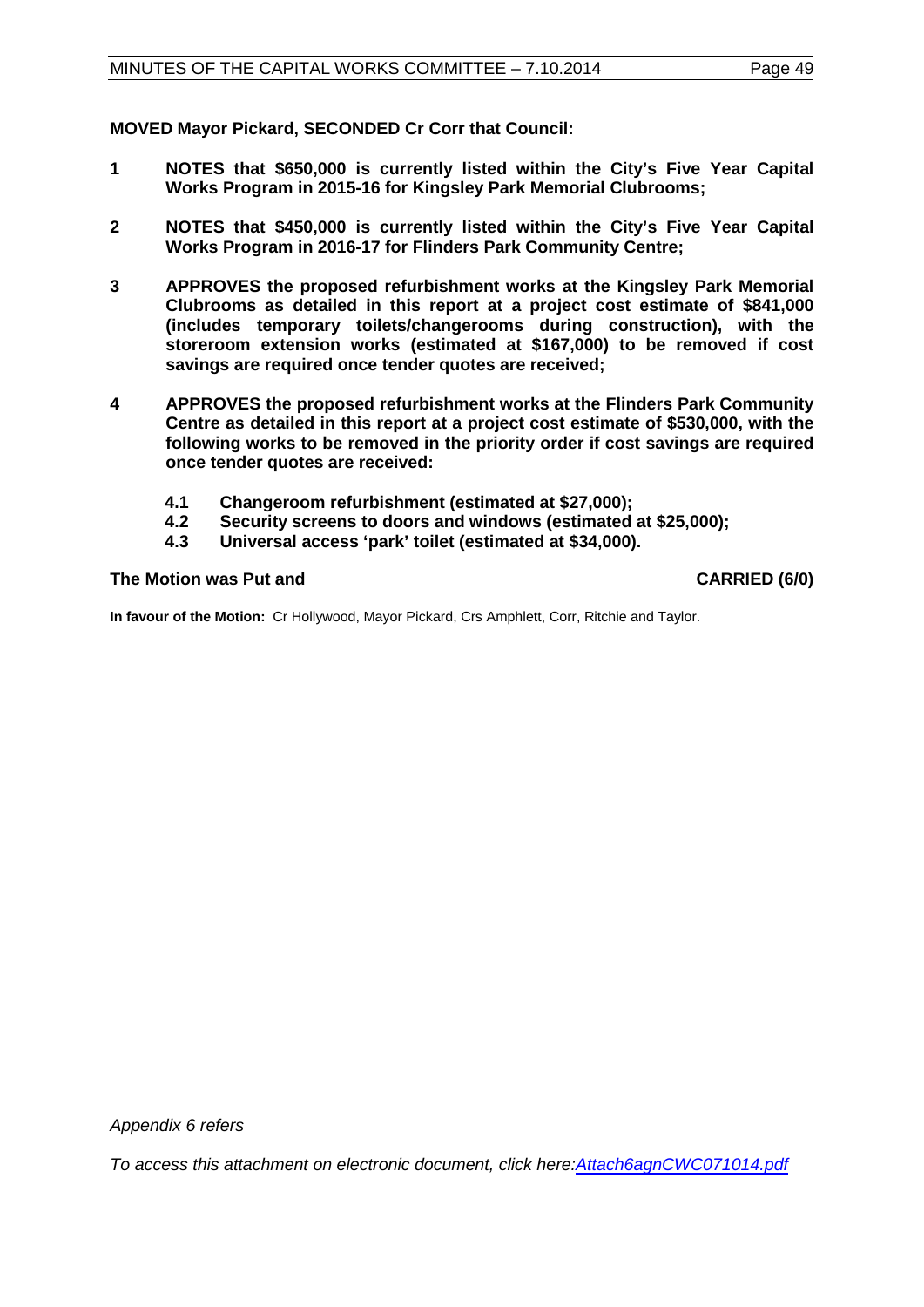# <span id="page-49-0"></span>**ITEM 7 CHANGE OF MEETING DATE - CAPITAL WORKS COMMITTEE**

| <b>WARD</b>                           | All                                                                                                                                                                                              |
|---------------------------------------|--------------------------------------------------------------------------------------------------------------------------------------------------------------------------------------------------|
| <b>RESPONSIBLE</b><br><b>DIRECTOR</b> | Mr Jamie Parry<br>Governance and Strategy                                                                                                                                                        |
| <b>FILE NUMBER</b>                    | 102496                                                                                                                                                                                           |
| <b>ATTACHMENT</b>                     | Nil.                                                                                                                                                                                             |
| <b>AUTHORITY / DISCRETION</b>         | Executive - The substantial direction setting and oversight<br>role of Council, such as adopting plans and reports,<br>accepting tenders, directing operations, setting and<br>amending budgets. |

#### **PURPOSE**

For the Capital Works Committee to consider changing the date of the next Capital Works Committee meeting from Tuesday 25 November 2014 to Monday 24 November 2014.

#### **EXECUTIVE SUMMARY**

At its meeting held on 26 November 2013, the Capital Works Committee set its meeting dates for 2013.

At its meeting held on 24 June 2014 (CJ108-06/14 refers), Council approved the participation of the Mayor and the Chief Executive Officer in a federal lobbying delegation to Canberra from 25 November to 27 November 2014.

As these dates clash it is recommended that the Capital Works Committee change the date of its next meeting from Tuesday 25 November 2014 to Monday 24 November 2014.

#### **BACKGROUND**

At its meeting held on 26 November 2013, the Capital Works Committee set its meeting dates for 2013. It resolved to hold meetings bi-monthly, with the December meeting being held one week early due to the amended meeting schedule associated with the Christmas break. That meeting was scheduled to be held on Tuesday 25 November 2014, commencing at 5.45pm.

The monthly Strategy Session is also scheduled to be held on Tuesday 25 November 2014, commencing at 7.00pm following the Capital Works Committee meeting.

At its meeting held on 24 June 2014 (CJ108-06/14 refers), Council approved the participation of the Mayor and the Chief Executive Officer in a federal lobbying delegation to Canberra from 25 November to 27 November 2014.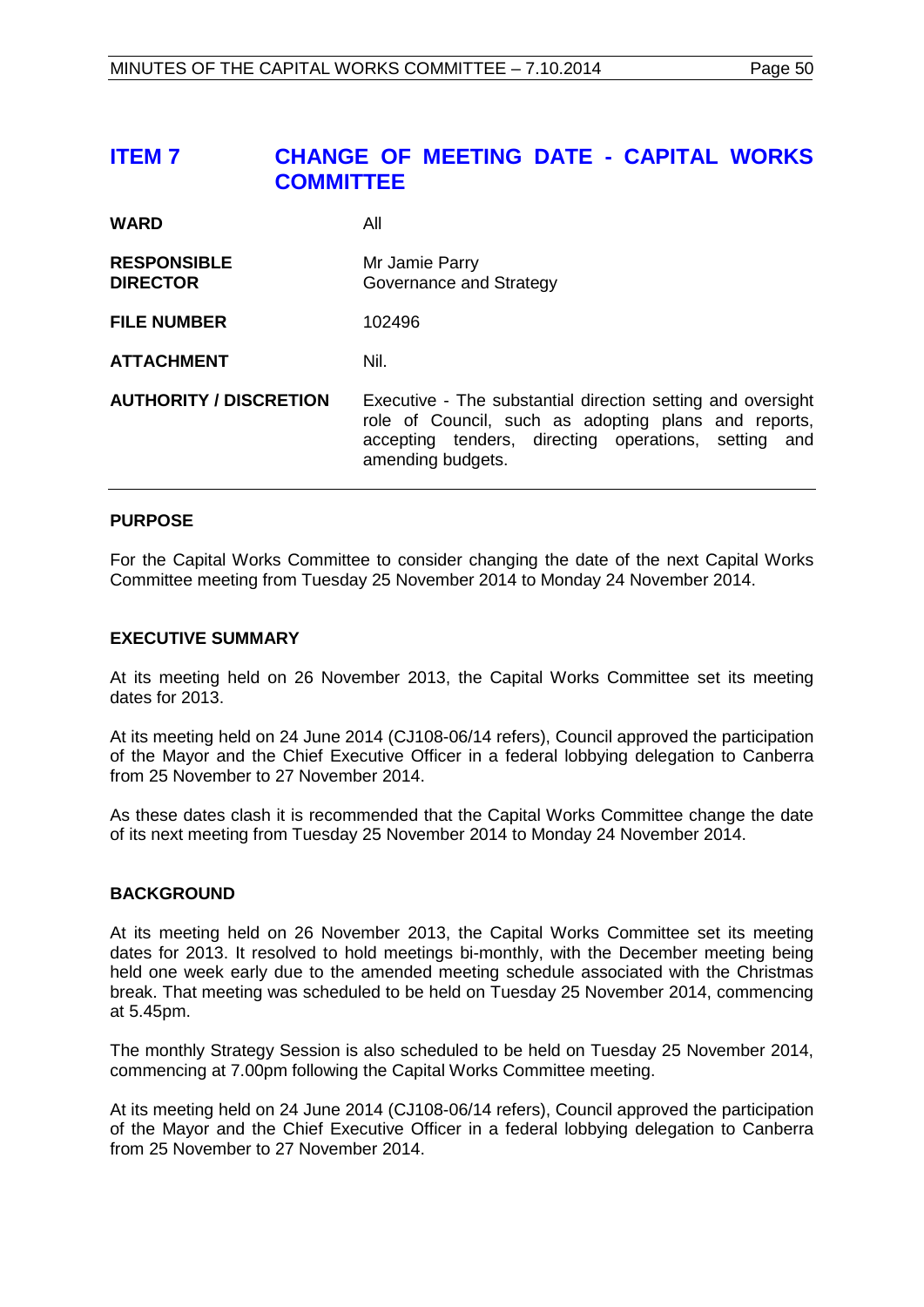#### **DETAILS**

The Mayor and Chief Executive Officer propose to join the Tri-Cities federal lobbying delegation to Canberra comprising the Mayors and Chief Executive Officers of the Cities of Joondalup, Wanneroo and Stirling. The purpose of the delegation is to present a regional message to relevant Ministers on short, long and medium term priorities for the northern corridor of Perth through a series of meetings with local Members of Parliament, Ministers, Ministerial and Departmental staff.

To enable attendance of the Mayor and the Chief Executive Officer at both the Capital Works Committee meeting and possible Strategy Session (should it be required), as well as participating in the federal lobbying delegation, it is proposed that the Capital Works Committee change its scheduled meeting date from Tuesday 25 November 2014 to Monday 24 November 2014.

There are no other scheduled meetings on that date.

#### **Issues and options considered**

The Capital Works Committee can either:

- change the meeting date as proposed in this report or
- retain the meeting date as set by the committee in December 2013.

#### **Legislation / Strategic Community Plan / policy implications**

| Legislation                     | Local Government Act 1995.<br>Local Government (Administration) Regulations 1996.<br>City of Joondalup Meeting Procedures Local Law 2013. |
|---------------------------------|-------------------------------------------------------------------------------------------------------------------------------------------|
| <b>Strategic Community Plan</b> |                                                                                                                                           |
| <b>Key theme</b>                | Governance and Leadership.                                                                                                                |
| <b>Objective</b>                | Strong leadership.                                                                                                                        |
| <b>Strategic initiative</b>     | Advocate and influence political direction to achieve local and<br>regional development.                                                  |
| <b>Policy</b>                   | Not applicable.                                                                                                                           |

#### **Risk management considerations**

Should the committee not amend the meeting date, the Mayor and Chief Executive Officer will not be available to attend and participate in the Capital Works Committee meeting.

#### **Financial / budget implications**

Not applicable.

#### **Regional significance**

Not applicable.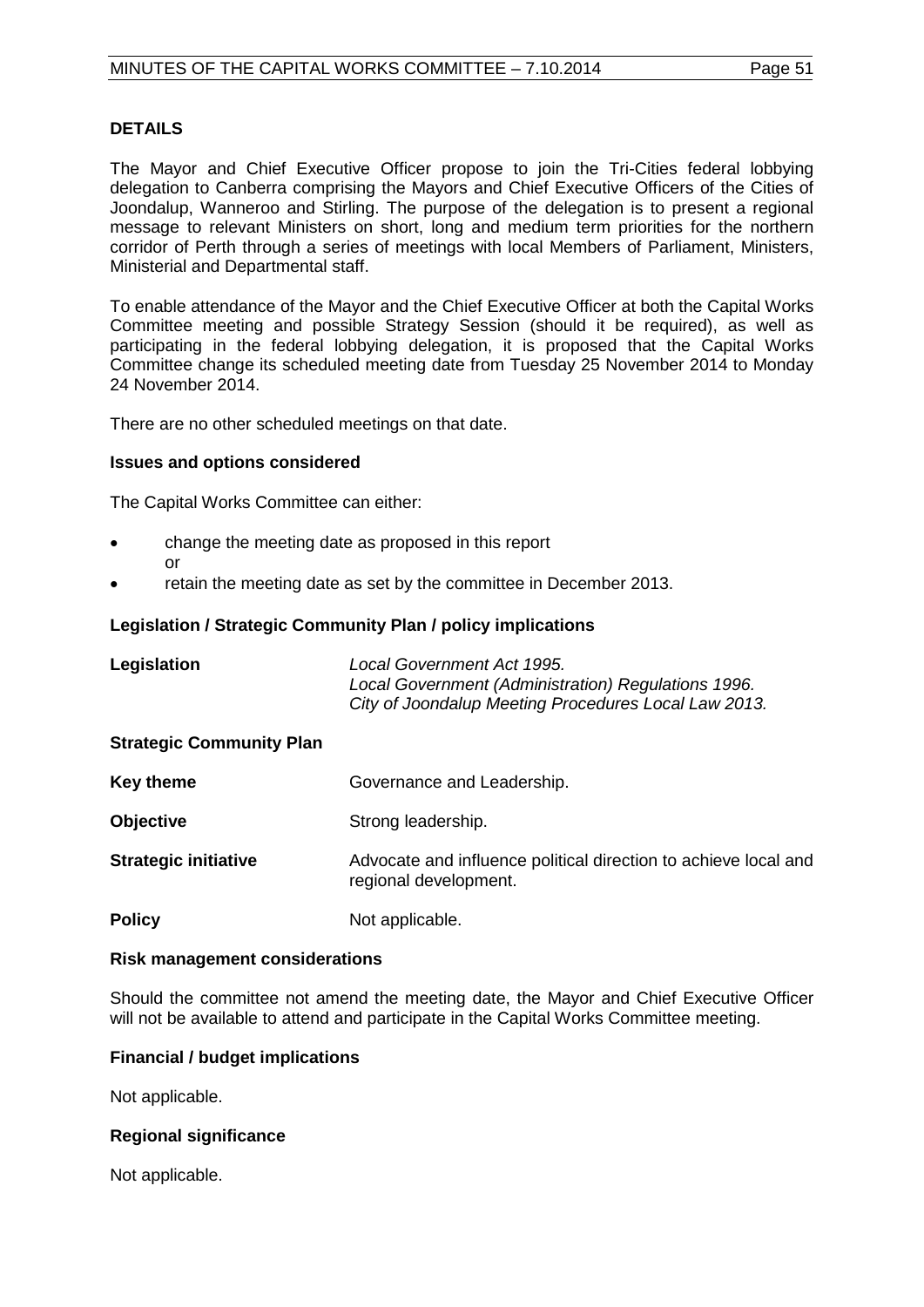#### **Sustainability implications**

Not applicable.

#### **Consultation**

Not applicable.

#### **COMMENT**

Changing the meeting date will allow the Mayor and Chief Executive Officer to participate in the City's Capital Works Committee meeting.

#### **VOTING REQUIREMENTS**

Absolute Majority.

**MOVED Cr Amphlett, SECONDED Cr Corr that the Capital Works Committee BY AN ABSOLUTE MAJORITY AMENDS its decision of 26 November 2013 to adopt the following meeting dates and times for the Capital Works Committee of the City of Joondalup to be held at the Joondalup Civic Centre, Boas Avenue, Joondalup to read as follows:**

| <b>Capital Works Committee</b>      |
|-------------------------------------|
| ⊦ To be held in Conference Room 2   |
| 5.45pm on Tuesday, 25 November 2014 |
| 5.45pm on Monday 24 November 2014   |

#### **The Motion was Put and CARRIED (6/0)**

**In favour of the Motion:** Cr Hollywood, Mayor Pickard, Crs Amphlett, Corr, Ritchie and Taylor.